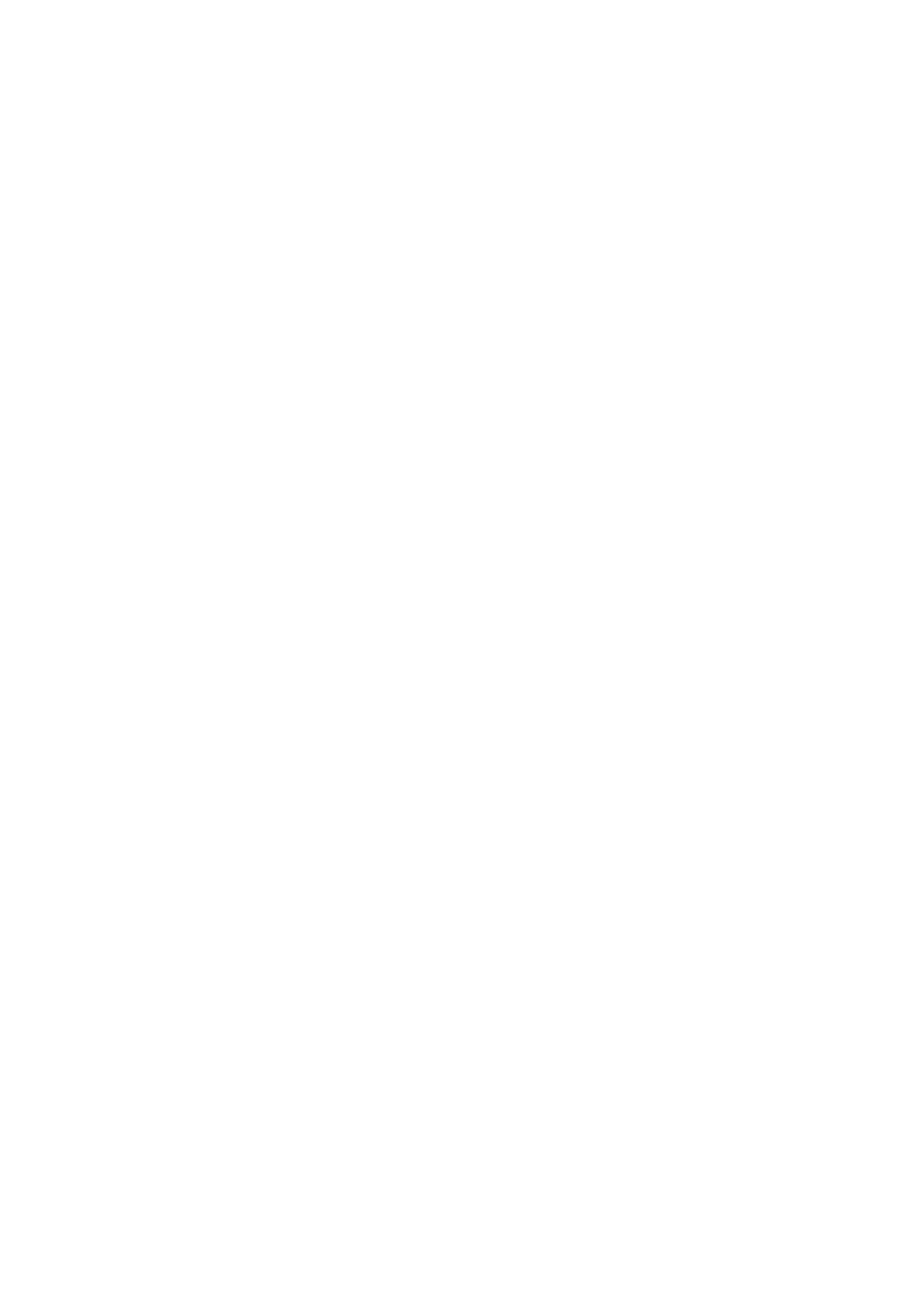New South Wales

# **Assisted Reproductive Technology Bill 2003**

# **Explanatory note**

### Overview of Bill

The objects of this Bill are to prevent the commercialisation of human reproduction, and to protect the interests of certain persons affected by assisted reproductive technology (*ART*) treatment. In order to do this, the Bill:

- (a) requires ART providers to be registered by the Director-General of the Department of Health, and
- (b) makes certain requirements in relation to the provision of ART treatment, including requirements that treatment be undertaken by a medical practitioner and that counselling services be made available, and
- (c) places a number of restrictions on the use of gametes and embryos, and
- (d) requires ART providers to collect information from persons involved in ART treatment (including donors), and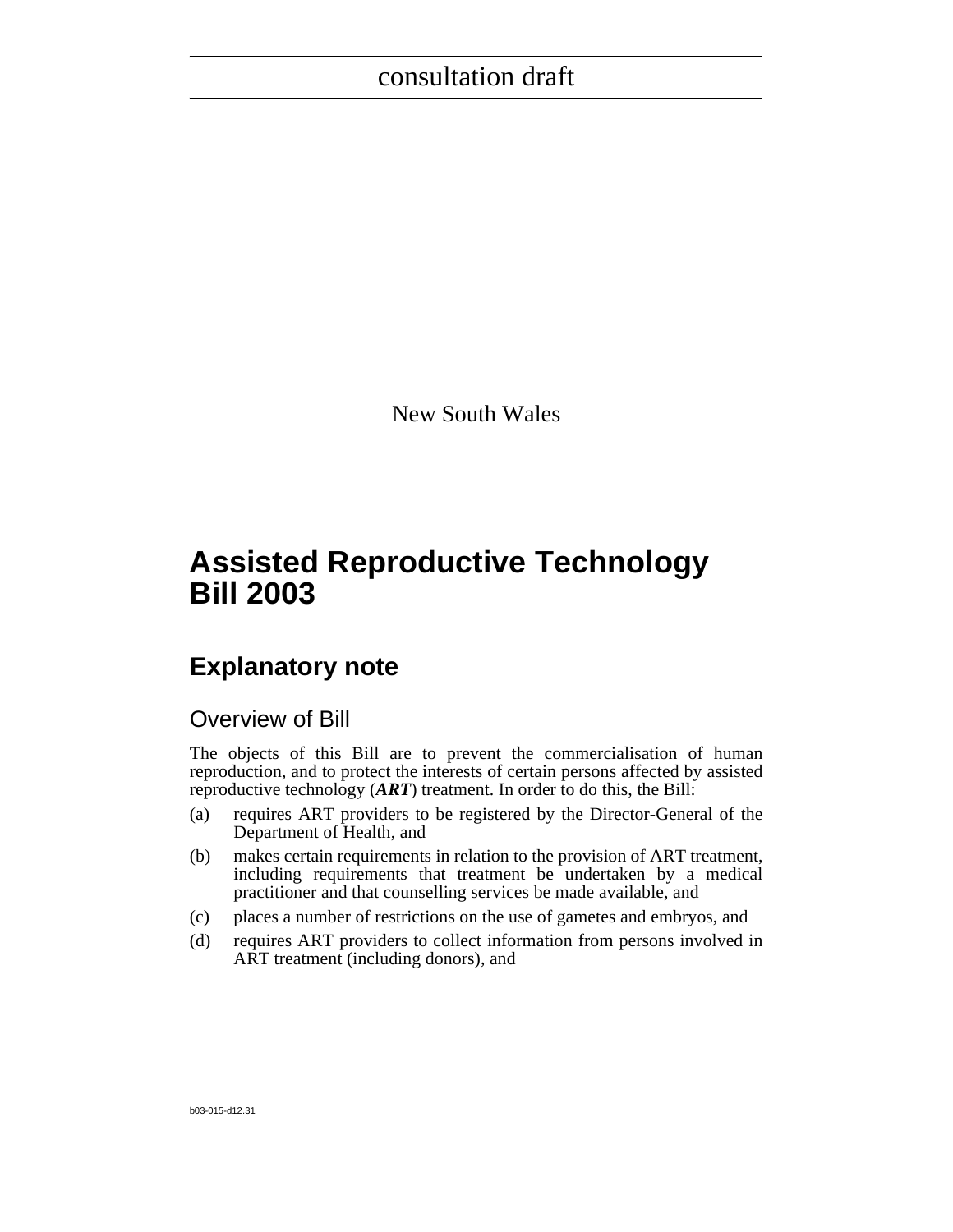Assisted Reproductive Technology Bill 2003

Explanatory note

- (e) requires the Director-General to establish a central ART donor register that permits persons involved in ART treatment to obtain certain information about other persons, including permitting a person born as a result of ART treatment using a donated gamete to obtain information about the donor of the gamete, and
- (f) prohibits commercial surrogacy and makes surrogacy agreements void, and
- (g) provides for enforcement of the proposed Act.

### Outline of provisions

### **Part 1 Preliminary**

**Clause 1** sets out the name (also called the short title) of the proposed Act.

**Clause 2** provides for the commencement of the proposed Act on a day or days to be appointed by proclamation.

**Clause 3** sets out the objects of the proposed Act which are to prevent the commercialisation of human reproduction and to protect the interests of persons born as a result of ART treatment, persons providing a gamete for use in ART treatment or research and persons undergoing ART treatment.

**Clause 4** defines certain words and expressions used in the proposed Act.

**Clause 5** provides that the proposed Act does not limit or otherwise affect the operation of the *Status of Children Act 1996*, the *Mutual Recognition Act 1992* of the Commonwealth or the *Trans-Tasman Mutual Recognition Act 1997* of the Commonwealth.

### **Part 2 ART providers**

### **Division 1 Registration**

**Clause 6** provides that an ART provider must not provide ART services unless the ART provider is a registered ART provider and a person must not, with an intent to deceive, advertise or hold out that the person is a registered ART provider.

**Clause 7** provides that the Director-General must grant a person's registration as an ART provider if an application for registration is duly made. However the Director-General must refuse registration or cancel the registration of a person if the person is prohibited under proposed Part 6 from carrying on a business that provides ART services.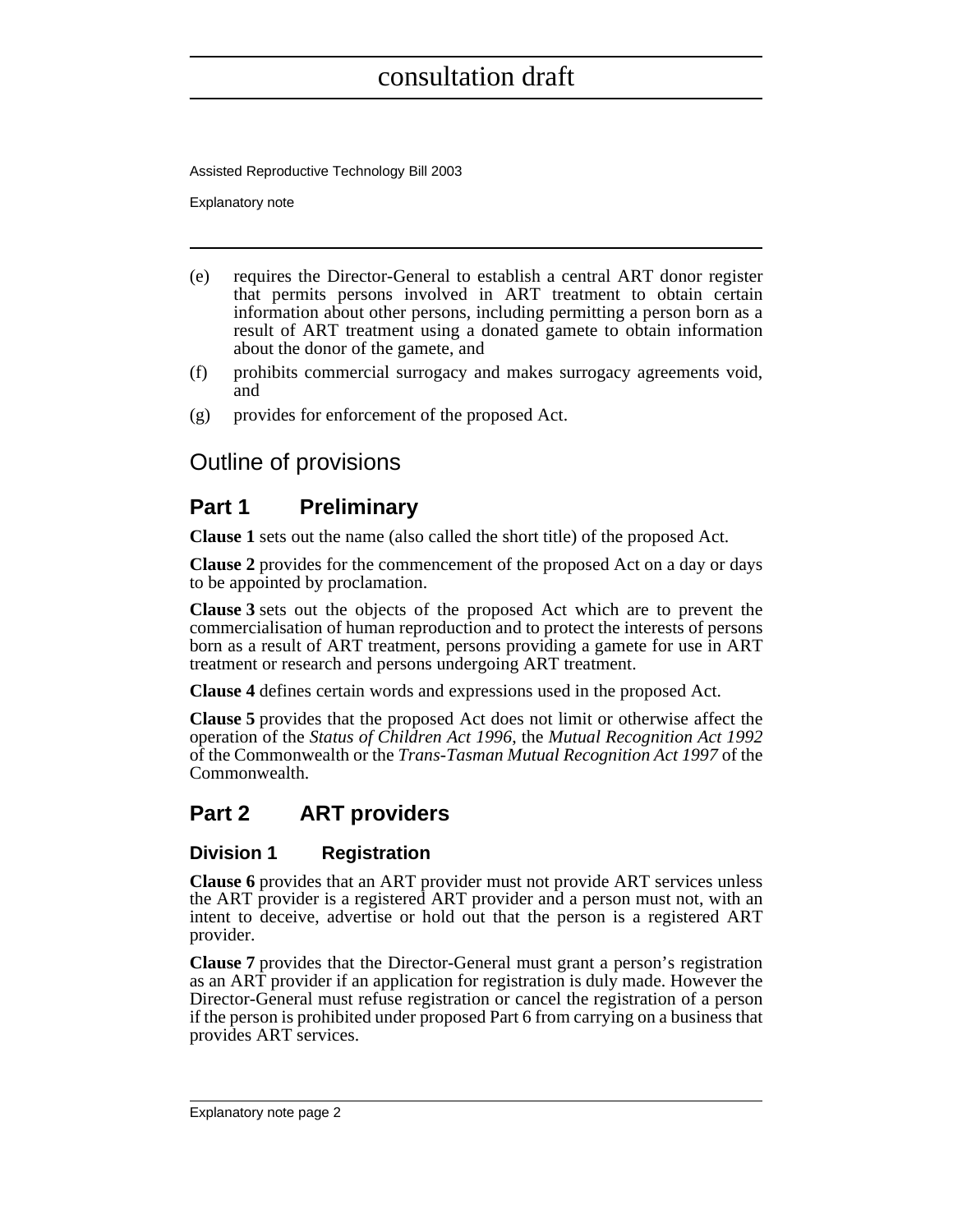Assisted Reproductive Technology Bill 2003

Explanatory note

**Clause 8** provides that a registered ART provider must notify the Director-General of certain changes to the ART provider's registered particulars.

**Clause 9** requires the Director-General to keep a register of all registered ART providers and to make the register available to the public for inspection.

#### **Division 2 Provision of ART treatment**

**Clause 10** permits regulations made under the proposed Act to require an ART provider to meet prescribed infection control standards.

**Clause 11** requires an ART provider to ensure that any ART treatment provided by the ART provider is undertaken by, or under the supervision of, a medical practitioner.

**Clause 12** requires an ART provider to ensure that counselling services in relation to the provision of ART treatment are available to a woman seeking ART treatment from the ART provider, any spouse of such a woman and any person proposing to provide a gamete to the ART provider.

**Clause 13** provides that an ART provider must inform a person of such matters as may be prescribed by the regulations before providing ART treatment to the person (other than ART treatment using a donated gamete).

**Clause 14** provides that an ART provider must inform a person of certain matters before obtaining or using the person's donated gamete or providing any other ART treatment to the person using a donated gamete.

**Clause 15** permits an ART provider to disclose medical information about a donor and offspring of a donor in certain circumstances if a medical practitioner has certified that such disclosure is necessary to save a person's life or to warn the person to whom the information is disclosed about the existence of a medical condition that may be harmful to that person or to that person's offspring (including future offspring).

#### **Division 3 Use of gametes**

**Clause 16** provides that a reference in the proposed Division to ART treatment using a gamete includes a reference to ART treatment using an embryo created from that gamete.

**Clause 17** provides a definition of *consent* of a gamete provider for the purposes of the proposed Division and provides that a requirement in the proposed Division that a use of a gamete be consistent with a gamete provider's consent is, if gametes from more than one gamete provider are used, a requirement that the use be consistent with each gamete provider's consent. The proposed section also provides that the *Anti-Discrimination Act 1977* does not apply in relation to the consent given by a gamete provider.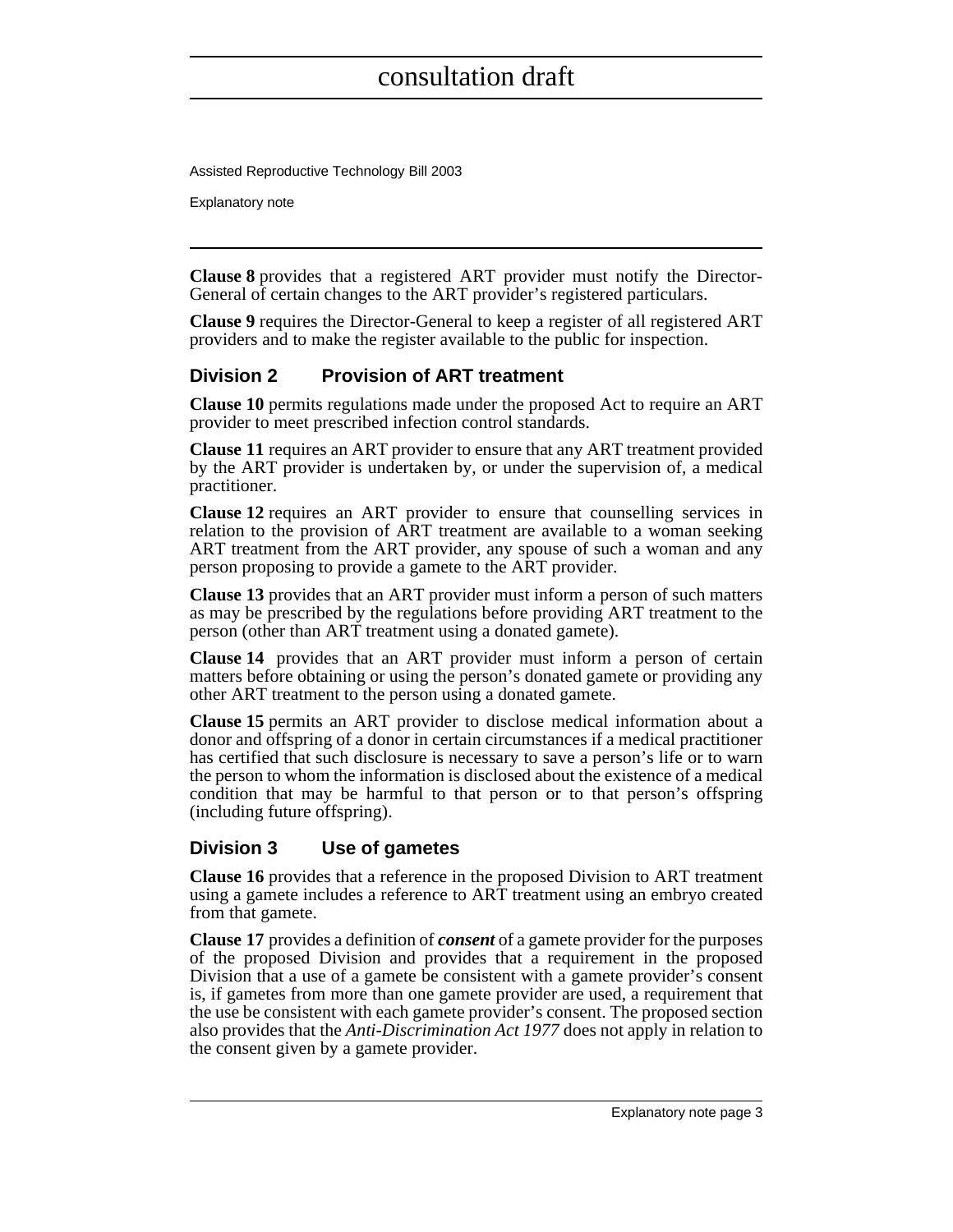Assisted Reproductive Technology Bill 2003

Explanatory note

**Clause 18** provides for the modification or revocation of a gamete provider's consent.

**Clause 19** provides that an ART provider must not obtain a gamete from a child unless there is a reasonable risk of the child becoming infertile before becoming an adult and the gamete is obtained for the child's future benefit.

**Clause 20** provides that an ART provider must not use a gamete to create an embryo if the ART provider knows that the gamete provider is a close family member of the other person whose gamete is to be used to create the embryo.

**Clause 21** provides that an ART provider must not use a gamete to create an embryo outside the body of a woman except with the consent of the gamete provider and in a manner that is consistent with the gamete provider's consent.

**Clause 22** provides that an ART provider must not provide ART treatment using a gamete to a person except with the consent of the gamete provider and in a manner that is consistent with the gamete provider's consent in relation to the ART treatment for which the gamete may be used and the person who may receive ART treatment using the gamete.

**Clause 23** provides that an ART provider must not use a gamete or an embryo for research except with the consent of the gamete provider and in a manner that is consistent with the gamete provider's consent.

**Clause 24** provides that an ART provider must not supply a gamete or an embryo to another ART provider except with the consent of the gamete provider and in a manner that is consistent with the gamete provider's consent.

**Clause 25** provides that an ART provider must not export a gamete or an embryo from this State except with the consent of the gamete provider and in a manner that is consistent with the gamete provider's consent.

**Clause 26** provides that an ART provider may only use the gamete of a deceased person in ART treatment if such use is consistent with the consent of the gamete provider and with the consent of the person receiving the ART treatment.

**Clause 27** provides that an ART provider must not provide ART treatment using a gamete provided by a gamete provider more than 5 years before the provision of the ART treatment, unless the ART provider has taken reasonable steps to establish whether the gamete provider is alive.

**Clause 28** provides that an ART provider must not store a gamete or an embryo except with the consent of the gamete provider and in a manner that is consistent with the gamete provider's consent. The proposed section also provides for the maximum period that such a gamete or an embryo may be stored.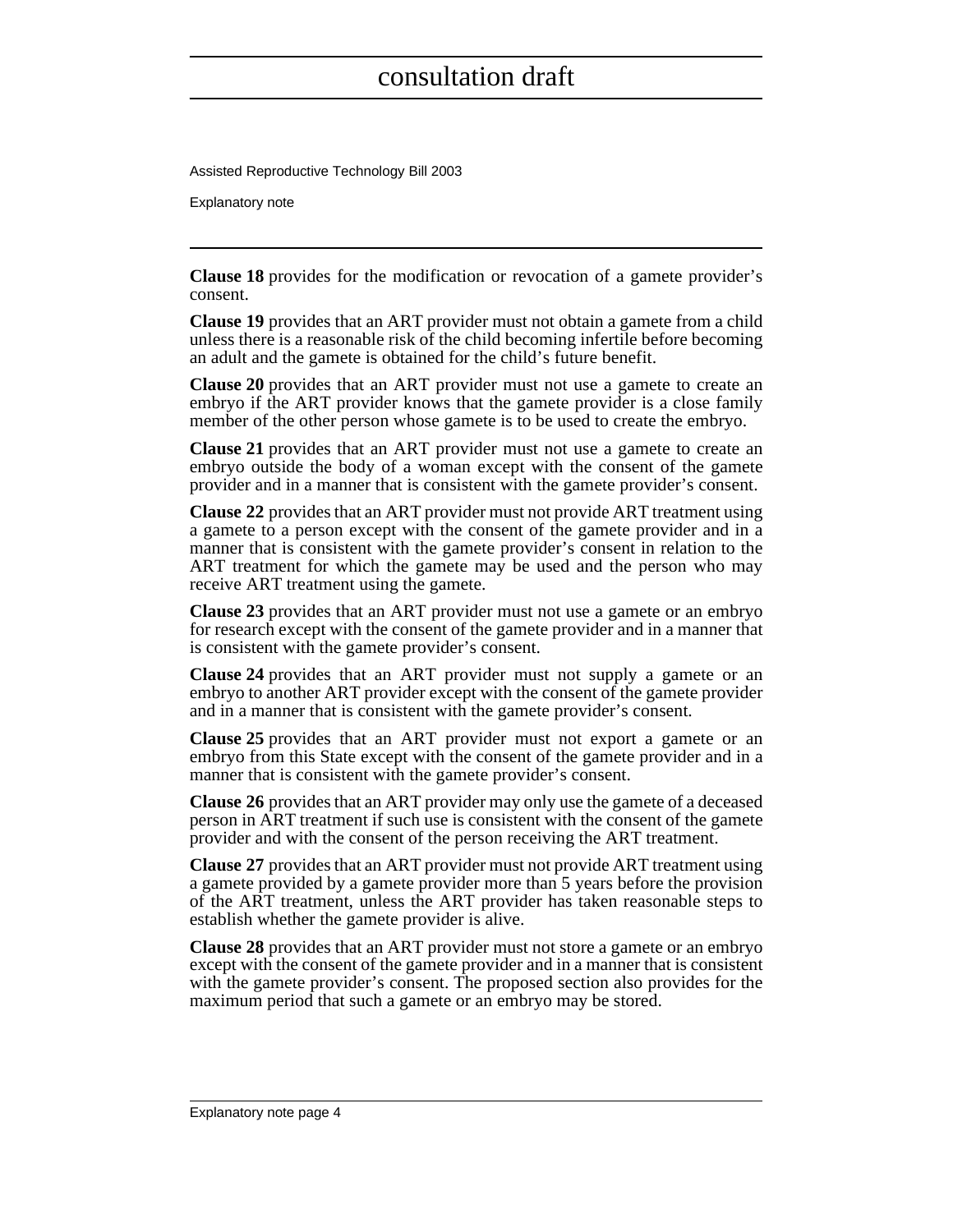Assisted Reproductive Technology Bill 2003

Explanatory note

**Clause 29** provides that an ART provider must not provide ART treatment using a donated gamete if the gamete was obtained from the donor more than 10 years before the provision of the ART treatment unless the Director-General provides written authorisation.

**Clause 30** provides that an ART provider must ensure that ART treatment using a donated gamete does not result in offspring of the gamete provider being born to more than 5 women (including the donor and any current or previous spouse of the donor) or more than 10 offspring of that donor being born as a result of ART treatment using the donor's donated gamete.

#### **Division 4 Records**

**Clause 31** requires an ART provider to obtain certain prescribed information about persons involved in ART treatment.

**Clause 32** requires an ART provider to keep (and retain for 50 years after the record is made or such other period as may be prescribed by the regulations) certain records.

**Clause 33** provides that an ART provider that supplies a gamete or an embryo to another ART provider must give the second ART provider a copy of the gamete provider's consent, and may give the second ART provider a copy of any other information required to be obtained by or under the proposed Act, in relation to the gamete or embryo.

### **Part 3 Central ART donor register**

**Clause 34** provides that the Director-General is to establish and maintain a central ART donor register relating to donors of gametes, persons undergoing ART treatment using donated gametes and offspring of donors.

**Clause 35** sets out the objectives of the central ART donor register.

**Clause 36** provides that the Director-General may disclose information held on the central ART donor register only in accordance with the proposed Part.

**Clause 37** requires that the Director-General must, if requested, provide a person whose details are held on the central ART donor register with a copy of any information about that person held on the register.

**Clause 38** provides that the Director-General must, if requested, disclose to an adult who was born as a result of ART treatment using a donated gamete, certain information relating to the donor of the gamete including information that identifies the donor and the Director-General must, if requested, disclose to an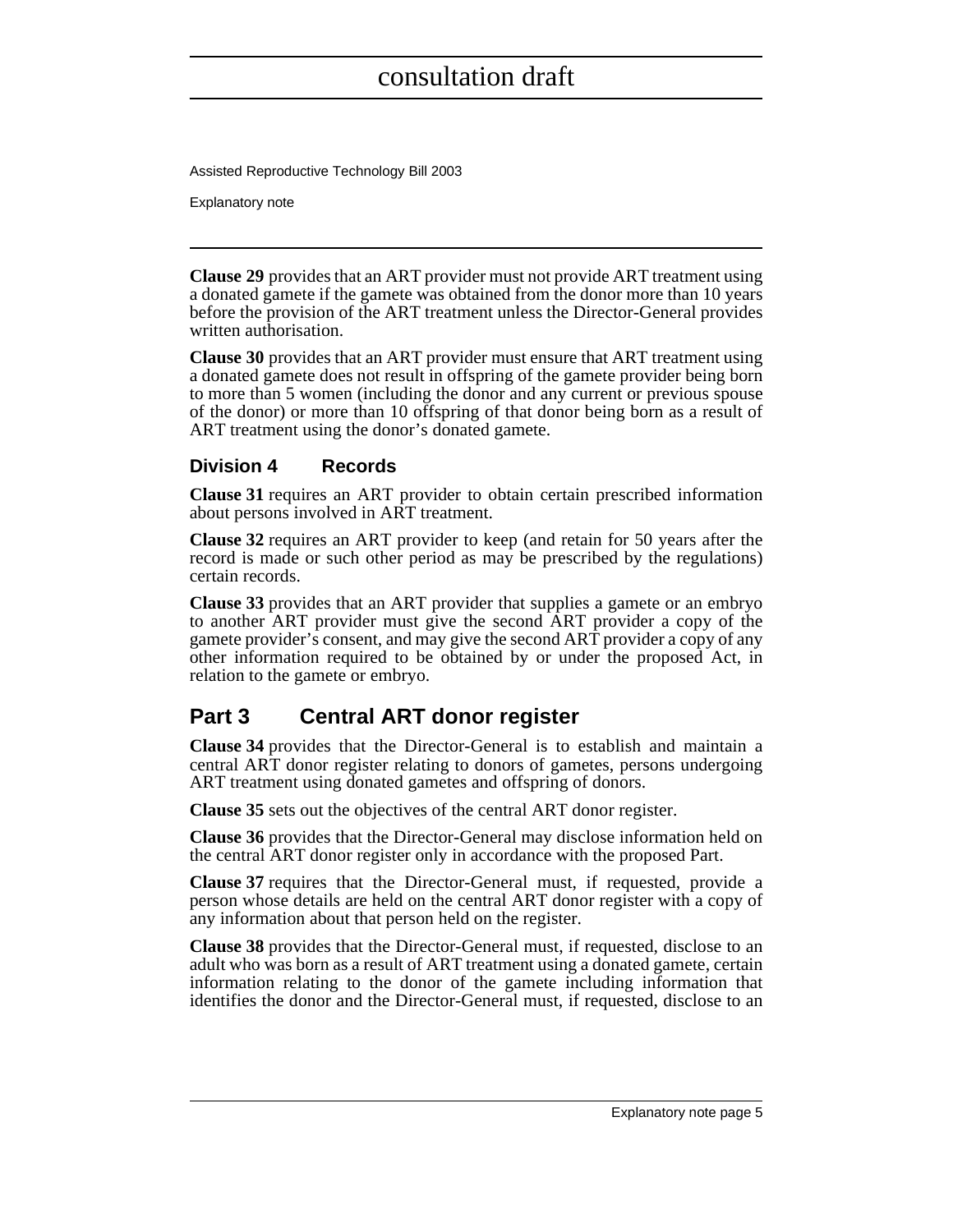Assisted Reproductive Technology Bill 2003

Explanatory note

adult offspring of a donor information relating to other offspring of the donor including information that identifies that other offspring if that other offspring consents to such disclosure.

**Clause 39** provides that the Director-General must, if requested, disclose to a parent or guardian of a child who was born as a result of ART treatment using a donated gamete, prescribed non-identifying information relating to the donor of the gamete and other offspring of the donor. The Director-General must also disclose information that identifies the donor, but only if the disclosure of that information is reasonably necessary to save the life of the child or to prevent serious damage to the child's health and the information cannot reasonably be obtained by the parent or guardian in any other way.

**Clause 40** provides that the Director-General must, if requested, disclose to a donor of a gamete, prescribed non-identifying information relating to a person born as a result of ART treatment using the donated gamete and such other information relating to that person (including information that identifies the person) if the person consents to such disclosure.

**Clause 41** permits the Director-General to contact a person who is an offspring of a donor and ask the person whether he or she wishes to consent to disclose information to the donor of the gamete or to other offspring of the donor. The Director-General is not to contact the person unless the person is an adult and the Director-General is of the opinion that contact is justified in order to promote the welfare and best interests of one or more of the persons concerned.

**Clause 42** permits the regulations to prescribe fees in relation to any application or notice under the proposed Part.

### **Part 4 Surrogacy**

**Clause 43** defines *commercial surrogacy agreement* and *surrogacy agreement* for the purposes of the proposed Part.

**Clause 44** prohibits a person from entering into a commercial surrogacy agreement, arranging a commercial surrogacy agreement or accepting any benefit under a commercial surrogacy agreement.

**Clause 45** prohibits a person from publishing, or causing to be published, any publication that solicits commercial surrogacy.

**Clause 46** provides that a surrogacy agreement is void, whether made before or after the commencement of the proposed section.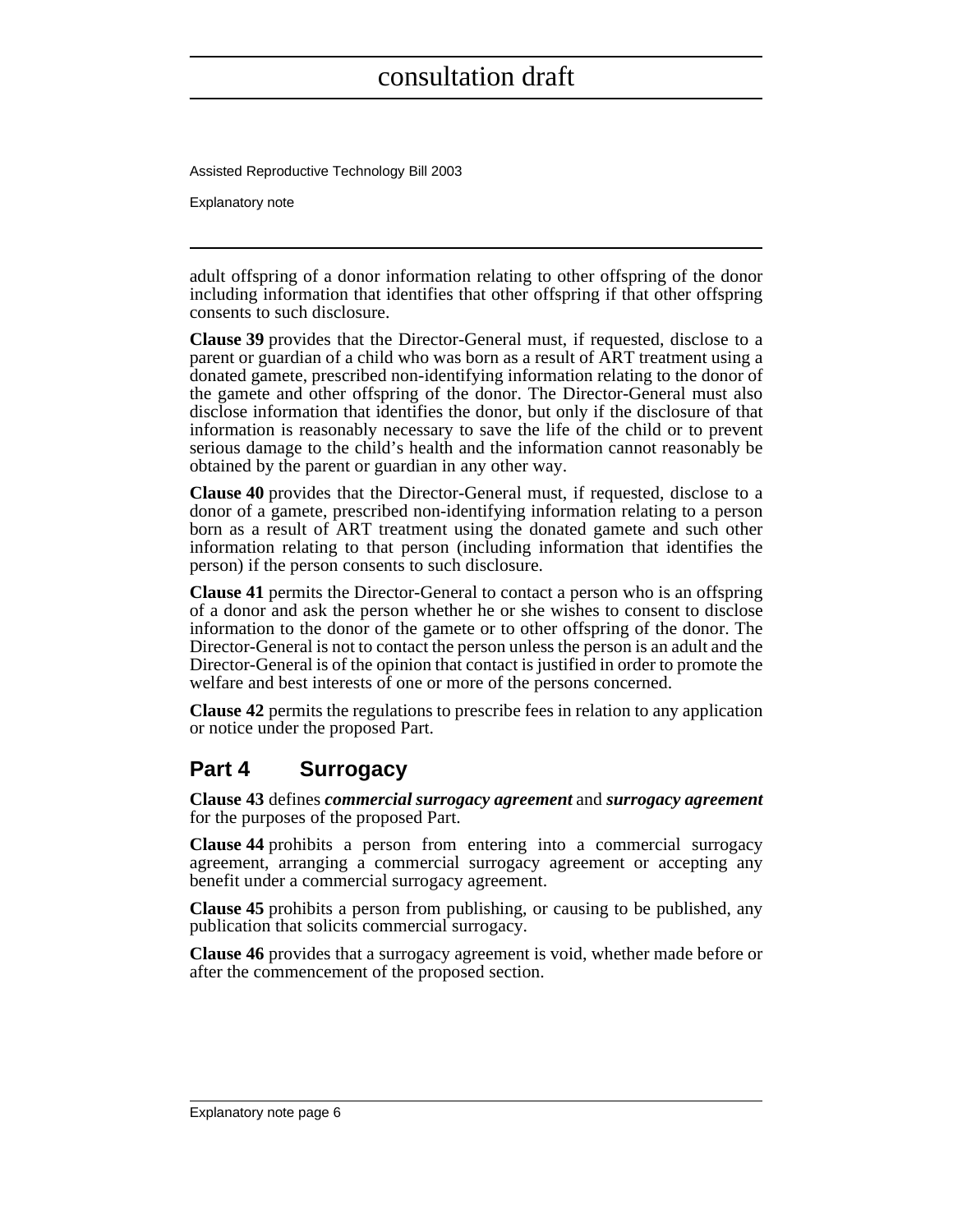Assisted Reproductive Technology Bill 2003

Explanatory note

### **Part 5 Inspectors and enforcement**

**Clause 47** provides that the Director-General may appoint an officer of the Department of Health, or any person who the Director-General considers is suitably qualified, to be an inspector for the purposes of the proposed Act.

**Clause 48** provides that an inspector may enter and inspect any premises for the purpose of ascertaining whether or not a contravention of the proposed Act or the regulations has occurred.

**Clause 49** makes a number of requirements in relation to the exercise of the power of an inspector to enter premises.

**Clause 50** provides that an inspector may, by written notice given to a person, require the person to furnish to the inspector such information or records (or both) as the inspector requires by the notice.

**Clause 51** provides that an inspector may require a person whom the inspector suspects on reasonable grounds to have knowledge of matters in respect of which information is reasonably required for the purposes of the proposed Act to answer questions in relation to those matters.

**Clause 52** provides that an inspector may require a person whom the inspector suspects on reasonable grounds to have contravened or to be contravening the proposed Act or the regulations to state his or her full name and residential address.

**Clause 53** provides that a person who is required under the proposed Part to answer a question or to produce a thing is not excused from answering the question or producing that thing on the ground that it might tend to incriminate the person or make the person liable to a penalty.

**Clause 54** permits an inspector to apply to an authorised justice for a search warrant for premises if the inspector believes on reasonable grounds that a provision of the proposed Act or the regulations is being or has been contravened on the premises, or that there is on the premises evidence of a contravention of a provision of the proposed Act or the regulations.

**Clause 55** prohibits a person, without reasonable excuse, from neglecting or failing to comply with a requirement made of the person by an inspector, or from hindering or obstructing an inspector.

**Clause 56** provides that any person claiming to be entitled to any seized item may make an application to the District Court for an order disallowing the seizure.

**Clause 57** provides for the disposal of items seized under the proposed Part.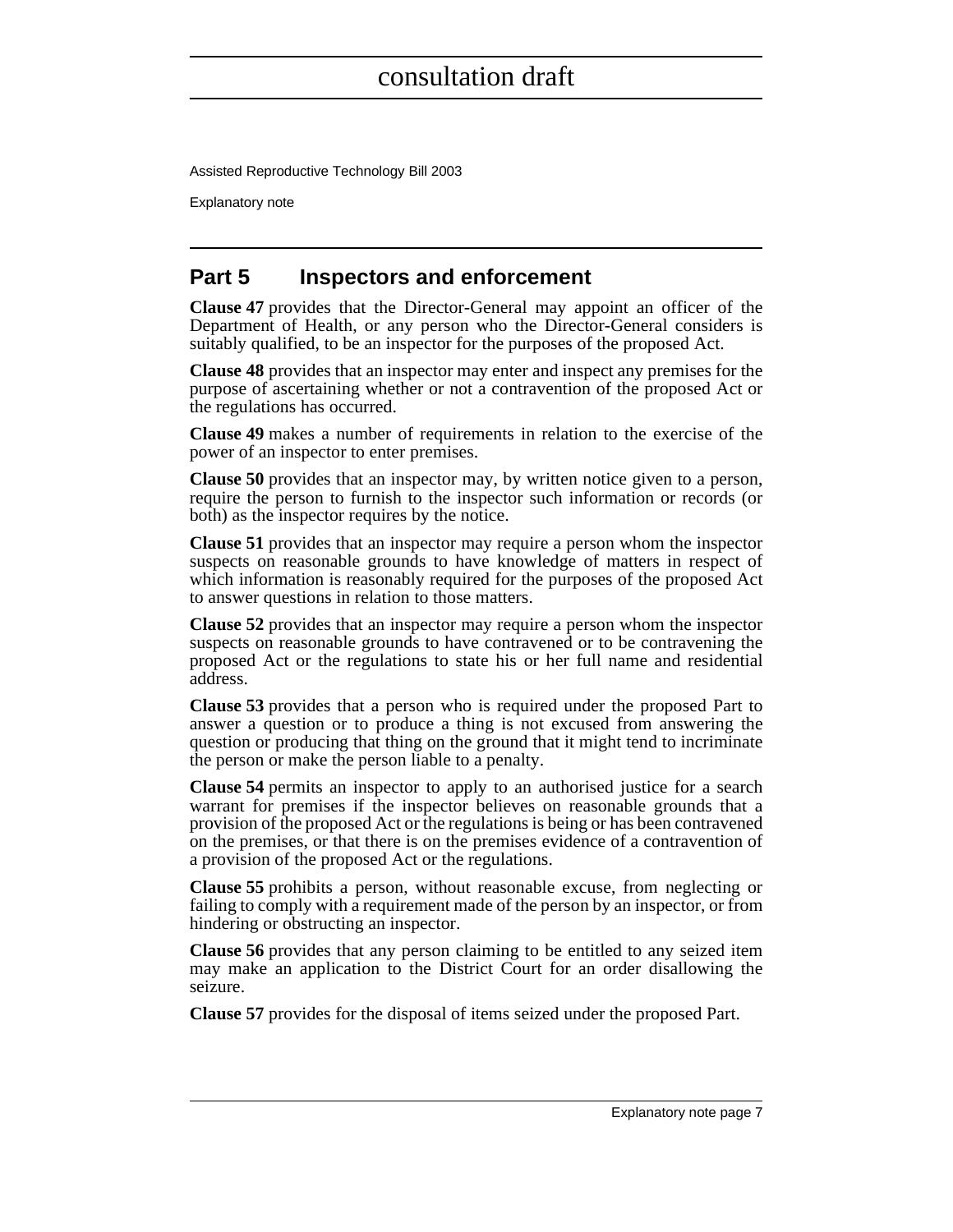Assisted Reproductive Technology Bill 2003

Explanatory note

### **Part 6 ART provider—enforcement provisions**

**Clause 58** provides the circumstances in which a person is taken to be carrying on a business that provides ART services for the purposes of the proposed Part.

**Clause 59** provides that the Director-General may prohibit a person from carrying on a business that provides ART services if the Director-General is satisfied that there are reasonable grounds to do so. The Director-General is also able to prohibit certain related persons from carrying on such a business if the person the subject of the prohibition is a corporation or the trustee of a trust.

**Clause 60** creates an offence for carrying on a business that provides ART services, or offering to provide ART services, while prohibited under the proposed Part.

**Clause 61** provides that the Director-General may require certain persons to provide specified information if a corporation or trustee of a trust is the subject of a prohibition under the proposed Part.

**Clause 62** requires a court to notify the Director-General if it convicts a person of an offence under the proposed Act or the *Human Cloning and Other Prohibited Practices Act 2003*.

**Clause 63** provides that for the purposes of the proposed Part, the making of an order under section 10 of the *Crimes (Sentencing Procedure) Act 1999* in respect of an offence is taken to be a conviction for the offence.

### **Part 7 Miscellaneous**

**Clause 64** provides that proceedings for an offence under the proposed Act or the regulations may be dealt with summarily before a Local Court or summarily before the Supreme Court in its summary jurisdiction.

**Clause 65** provides that an inspector or other prescribed person (an *authorised officer*) may serve a penalty notice on a person if it appears to the officer that the person has committed an offence under the proposed Act or the regulations, being an offence prescribed by the regulations.

**Clause 66** identifies the circumstances in which, if a corporation contravenes the proposed Act or the regulations, each executive officer of the corporation is taken to have contravened the same provision.

**Clause 67** provides that in a prosecution for an offence against the proposed Act or the regulations, a statement, purporting to be signed by the Director-General or other prescribed person, relating to certain matters is admissible in any proceedings and is evidence of the matters contained in the statement without proof of the signature of the person by whom the statement purports to have been signed.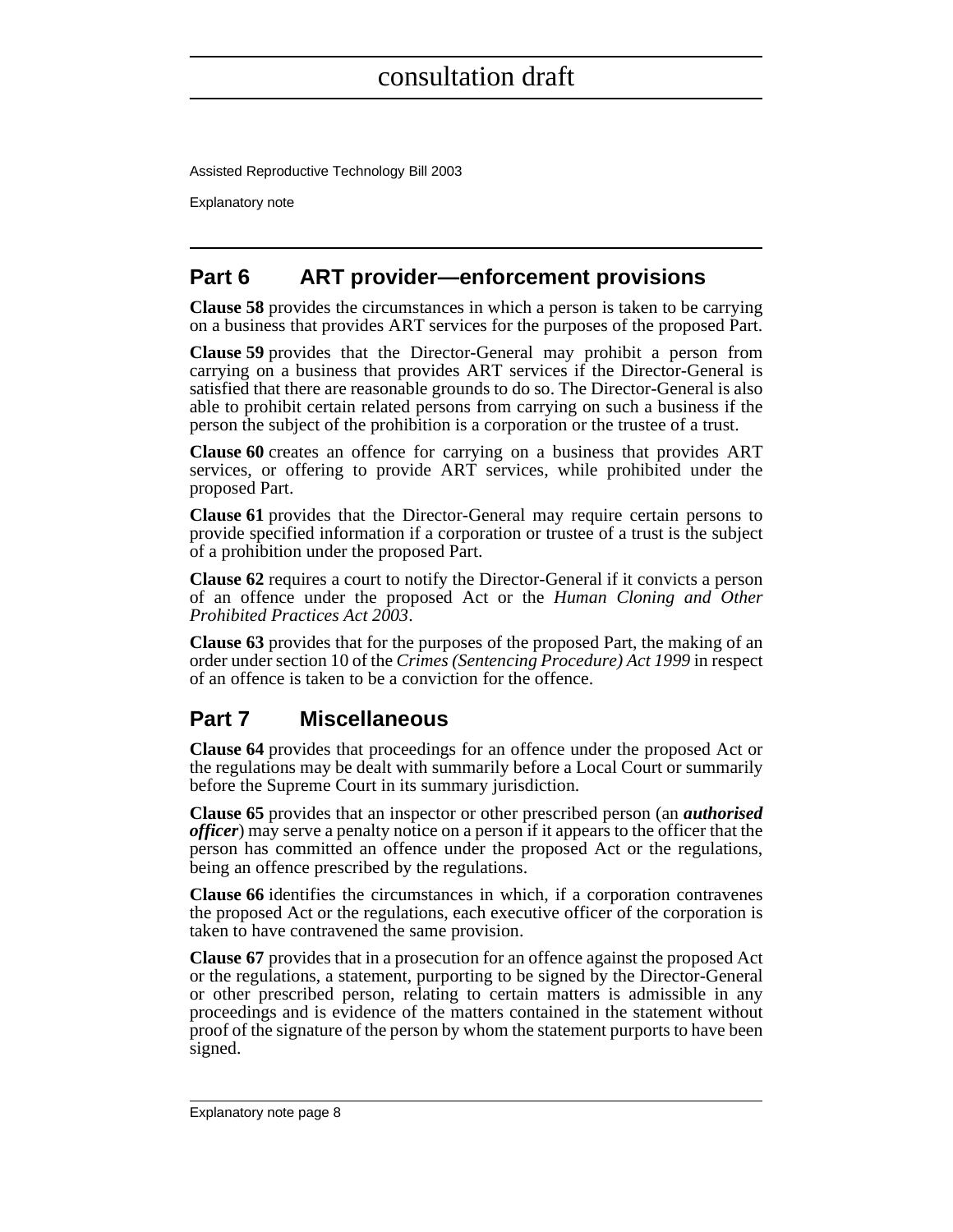Assisted Reproductive Technology Bill 2003

Explanatory note

**Clause 68** provides for the giving of notice to persons.

**Clause 69** provides that in any proceedings for an offence against a provision of the proposed Act or the regulations, the onus of proving that a person had a reasonable excuse (as referred to in the provision) lies with the defendant.

**Clause 70** provides that a requirement made by or under the proposed Act has effect despite any duty of confidentiality or other restriction on disclosure and a disclosure made in accordance with the proposed Act or the regulations by or on behalf of an ART provider does not constitute a breach of professional etiquette or ethics or a departure from accepted standards of professional conduct.

**Clause 71** provides that the Director-General may delegate his or her functions under the proposed Act or the regulations.

**Clause 72** provides that the Governor may make regulations under the proposed Act. The regulations may create offences punishable by a penalty not exceeding 10 penalty units.

**Clause 73** is a formal provision giving effect to the savings, transitional and other provisions in Schedule 1.

**Clause 74** is a formal provision giving effect to the amendments to the Acts specified in Schedule 2.

**Clause 75** provides that the Minister is to review the proposed Act as soon as possible after the period of 5 years from the date of assent to the proposed Act.

### **Schedule 1 Savings, transitional and other provisions**

**Schedule 1** contains provisions of a savings and transitional nature.

### **Schedule 2 Amendment of other Acts**

**Schedule 2.1** amends the *Fines Act 1996* to permit penalty notices to be issued under the proposed Act.

**Schedule 2.2** amends the *Human Tissue Act 1983* to prevent that Act from continuing to regulate the supply of semen.

**Schedule 2.3** amends the *Law Enforcement (Powers and Responsibilities) Act 2002* to permit a search warrant to be issued under the proposed Act and to take account of the proposed repeal of the *Search Warrants Act 1985* and its replacement by the *Law Enforcement (Powers and Responsibilities) Act 2002*.

**Schedule 2.4** amends the *Search Warrants Act 1985* to permit a search warrant to be issued under the proposed Act.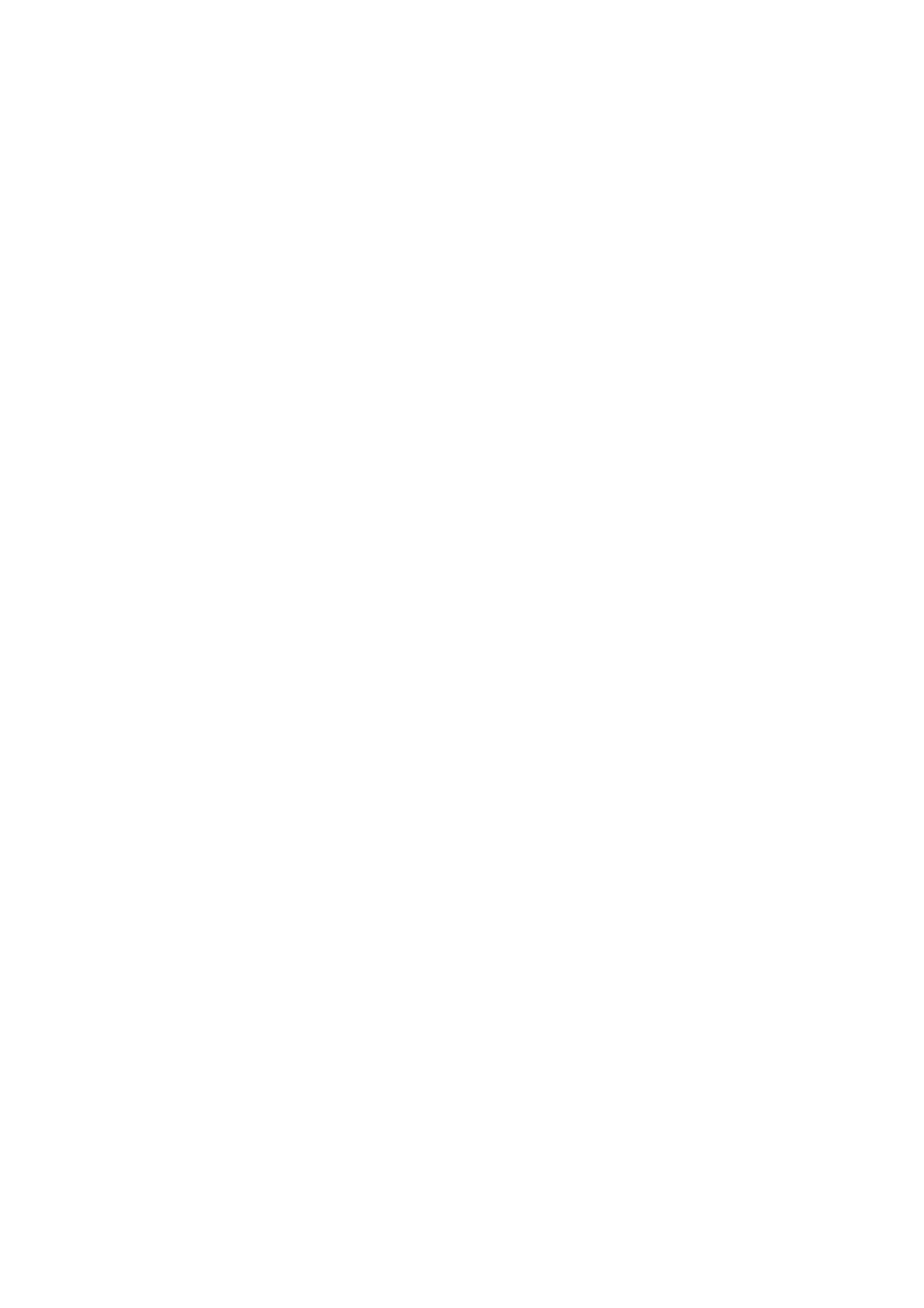New South Wales

# **Assisted Reproductive Technology Bill 2003**

# **Contents**

|        |                                                                                                                                                 | Page                               |
|--------|-------------------------------------------------------------------------------------------------------------------------------------------------|------------------------------------|
| Part 1 | <b>Preliminary</b>                                                                                                                              |                                    |
|        | Name of Act<br>1<br>2<br>Commencement<br>3<br>Objects of Act<br>Definitions<br>4<br>5<br>Application of other legislation                       | 2<br>2<br>2<br>$\overline{2}$<br>4 |
| Part 2 | <b>ART providers</b>                                                                                                                            |                                    |
|        | <b>Division 1</b><br><b>Registration</b>                                                                                                        |                                    |
|        | ART providers must be registered<br>6<br>7<br>Registration<br>Notice of change in registered particulars<br>8<br>9<br>Register of ART providers | 6<br>6<br>8                        |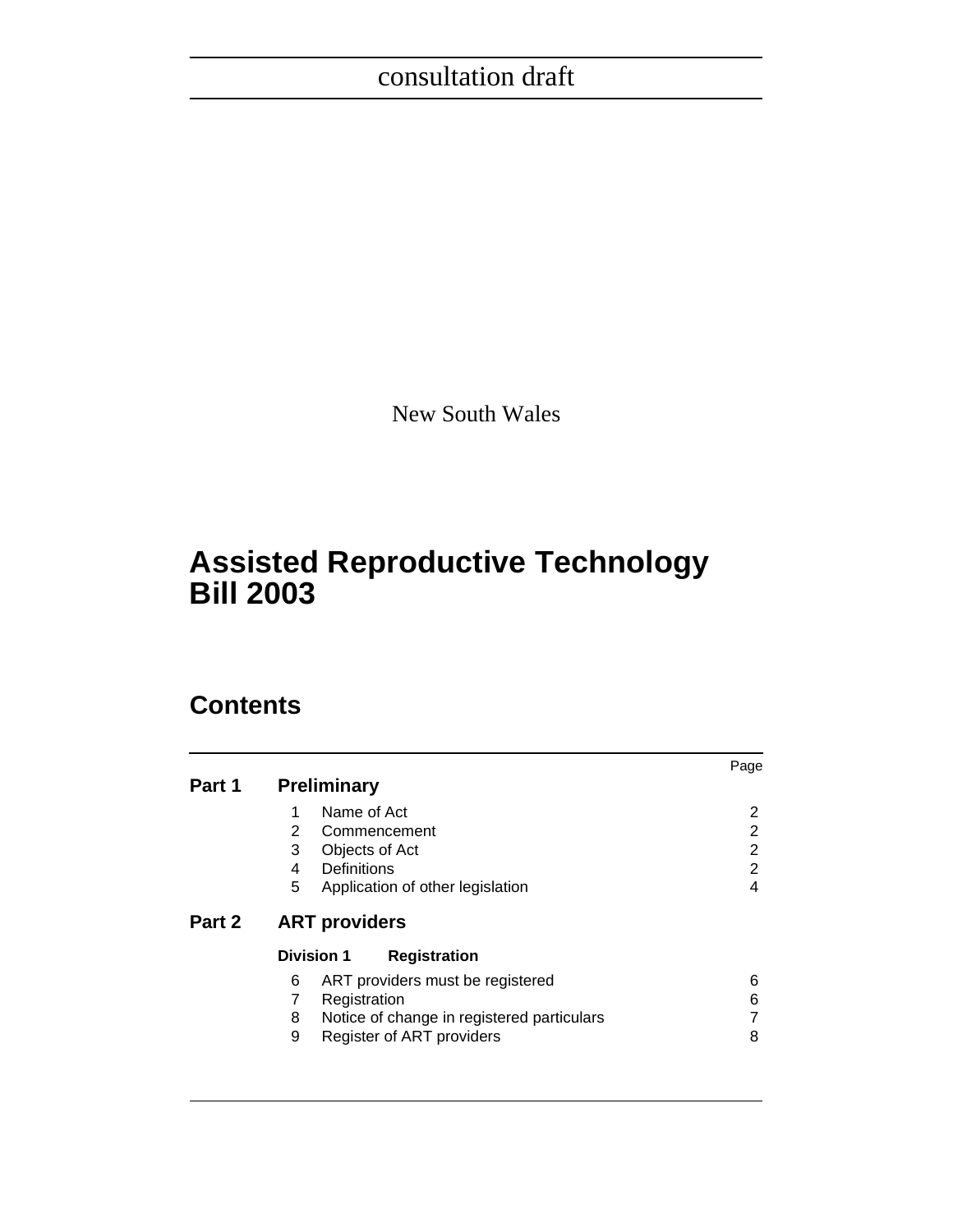Assisted Reproductive Technology Bill 2003

Contents

|        |                   |                                                                                                | Page     |
|--------|-------------------|------------------------------------------------------------------------------------------------|----------|
|        | <b>Division 2</b> | <b>Provision of ART treatment</b>                                                              |          |
|        | 10                | Infection control standards                                                                    | 8        |
|        | 11                | Treatment to be undertaken by a medical practitioner                                           | 8        |
|        | 12                | Counselling to be available                                                                    | 9        |
|        | 13                | Provision of information to persons undergoing ART treatment9                                  |          |
|        | 14                | Donated gametes-provision of information to persons                                            | 9        |
|        | 15                | Donated gametes-disclosure of medical information                                              | 10       |
|        | <b>Division 3</b> | Use of gametes                                                                                 |          |
|        | 16                | Interpretation                                                                                 | 11       |
|        | 17                | Consent of gamete provider                                                                     | 11       |
|        | 18                | Modifying and revoking consent                                                                 | 12       |
|        | 19                | Collection of gametes from a child                                                             | 12       |
|        | 20                | Use of gametes to create embryo with close family member                                       | 13       |
|        | 21                | Use of gametes to create embryo outside a woman's body                                         | 13       |
|        | 22<br>23          | Use of gametes or embryos in ART treatment                                                     | 13       |
|        | 24                | Use of gametes or embryos for research<br>Supply of gametes or embryos to another ART provider | 14<br>14 |
|        | 25                | Export of gametes or embryos from NSW                                                          | 14       |
|        | 26                | Use of gametes or embryos after death of gamete provider                                       | 14       |
|        | 27                | Use of gametes or embryos provided more than 5 years ago 15                                    |          |
|        | 28                | Storage of gametes or embryos                                                                  | 16       |
|        | 29                | Donated gametes or embryos-time limit on use                                                   | 16       |
|        | 30                | Donated gametes or embryos-maximum number of families<br>and offspring                         | 17       |
|        | <b>Division 4</b> | <b>Records</b>                                                                                 |          |
|        | 31                | Collection of information                                                                      | 18       |
|        | 32                | Records to be kept by ART provider                                                             | 19       |
|        | 33                | Records may be given to other ART providers                                                    | 20       |
|        |                   |                                                                                                |          |
| Part 3 |                   | <b>Central ART donor register</b>                                                              |          |
|        | 34                | Director-General to establish central ART donor register                                       | 21       |
|        | 35                | Objectives of central ART donor register                                                       | 21       |
|        | 36                | Disclosure of information must be in accordance with Part                                      | 22       |
|        | 37                | Disclosure to subject of information                                                           | 22       |
|        | 38                | Disclosure to offspring                                                                        | 23       |
|        | 39                | Disclosure to parent or guardian of offspring                                                  | 23       |
|        | 40                | Disclosure to donor                                                                            | 24       |
|        | 41                | Seeking consent of offspring to disclosure                                                     | 25<br>25 |
|        | 42                | Fees                                                                                           |          |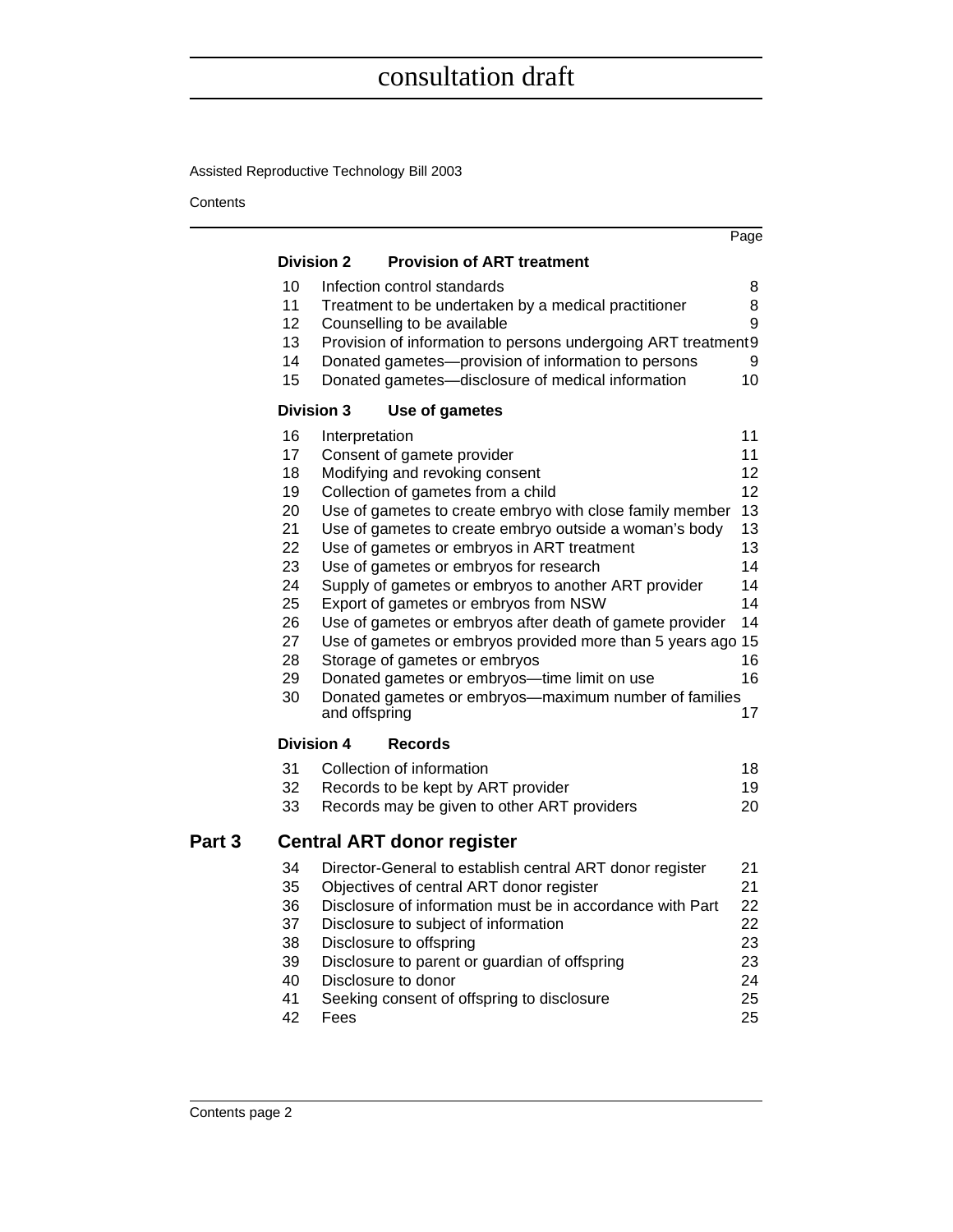Assisted Reproductive Technology Bill 2003

Contents

|                   |          |                                                                                      | Page     |
|-------------------|----------|--------------------------------------------------------------------------------------|----------|
| Part 4            |          | <b>Surrogacy</b>                                                                     |          |
|                   | 43       | Definitions                                                                          | 26       |
|                   | 44       | Commercial surrogacy prohibited                                                      | 26       |
|                   | 45       | Commercial surrogacy soliciting prohibited                                           | 27       |
|                   | 46       | Surrogacy agreements void                                                            | 27       |
| Part 5            |          | Inspectors and enforcement                                                           |          |
|                   | 47       | Appointment of inspectors                                                            | 28       |
|                   | 48       | Powers of inspectors                                                                 | 28       |
|                   | 49       | Provisions relating to exercise of powers                                            | 30       |
|                   | 50<br>51 | Requirement to provide information and records                                       | 30<br>31 |
|                   | 52       | Requirement to provide answers<br>Requirement to provide name and address            | 31       |
|                   | 53       | Limitation on self-incrimination                                                     | 31       |
|                   | 54       | Search warrants                                                                      | 32       |
|                   | 55       | Offences                                                                             | 32       |
|                   | 56       | Disallowance of seizure                                                              | 33       |
|                   | 57       | Disposal of seized items                                                             | 34       |
| Part 6            |          | <b>ART provider-enforcement provisions</b>                                           |          |
|                   | 58       | Interpretation                                                                       | 36       |
|                   | 59       | Persons may be prohibited from carrying on business                                  | 36       |
|                   | 60       | Offence of carrying on business while prohibited                                     | 38       |
|                   | 61<br>62 | Requirement to provide information<br>Court to notify Director-General of conviction | 39<br>39 |
|                   | 63       | Order under section 10 of the Crimes (Sentencing Procedure)                          |          |
|                   |          | Act 1999 treated as conviction                                                       | 40       |
| Part 7            |          | <b>Miscellaneous</b>                                                                 |          |
|                   | 64       | Summary proceedings for offences                                                     | 41       |
|                   | 65       | Penalty notices for certain offences                                                 | 41       |
|                   | 66       | Offences by corporations                                                             | 42       |
|                   | 67<br>68 | <b>Evidentiary statements</b><br>How notice is to be given                           | 42<br>43 |
|                   | 69       | Onus of proof concerning reasonable excuse                                           | 43       |
|                   | 70       | Disclosure of information by ART provider                                            | 43       |
|                   | 71       | Delegation                                                                           | 43       |
|                   | 72       | Regulations                                                                          | 44       |
|                   | 73       | Savings, transitional and other provisions                                           | 44       |
|                   | 74       | Amendment of other Acts                                                              | 44       |
| <b>Schedule 1</b> | 75       | Review of Act<br>Savings, transitional and other provisions                          | 44<br>45 |
| <b>Schedule 2</b> |          | <b>Amendment of other Acts</b>                                                       | 47       |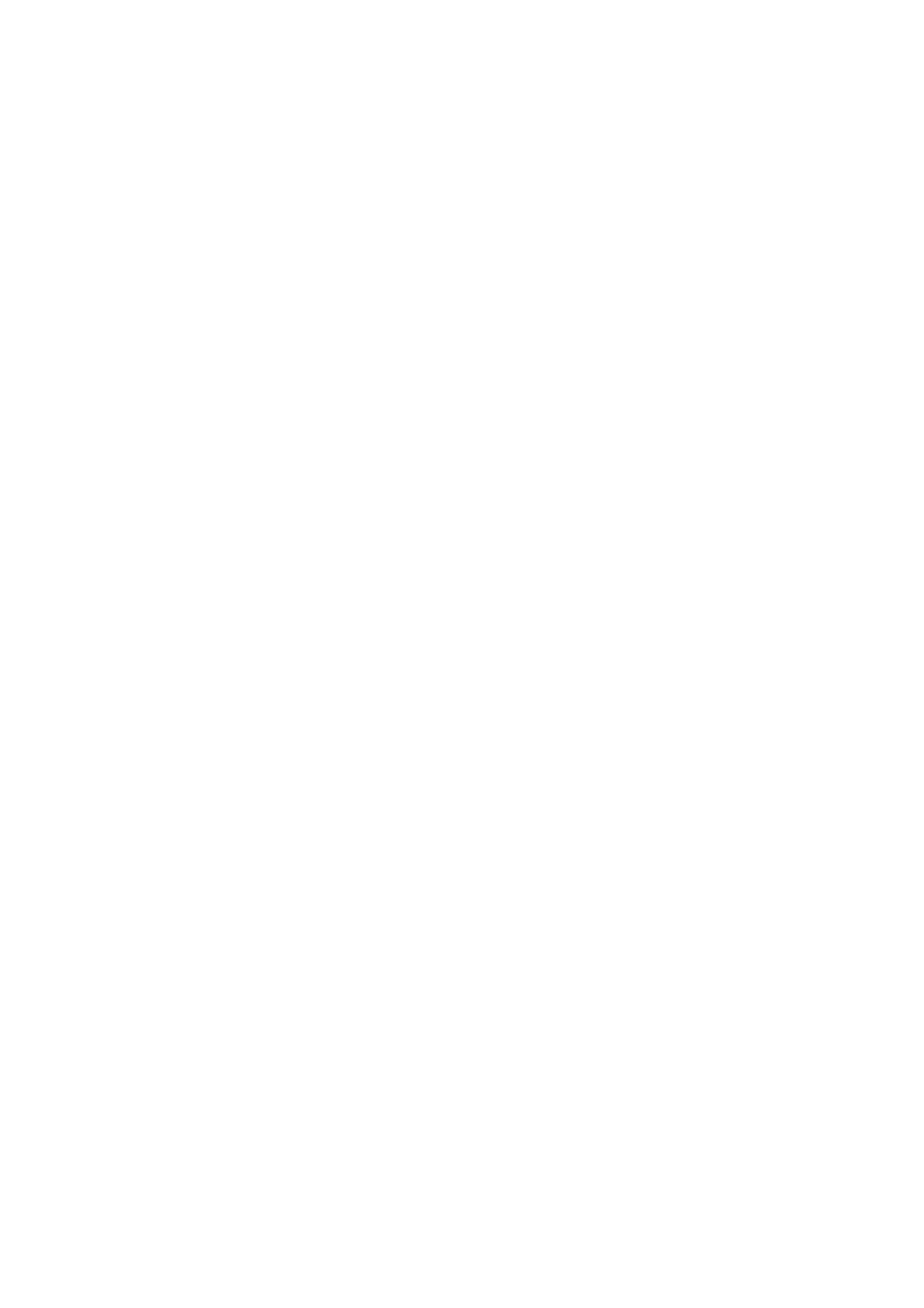New South Wales

# **Assisted Reproductive Technology Bill 2003**

### **A Bill for**

An Act relating to the regulation of assisted reproductive technology services, the registration of assisted reproductive technology service providers and the prohibition of commercial surrogacy; and for other purposes.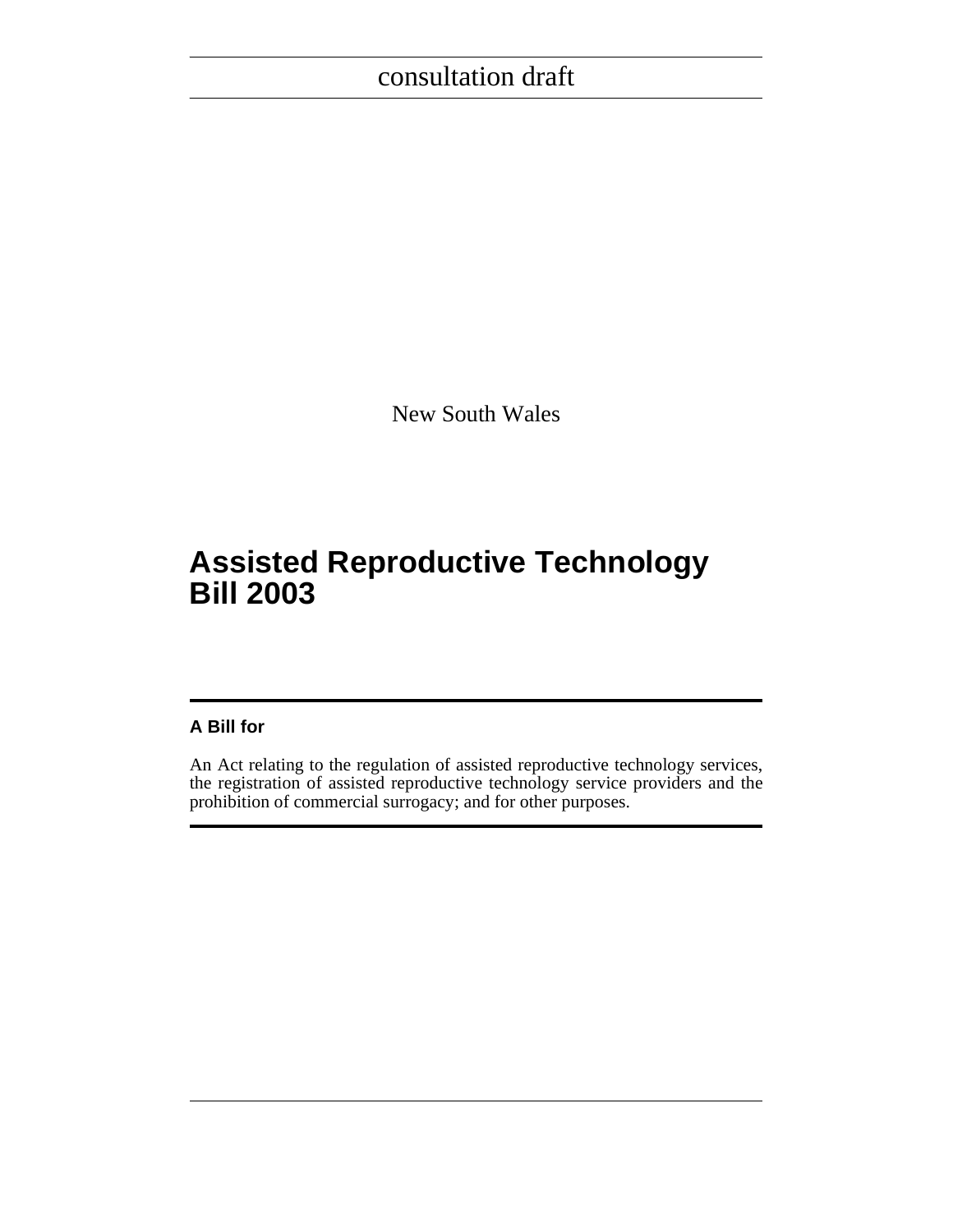| Clause 1 | Assisted Reproductive Technology Bill 2003 |
|----------|--------------------------------------------|
| Part 1   | Preliminary                                |

#### **The Legislature of New South Wales enacts:**

### <span id="page-17-1"></span><span id="page-17-0"></span>**Part 1 Preliminary**

#### **1 Name of Act**

This Act is the *Assisted Reproductive Technology Act 2003*.

#### <span id="page-17-2"></span>**2 Commencement**

This Act commences on a day or days to be appointed by proclamation.

#### <span id="page-17-3"></span>**3 Objects of Act**

The objects of this Act are:

- (a) to prevent the commercialisation of human reproduction, and
- (b) to protect the interests of the following persons:
	- (i) a person born as a result of ART treatment,
	- (ii) a person providing a gamete for use in ART treatment or research,
	- (iii) a person undergoing ART treatment.

#### <span id="page-17-4"></span>**4 Definitions**

(1) In this Act:

*adult* means a person who is not a child.

*approved* means approved by the Director-General.

*ART* means assisted reproductive technology, being any medical technology or procedure that procures or attempts to procure pregnancy by means other than sexual intercourse, and includes artificial insemination, in-vitro fertilisation and gamete intrafallopian transfer.

*ART provider* means a person who provides ART services, but does not include a person who provides ART services on behalf of a registered ART provider either under contract or in the course of the person's employment by the registered ART provider.

*ART service* means an ART service (including any of the following services) that is provided for fee or reward or provided in the course of a business (whether or not for profit):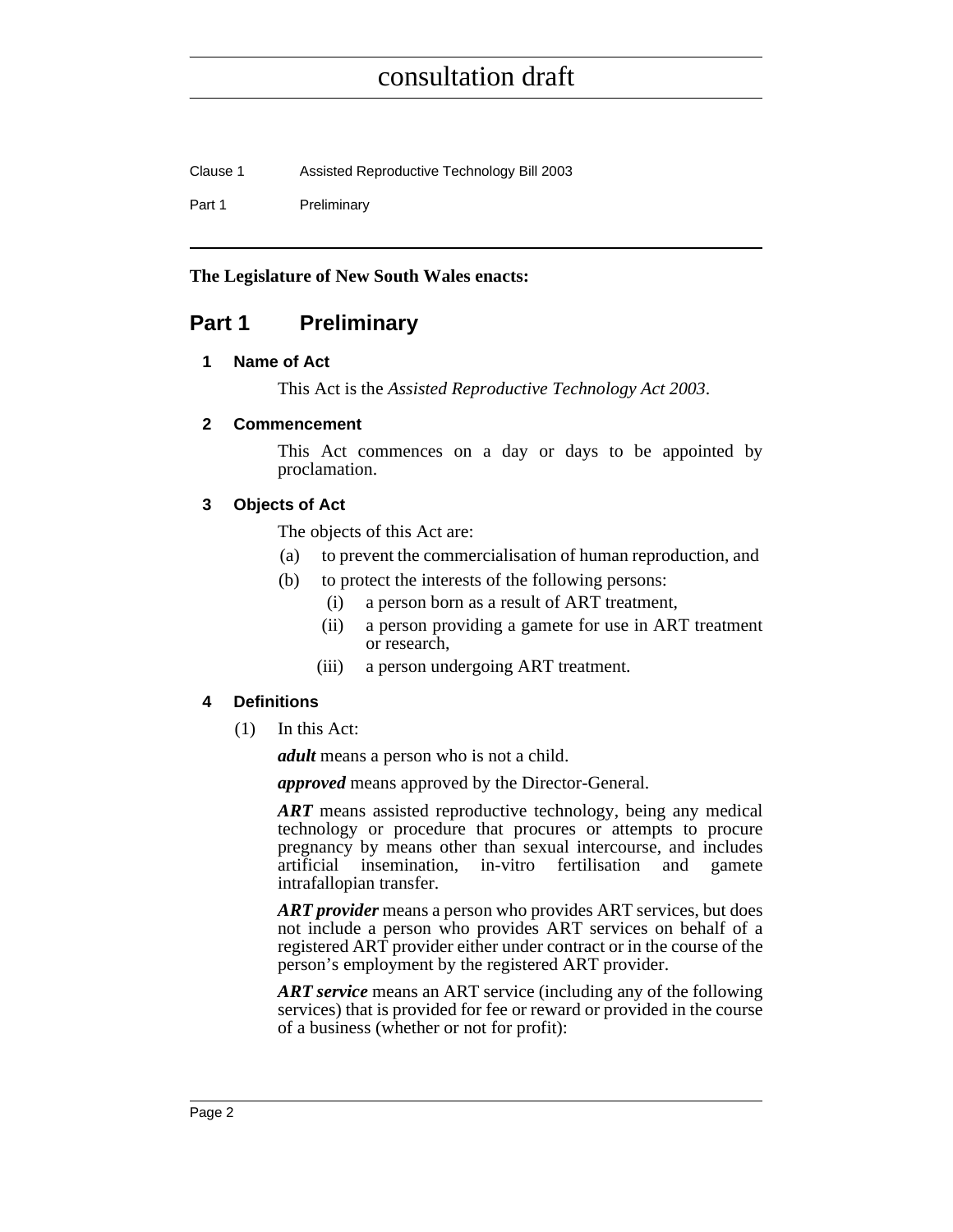| Assisted Reproductive Technology Bill 2003 | Clause 4 |
|--------------------------------------------|----------|
| Preliminary                                | Part 1   |

- (a) the provision of ART treatment,
- (b) the storage of gametes and embryos,
- (c) the provision of counselling in relation to ART treatment.

*ART treatment* means a treatment or procedure involving the use of ART and includes the following:

- (a) the obtaining of a gamete from a gamete provider for use in ART treatment or research,
- (b) any treatment or procedure involving the use of ART as may be prescribed by the regulations.

*central ART donor register* means the central ART donor register established under Part 3.

*certificate of authority* means the certificate of authority issued to an inspector by the Director-General under Part 5.

*child* means a person who has not attained the age of 18 years and who is not married.

*Department* means the Department of Health.

*Director-General* means the Director-General of the Department.

*donated gamete* means a gamete donated by a gamete provider for use by a person other than the gamete provider or the gamete provider's spouse.

*donor* means the gamete provider from whom a donated gamete has been obtained.

*embryo* means a fertilised human ovum from the time of fertilisation (or creation by other means) until the time it is implanted in the body of a woman.

*exercise* a function includes perform a duty.

*function* includes a duty.

*gamete* means a human sperm or a human ovum.

**Note.** Section 8 (b) of the Interpretation Act 1987 provides that in any Act or instrument a reference to a word or expression in the singular form includes a reference to the word or expression in the plural form.

*gamete provider*, in relation to a gamete, means the individual from whom the gamete has been obtained and in relation to an embryo, means an individual from whom a gamete used to create the embryo was obtained.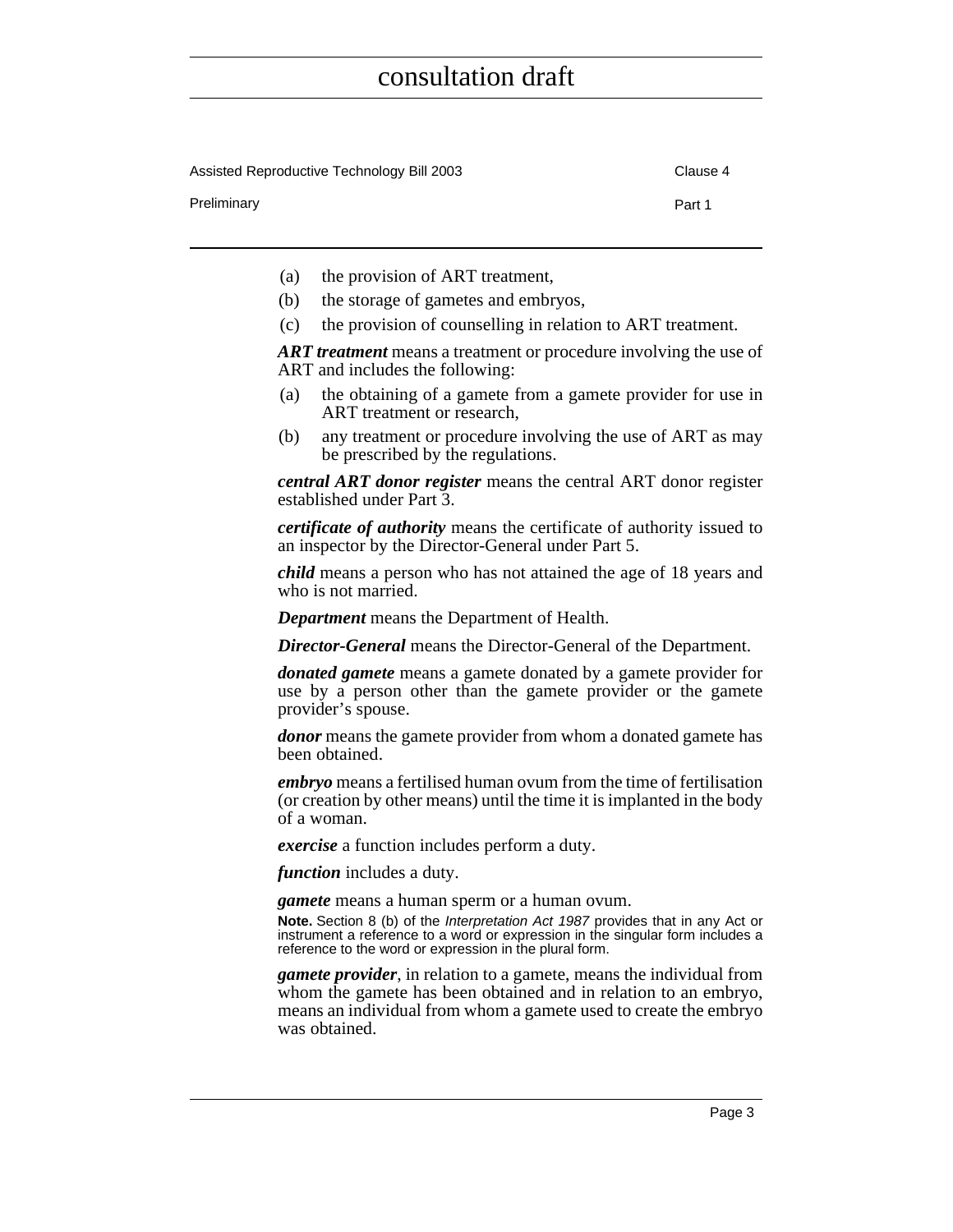Clause 5 Assisted Reproductive Technology Bill 2003

#### Part 1 Preliminary

*inspector* means a person appointed as an inspector under Part 5.

*medical practitioner* means a person registered as a medical practitioner under the *Medical Practice Act 1992*.

*non-identifying information* means information that does not identify the individual to whom the information relates.

*obtain* a gamete from a gamete provider includes receive a gamete from a gamete provider.

*offspring* of a person means an individual to whom the person is a biological parent and includes an individual born as a result of ART treatment using the person's donated gamete.

*parent* includes an adoptive parent.

*premises* includes any land or building and part of any land or building.

*record* includes a book, account, deed, writing, document and any other source of information compiled, recorded or stored in written form, or on micro-film, or by electronic process, or in any other manner or by any other means.

*registered ART provider* means a person registered by the Director-General under Division 1 of Part 2 as an ART provider and whose registration is in force.

*seized item* means anything seized by an inspector under Part 5.

*spouse* means:

- (a) a husband or wife, or
- (b) the other party to a de facto relationship within the meaning of the *Property (Relationships) Act 1984*,

but if more than one person would so qualify as a spouse, means only the last person so to qualify.

(2) Notes included in this Act do not form part of this Act.

#### <span id="page-19-0"></span>**5 Application of other legislation**

- (1) This Act does not limit or otherwise affect the operation of:
	- (a) the *Status of Children Act 1996*, or
	- (b) the Mutual Recognition laws.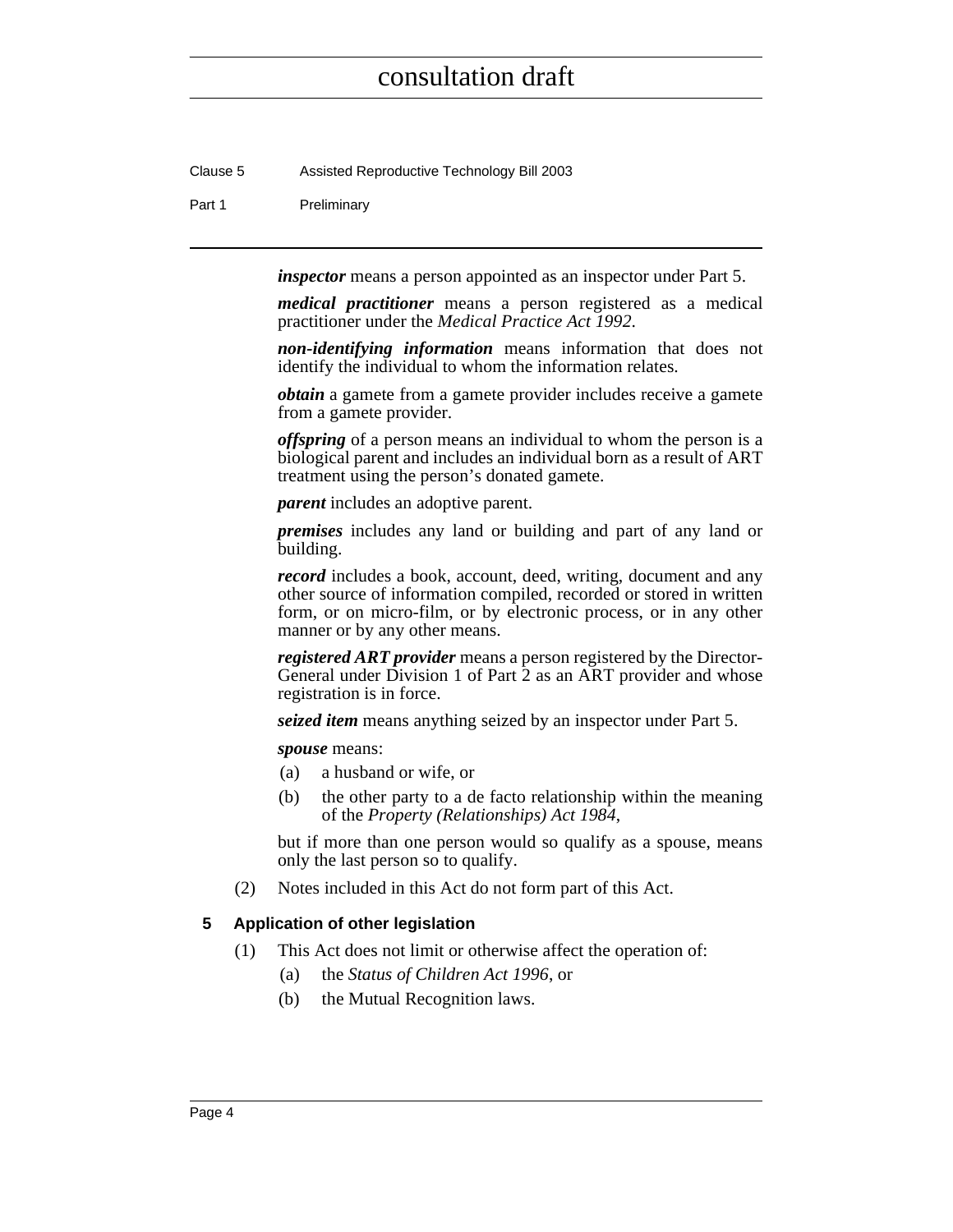| Assisted Reproductive Technology Bill 2003 | Clause 5 |
|--------------------------------------------|----------|
| Preliminary                                | Part 1   |
|                                            |          |

(2) In this section:

*Mutual Recognition laws* means the *Mutual Recognition Act 1992* of the Commonwealth and the *Trans-Tasman Mutual Recognition Act 1997* of the Commonwealth.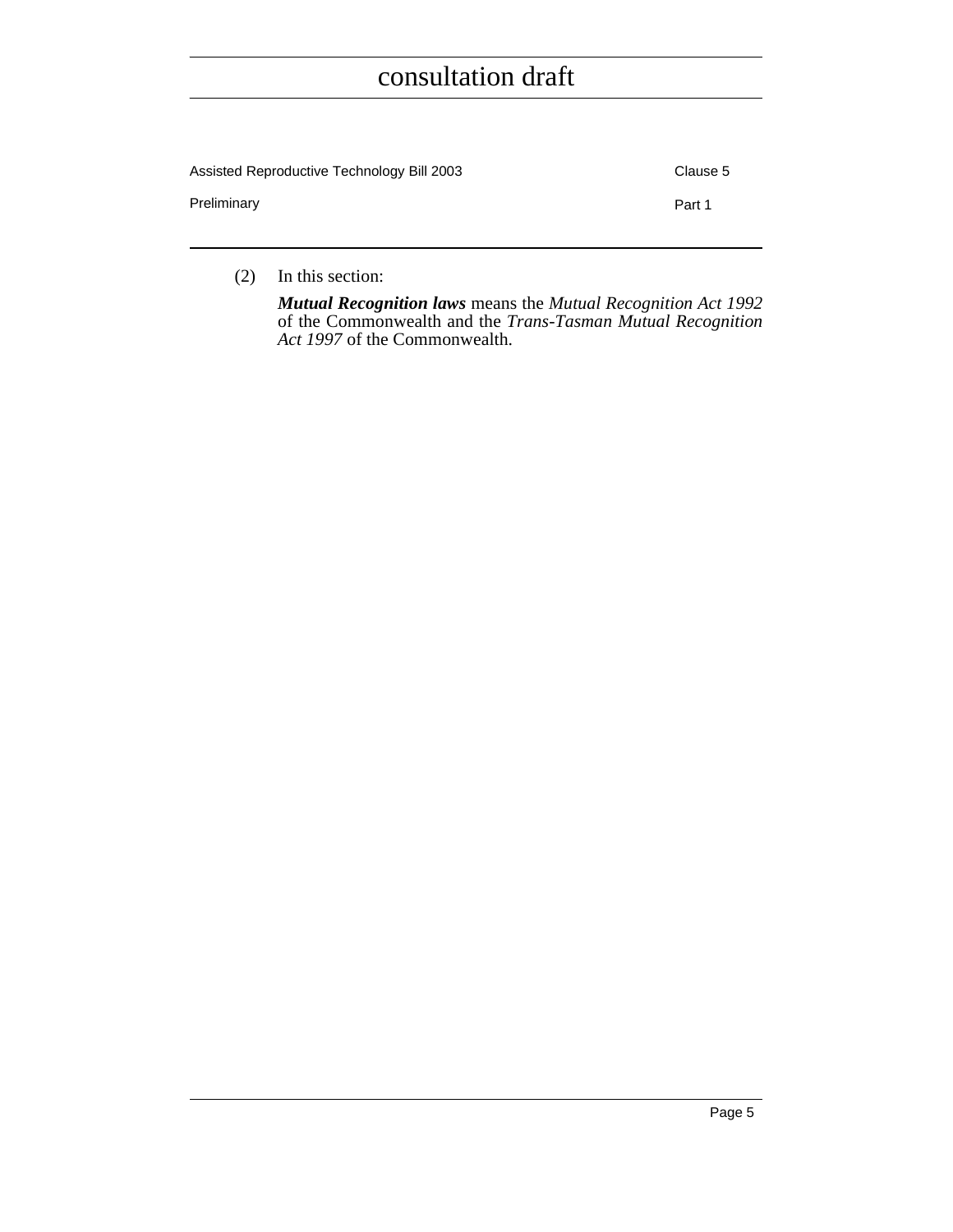Clause 6 Assisted Reproductive Technology Bill 2003

Part 2 **ART** providers

### <span id="page-21-0"></span>**Part 2 ART providers**

#### <span id="page-21-1"></span>**Division 1 Registration**

#### **Note.**

Section 11 of the Research Involving Human Embryos Act 2002 of the Commonwealth requires a person or body to be accredited by the Reproductive Technology Accreditation Committee of the Fertility Society of Australia or other prescribed body if the person or body may intentionally use a human embryo (other than an excess ART embryo as defined under that Act) outside the body of a woman.

#### <span id="page-21-2"></span>**6 ART providers must be registered**

- (1) An ART provider must not provide ART services unless the ART provider is a registered ART provider.
- (2) A person must not, with an intent to deceive, advertise or hold out that the person is a registered ART provider.

Maximum penalty: 1,000 penalty units in the case of a corporation and 400 penalty units or imprisonment for 2 years, or both, in any other case.

#### <span id="page-21-3"></span>**7 Registration**

- (1) A person may apply to the Director-General for registration as an ART provider.
- (2) An application is to be made in an approved form and be accompanied by the fee (if any) prescribed by the regulations.
- (3) An application must include the following:
	- (a) the name of the applicant,
	- (b) the address of each premises at which the applicant intends to provide ART services,
	- (c) the name of each medical practitioner who will undertake or supervise ART treatment provided by the applicant,
	- (d) the name of each person who will provide counselling services in relation to ART treatment provided by the applicant,
	- (e) any other matter as may be prescribed by the regulations.
- (4) The Director-General must grant the applicant's registration as an ART provider if an application for registration is duly made.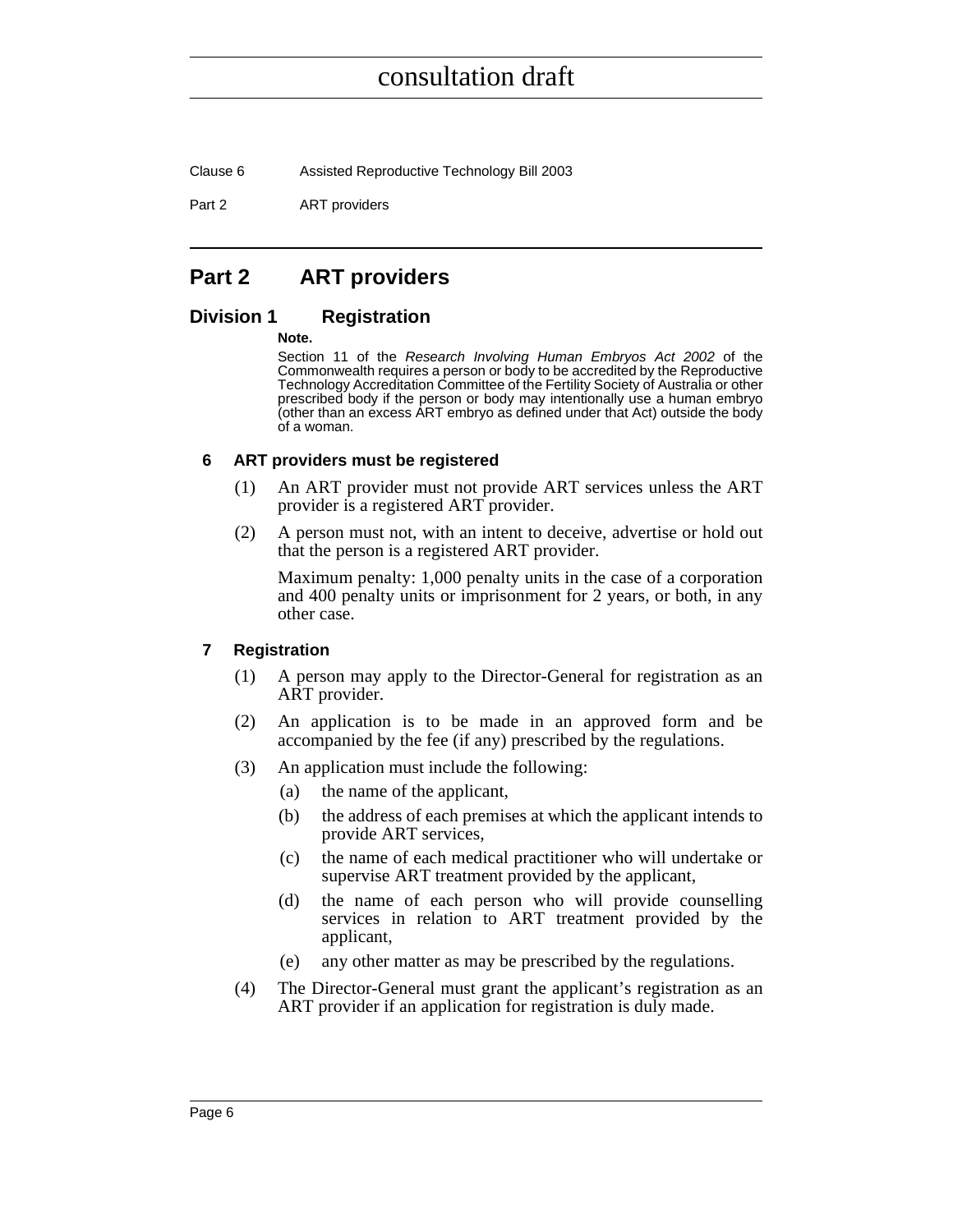Assisted Reproductive Technology Bill 2003 Clause 8 ART providers **Part 2** 

- (5) Despite subsection (4), the Director-General must refuse to grant a person registration as an ART provider if the person is prohibited under Part 6 from carrying on a business that provides ART services.
- (6) Registration as an ART provider takes effect when the Director-General gives the applicant notice of the decision to grant registration and remains in force until cancelled by the Director-General.
- (7) The Director-General must cancel a person's registration as an ART provider if:
	- (a) the person gives the Director-General notice that the person no longer provides ART services, or
	- (b) the person is prohibited under Part 6 from carrying on a business that provides ART services.
- (8) A registered ART provider must (within such times as may be prescribed) pay to the Director-General the annual registration fee (if any) prescribed by the regulations.
- (9) The regulations may prescribe different application fees and annual registration fees in relation to any one or more of the following:
	- (a) classes of ART providers,
	- (b) number of premises at which an ART provider provides ART services.

#### <span id="page-22-0"></span>**8 Notice of change in registered particulars**

- (1) A registered ART provider must give notice to the Director-General of the following matters as soon as practicable after the ART provider becomes aware of the matter (and in any case, no later than 24 hours after the ART provider becomes aware of the matter):
	- (a) the ART provider ceasing to provide ART services,
	- (b) any change of premises at which the ART provider provides ART services,
	- (c) any change of medical practitioners undertaking or supervising ART treatment provided by the ART provider,
	- (d) any change in the persons providing counselling services in relation to ART treatment provided by the ART provider,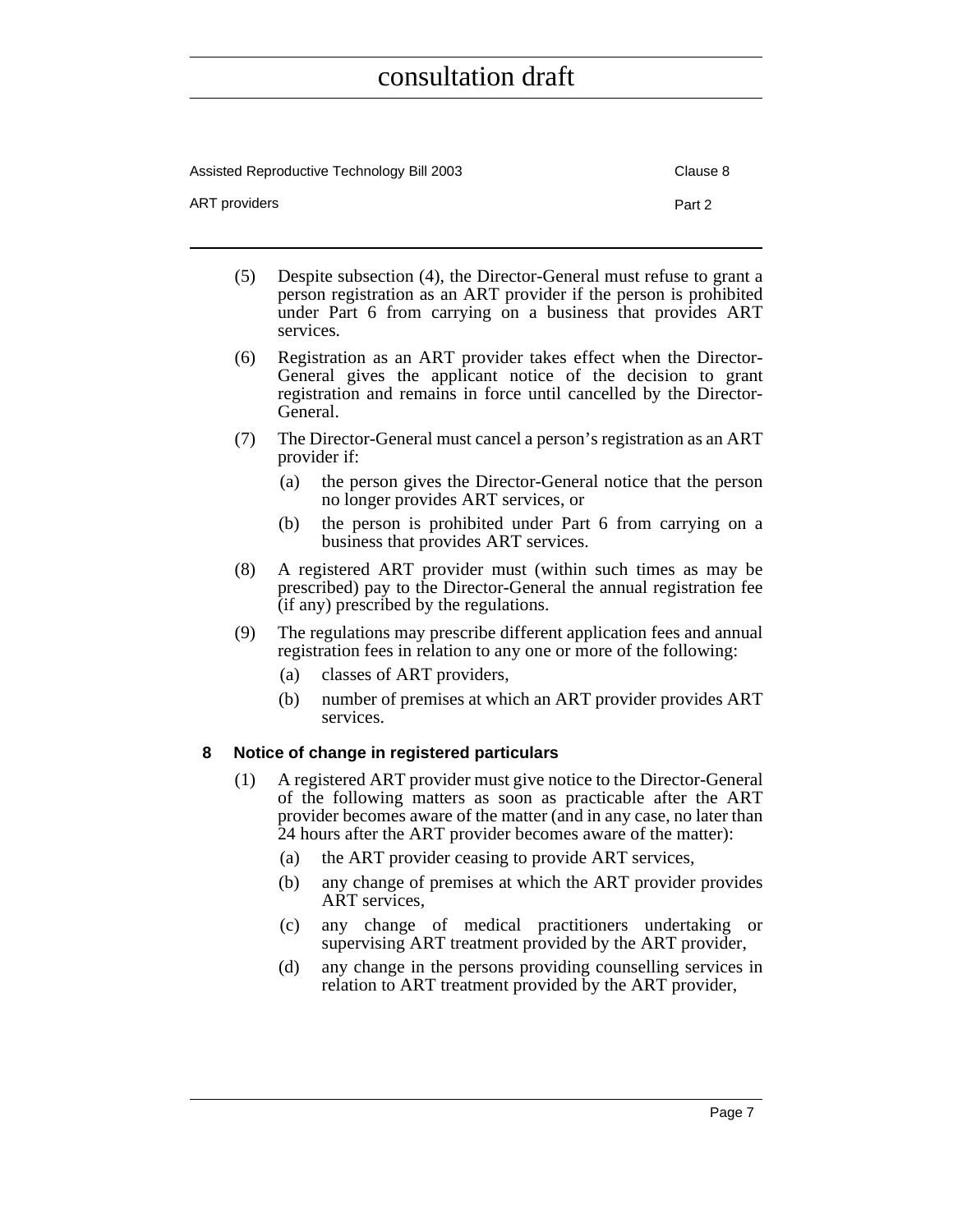Clause 9 Assisted Reproductive Technology Bill 2003

Part 2 **ART** providers

(e) any other matter as may be prescribed by the regulations.

Maximum penalty: 400 penalty units in the case of a corporation and 200 penalty units in any other case.

(2) Notice to the Director-General is to be given in an approved form and be accompanied by the fee (if any) prescribed by the regulations.

#### <span id="page-23-0"></span>**9 Register of ART providers**

- (1) The Director-General is to keep a register of all ART providers registered under this Part.
- (2) The register is to contain, for each registered ART provider:
	- (a) the address of each premises at which the ART provider provides ART services, and
	- (b) the name of each medical practitioner who undertakes or supervises ART treatment provided by the ART provider, and
	- (c) the name of each person who provides counselling services in relation to ART treatment provided by the ART provider.
- (3) The register is to contain such other matters and is to be kept in such manner and form as the Director-General may from time to time determine, subject to the regulations.
- (4) The Director-General is to cause the contents of the register to be made available for inspection free of charge by the public at the Department's head office and on the Department's website on the Internet.

#### <span id="page-23-1"></span>**Division 2 Provision of ART treatment**

#### <span id="page-23-2"></span>**10 Infection control standards**

The regulations may require an ART provider to meet such infection control standards as may be prescribed by the regulations in relation to any ART treatment provided by the ART provider.

#### <span id="page-23-3"></span>**11 Treatment to be undertaken by a medical practitioner**

An ART provider must ensure that any ART treatment provided by the ART provider is undertaken by, or under the supervision of, a medical practitioner.

Maximum penalty: 800 penalty units in the case of a corporation and 400 penalty units in any other case.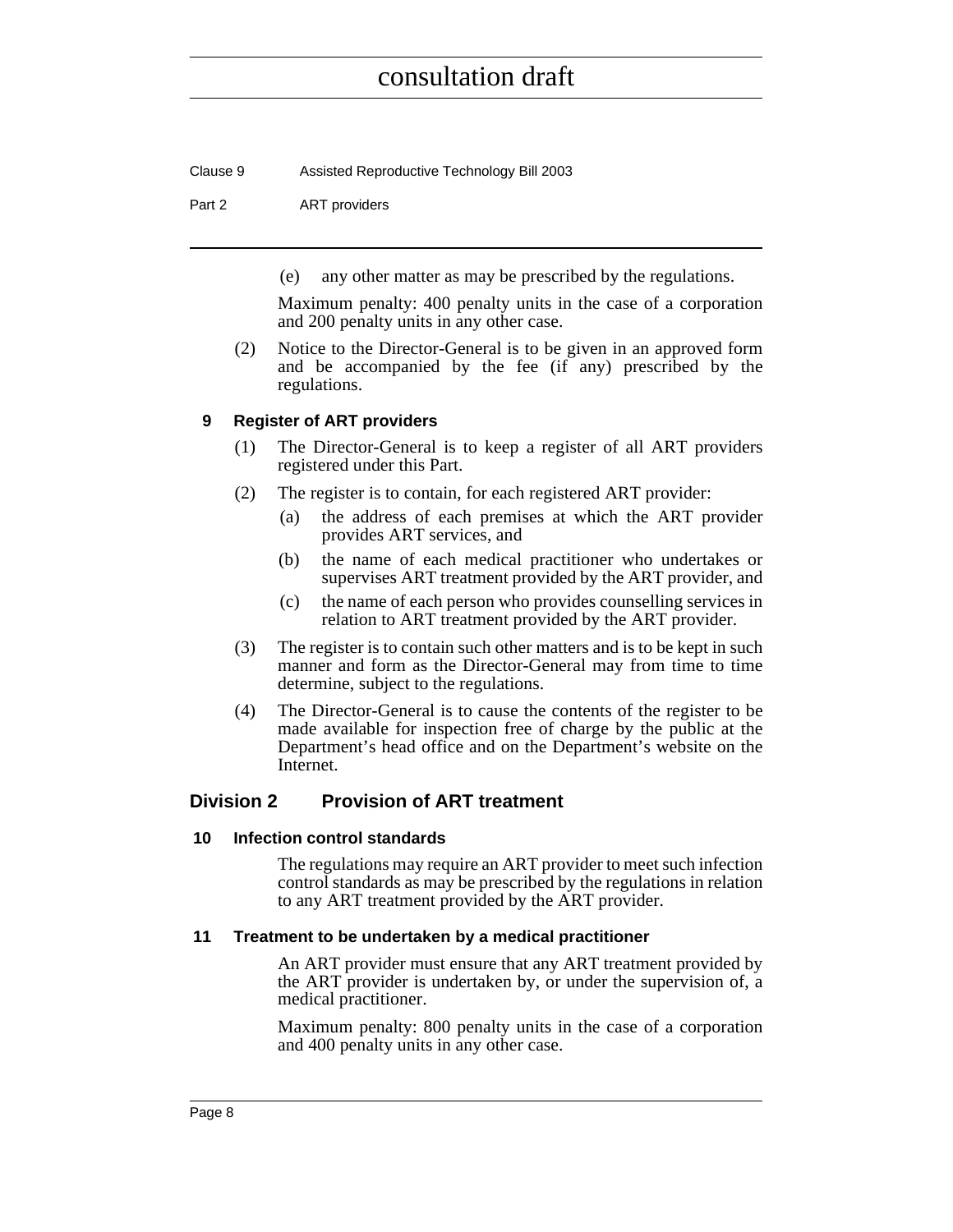| Assisted Reproductive Technology Bill 2003 | Clause 12 |
|--------------------------------------------|-----------|
| ART providers                              | Part 2    |

#### <span id="page-24-0"></span>**12 Counselling to be available**

- (1) An ART provider must ensure that counselling services, in relation to any ART treatment provided by the ART provider, are available to each of the following:
	- (a) a woman seeking ART treatment from the ART provider,
	- (b) any spouse of such a woman,
	- (c) any person proposing to provide a gamete to the ART provider.
- (2) The counselling services must:
	- (a) be available at the place where the ART treatment is offered or, in the case of a person proposing to provide a gamete, at the place where the gamete is to be provided, and
	- (b) be provided by a person with such qualifications as may be prescribed by the regulations, and
	- (c) be offered before the ART treatment is provided or, in the case of a person proposing to provide a gamete, before the gamete is provided.
- (3) Nothing in this section:
	- (a) prevents a person who provides the counselling service from charging a reasonable fee for the service, or
	- (b) requires a person to make use of the counselling service.

#### <span id="page-24-1"></span>**13 Provision of information to persons undergoing ART treatment**

Before providing ART treatment to a person (other than ART treatment using a donated gamete) an ART provider must inform the person of:

- (a) the availability of counselling services, and
- (b) any other matter as may be prescribed by the regulations.

Maximum penalty: 200 penalty units in the case of a corporation and 100 penalty units in any other case.

#### <span id="page-24-2"></span>**14 Donated gametes—provision of information to persons**

- (1) An ART provider must inform a person who is a gamete provider of the matters set out in subsection (3):
	- (a) before obtaining a donated gamete from the person, or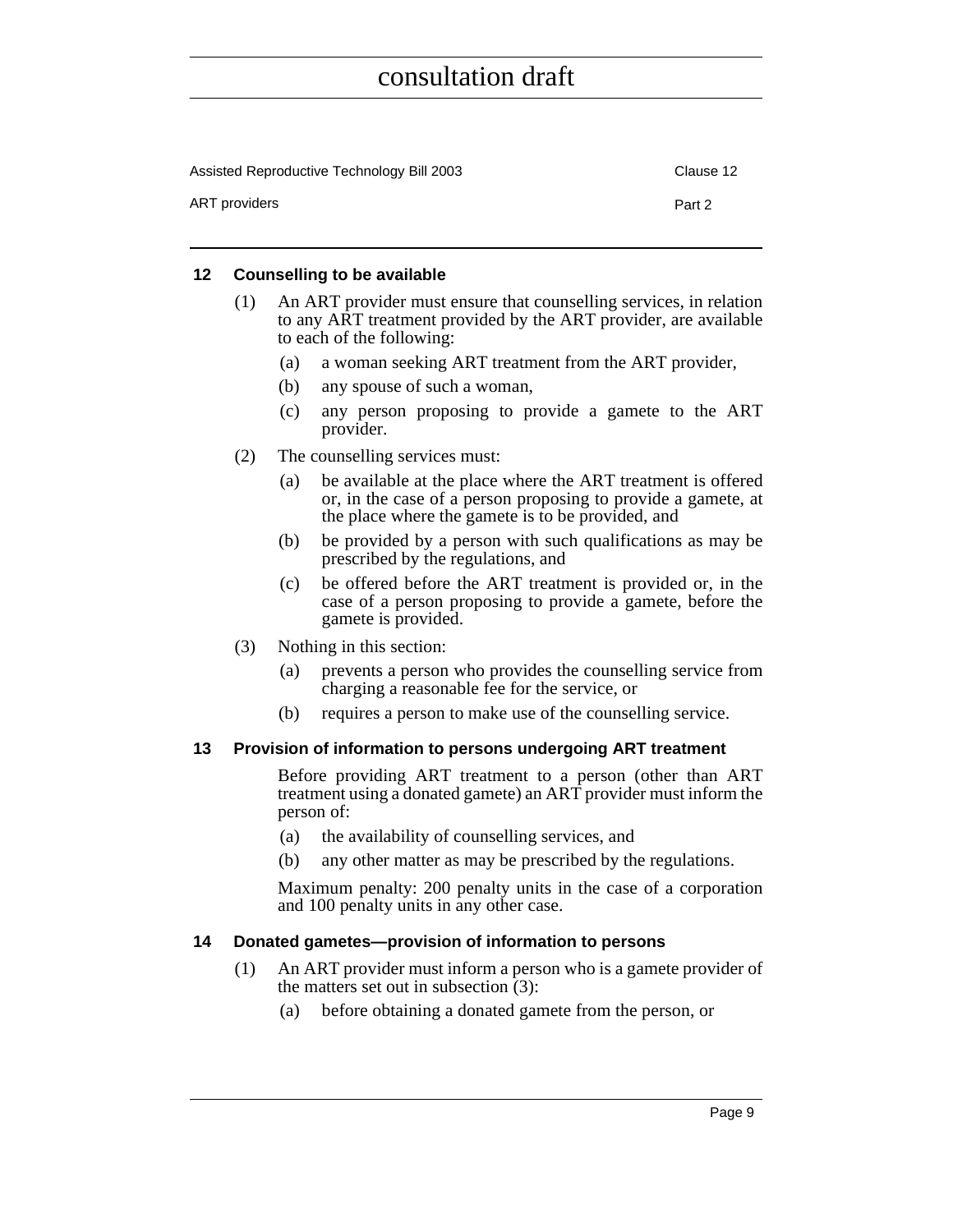Clause 15 Assisted Reproductive Technology Bill 2003

#### Part 2 **ART** providers

(b) in the case of a gamete that was not originally obtained from the person as a donated gamete, before using the gamete as a donated gamete in ART treatment.

Maximum penalty: 800 penalty units in the case of a corporation and 400 penalty units in any other case.

(2) An ART provider must inform a person of the matters set out in subsection (3) before providing ART treatment using a donated gamete to the person.

Maximum penalty: 800 penalty units in the case of a corporation and 400 penalty units in any other case.

- (3) For the purposes of subsections (1) and (2), the following are the matters that an ART provider must inform the person about:
	- (a) the availability of counselling services,
	- (b) the information that the person will be required to disclose to the ART provider about the person and the person's offspring,
	- (c) the existence of the central ART donor register and the information about the person and the person's offspring that will be held on the register,
	- (d) the right of the person to obtain information held on the register about the person,
	- (e) the right of the person and the person's offspring to obtain information held on the register about other persons,
	- (f) the right of other persons to obtain information held on the register about the person and the person's offspring,
	- (g) any other matter as may be prescribed by the regulations.

#### <span id="page-25-0"></span>**15 Donated gametes—disclosure of medical information**

- (1) An ART provider may disclose medical information:
	- (a) about a donor:
		- (i) to an adult offspring born as a result of ART treatment using the donor's donated gamete, or
		- (ii) to the parent or guardian of an offspring born as a result of ART treatment using the donor's donated gamete, if the offspring is a child, or
		- (iii) to a woman who is pregnant as a result of ART treatment using the donor's donated gamete, or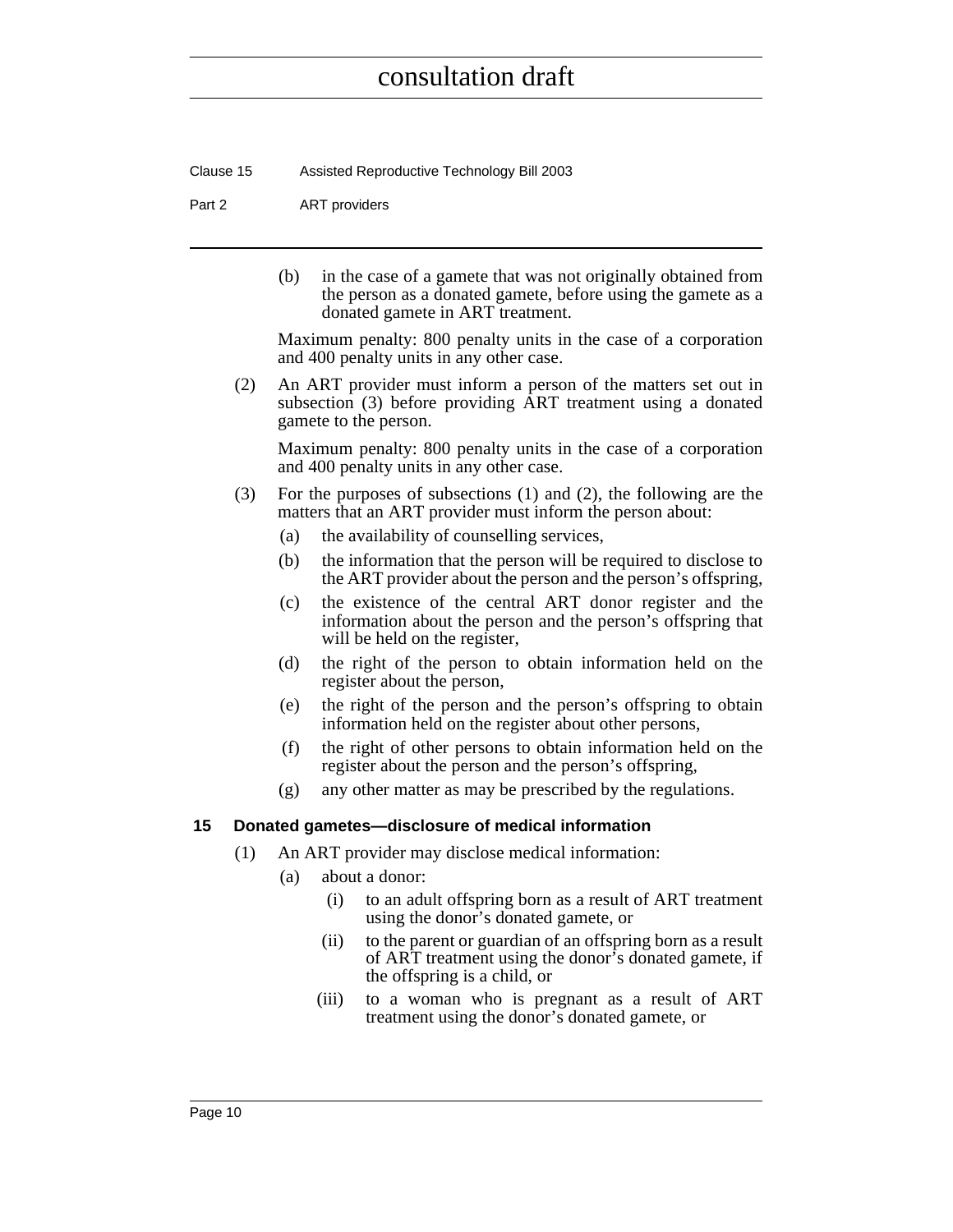| Assisted Reproductive Technology Bill 2003 | Clause 16 |
|--------------------------------------------|-----------|
| ART providers                              | Part 2    |

(b) to a donor, about an offspring born as a result of ART treatment using the donor's donated gamete,

if a medical practitioner has certified in writing that it is necessary to make the disclosure to save a person's life or to warn the person to whom the information is disclosed about the existence of a medical condition that may be harmful to that person or to that person's offspring (including any future offspring of the person).

- (2) If an ART provider discloses medical information under this section, the disclosure must be made by a medical practitioner on behalf of the ART provider.
- (3) If a disclosure may be made to a person under this section, the disclosure may also be made to a medical practitioner who is treating the person.
- (4) Nothing in this section requires an ART provider to disclose information to any person.

#### <span id="page-26-0"></span>**Division 3 Use of gametes**

#### <span id="page-26-1"></span>**16 Interpretation**

In this Division, a reference to ART treatment using a gamete includes a reference to ART treatment using an embryo created from that gamete.

#### <span id="page-26-2"></span>**17 Consent of gamete provider**

- (1) In this Division:
	- (a) *consent* in relation to a gamete provider means the gamete provider's written consent given to the ART provider that obtained the gamete from the gamete provider, as modified or revoked in accordance with this Division, and
	- (b) a requirement that any matter be consistent with a gamete provider's consent is, if gametes from more than one gamete provider are involved, a requirement that the matter be consistent with each gamete provider's consent.
- (2) The *Anti-Discrimination Act 1977* does not apply in relation to the provision of a gamete by a gamete provider, to the consent given by the gamete provider in relation to the provision of the gamete or to anything done or omitted to be done by an ART provider, in good faith, in accordance with that consent.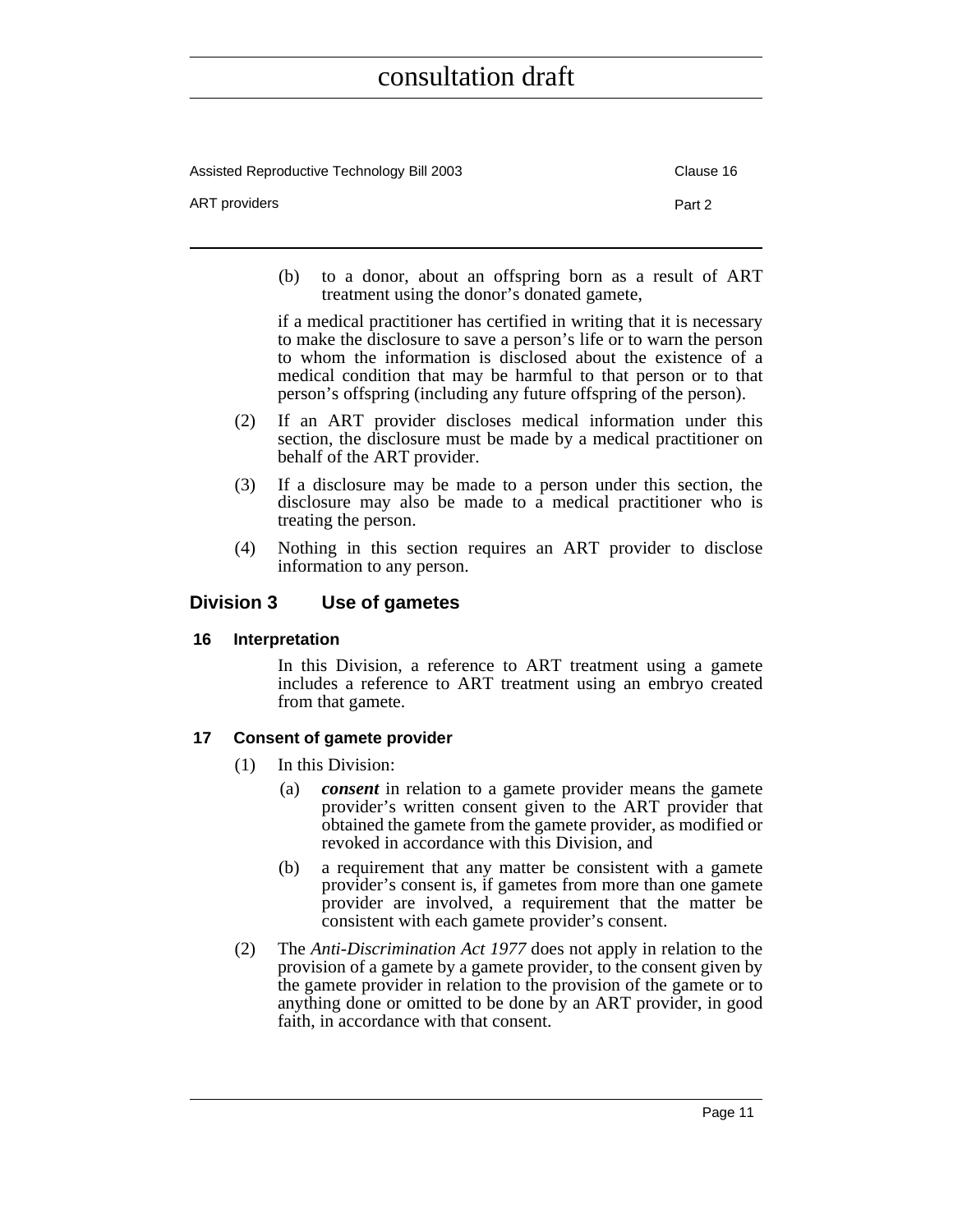Clause 18 Assisted Reproductive Technology Bill 2003

Part 2 **ART** providers

#### <span id="page-27-0"></span>**18 Modifying and revoking consent**

- (1) A gamete provider may modify or revoke his or her consent by giving notice in writing of the modification or revocation of consent to the ART provider:
	- (a) that obtained the gamete from the gamete provider, or
	- (b) that is in possession of the gamete or embryo to which the modification or revocation of consent relates.
- (2) Modification or revocation of consent may be given at any time up until the time the gamete is placed in the body of a woman or an embryo created using the gamete is implanted in the body of a woman.
- (3) Modification or revocation of consent takes effect in relation to an ART provider as soon as the ART provider is given notice in writing in accordance with this section.
- (4) As soon as practicable after being given notice in writing in accordance with this section (whether by a gamete provider or by another ART provider) an ART provider must:
	- (a) include details of the modification or revocation of consent in any record that the ART provider is required to hold in relation to the gamete provider, the gamete or any embryo created using the gamete, and
	- (b) give notice in writing of the modification or revocation of consent to any other ART provider to whom the first ART provider has supplied the gamete or any embryo created using the gamete.

#### <span id="page-27-1"></span>**19 Collection of gametes from a child**

(1) An ART provider must not obtain a gamete from a child.

Maximum penalty: 800 penalty units in the case of a corporation and 400 penalty units in any other case.

- (2) An ART provider does not contravene this section if:
	- (a) a medical practitioner has certified that there is a reasonable risk of the child becoming infertile before becoming an adult, and
	- (b) the gamete is obtained from the child for the purpose of storing the gamete for the child's future benefit.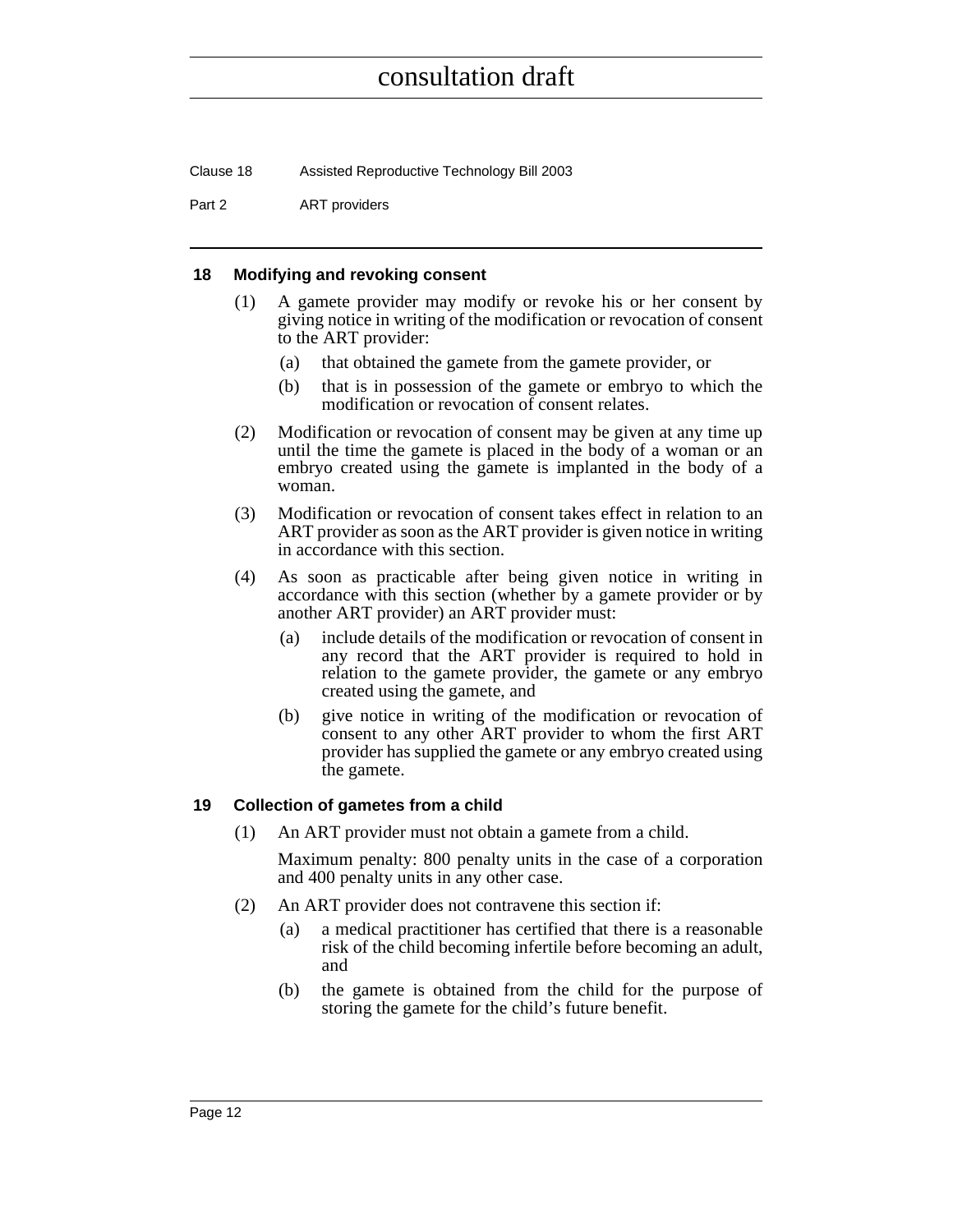Assisted Reproductive Technology Bill 2003 Clause 20 ART providers **Part 2** 

(3) Despite section 28, a gamete obtained from a child, by an ART provider under this section, must be stored by the ART provider until such time as the child becomes an adult and is able to provide his or her consent in relation to gamete.

**Note.** Nothing in this section affects any other legal obligation a medical practitioner may have in relation to the medical treatment of a child.

#### <span id="page-28-0"></span>**20 Use of gametes to create embryo with close family member**

(1) An ART provider must not use a gamete to create an embryo (whether inside or outside the body of a woman) if the ART provider knows that the gamete provider is a close family member of the other person whose gamete is used to create the embryo.

Maximum penalty: 1,000 penalty units in the case of a corporation and 400 penalty units or imprisonment for 2 years, or both, in any other case.

(2) In this section:

*close family member* means a parent, son, daughter, sibling (including a half-brother or half-sister), grandparent or grandchild, being such a family member from birth.

#### <span id="page-28-1"></span>**21 Use of gametes to create embryo outside a woman's body**

An ART provider must not use a gamete to create an embryo outside the body of a woman except with the consent of the gamete provider and in a manner that is consistent with the gamete provider's consent.

Maximum penalty: 800 penalty units in the case of a corporation and 400 penalty units in any other case.

**Note.** Section 9 of the Human Cloning and Other Prohibited Practices Act 2003 provides that a person commits an offence if the person intentionally creates a human embryo outside the body of a woman, unless the person's intention in creating the embryo is to attempt to achieve pregnancy in a particular woman.

#### <span id="page-28-2"></span>**22 Use of gametes or embryos in ART treatment**

An ART provider must not provide ART treatment using a gamete to a person except with the consent of the gamete provider and in a manner that is consistent with the gamete provider's consent in relation to:

(a) the ART treatment or classes of ART treatment for which the gamete may be used, and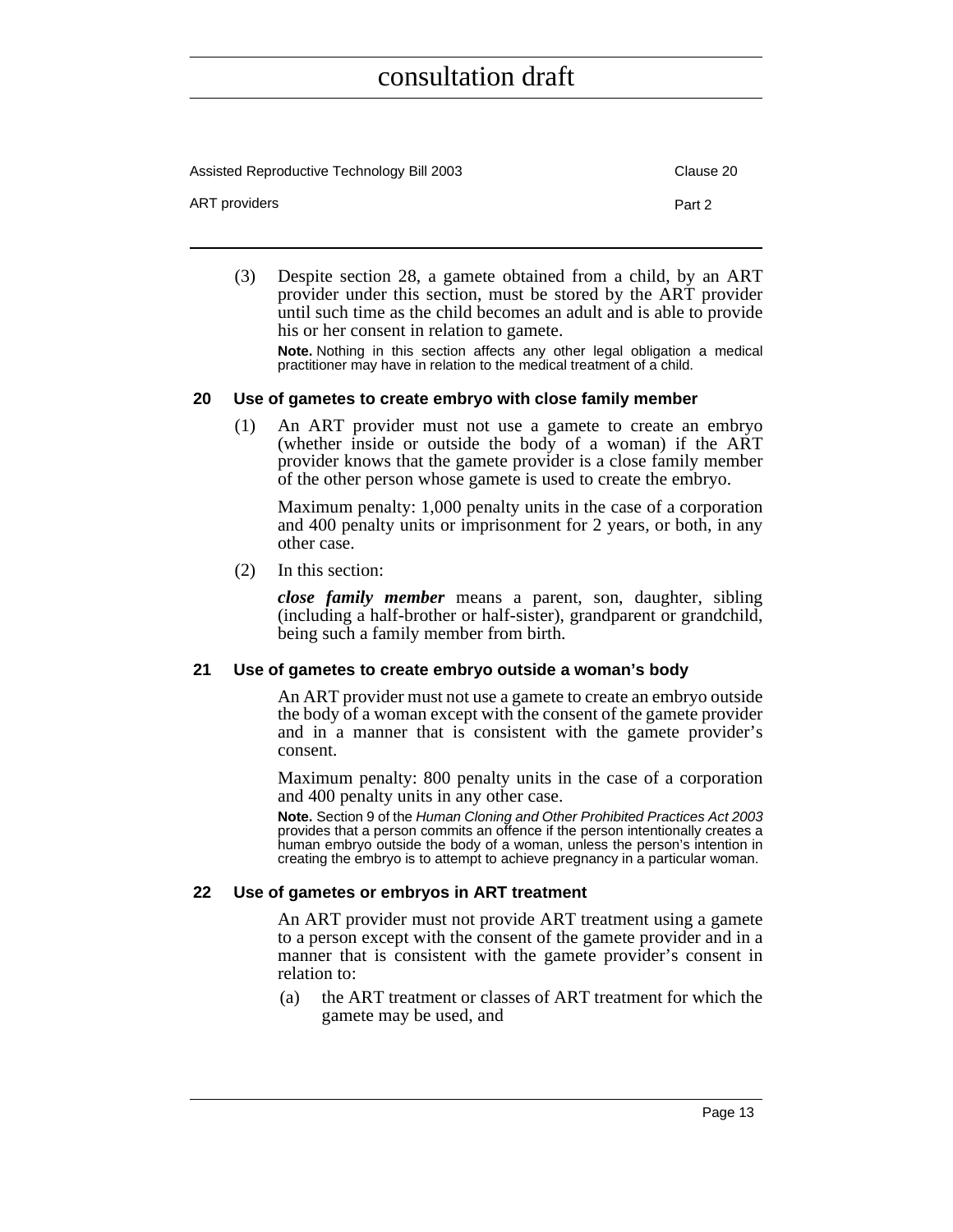Clause 23 Assisted Reproductive Technology Bill 2003

#### Part 2 ART providers

(b) the person or classes of persons who may receive ART treatment using the gamete.

Maximum penalty: 800 penalty units in the case of a corporation and 400 penalty units in any other case.

#### <span id="page-29-0"></span>**23 Use of gametes or embryos for research**

An ART provider must not use a gamete or an embryo for research except with the consent of the gamete provider and in a manner that is consistent with the gamete provider's consent.

Maximum penalty: 800 penalty units in the case of a corporation and 400 penalty units in any other case.

**Note.** See also the Research Involving Human Embryos Act 2002 of the Commonwealth which regulates research in relation to embryos.

#### <span id="page-29-1"></span>**24 Supply of gametes or embryos to another ART provider**

An ART provider must not supply a gamete or an embryo to another ART provider except with the consent of the gamete provider and in a manner that is consistent with the gamete provider's consent.

Maximum penalty: 800 penalty units in the case of a corporation and 400 penalty units in any other case.

#### <span id="page-29-2"></span>**25 Export of gametes or embryos from NSW**

An ART provider must not export, or cause to be exported, a gamete or an embryo from this State except with the consent of the gamete provider and in a manner that is consistent with the gamete provider's consent.

Maximum penalty: 400 penalty units in the case of a corporation and 200 penalty units in any other case.

#### <span id="page-29-3"></span>**26 Use of gametes or embryos after death of gamete provider**

An ART provider must not provide ART treatment using a gamete if the ART provider knows or believes on reasonable grounds that the gamete provider is deceased, unless:

- (a) the gamete provider has consented to the use of the gamete provider's gametes after his or her death, and
- (b) the person receiving the ART treatment has been notified of the death or suspected death of the gamete provider and the date of death (if known), and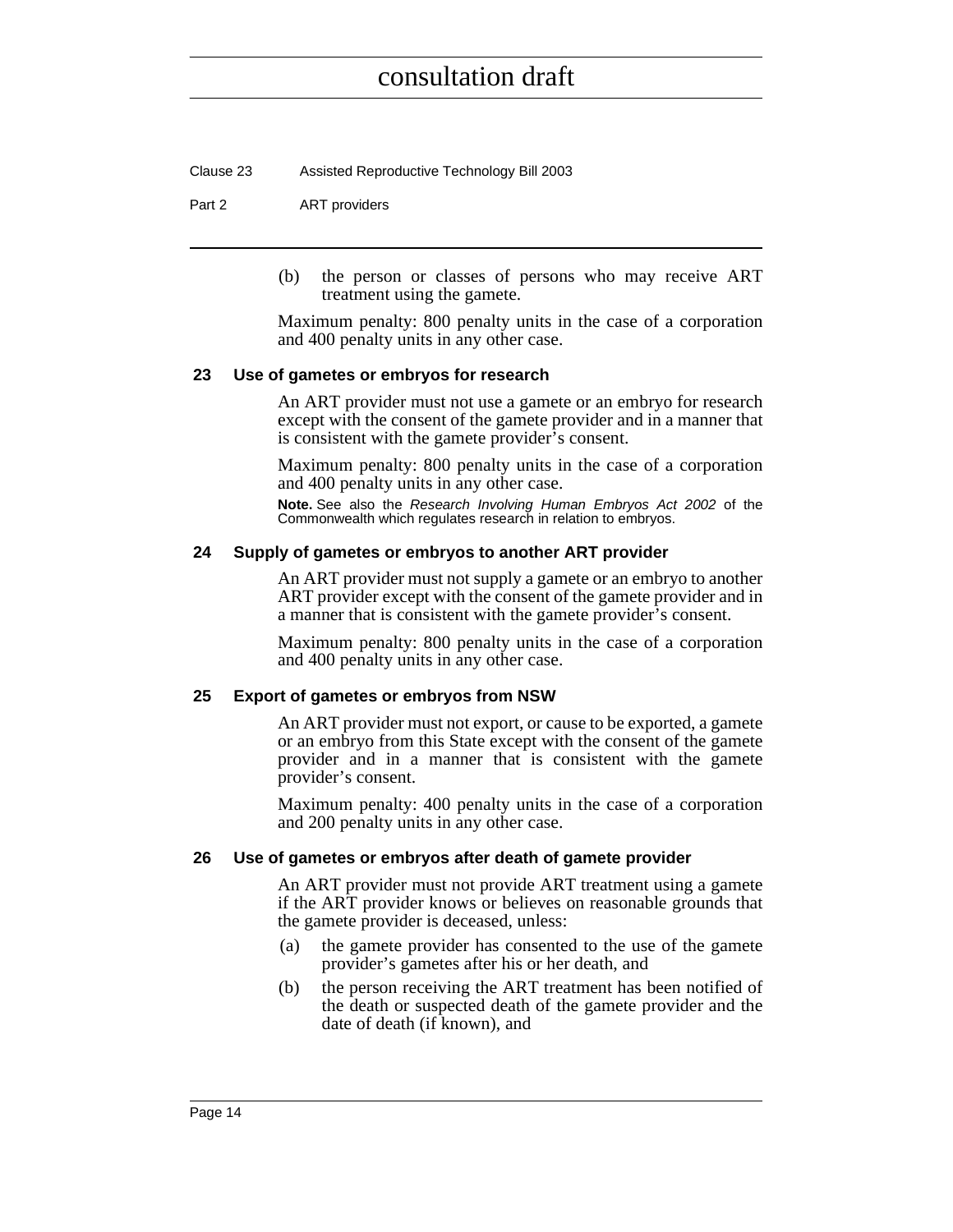Assisted Reproductive Technology Bill 2003 Clause 27

ART providers **Part 2** 

(c) the person receiving the ART treatment has given written consent to the provision of the ART treatment using the gamete despite the death or suspected death of the gamete provider.

Maximum penalty: 400 penalty units in the case of a corporation and 200 penalty units in any other case.

#### <span id="page-30-0"></span>**27 Use of gametes or embryos provided more than 5 years ago**

(1) An ART provider must not provide ART treatment using a gamete provided by a gamete provider more than 5 years before the provision of the ART treatment, unless the ART provider has taken reasonable steps to establish whether the gamete provider is alive.

Maximum penalty: 400 penalty units in the case of a corporation and 200 penalty units in any other case.

- (2) Despite subsection (1) an ART provider is not required to take reasonable steps to establish whether the gamete provider is alive if:
	- (a) the ART provider (or another ART provider that supplied the gamete used in the ART treatment) has been contacted by the gamete provider less than 5 years before the provision of the ART treatment, or
	- (b) the ART provider knows or believes on reasonable grounds that the gamete provider is deceased.
- (3) For the purpose of subsection (1), *reasonable steps* include:
	- (a) obtaining from the Registrar of Births, Deaths and Marriages a certificate under section 49 of the *Births, Deaths and Marriages Registration Act 1995* as to whether the death of the gamete provider has been recorded in the Register kept under that Act, and
	- (b) completing such other inquiries as may be prescribed by the regulations for the purpose of establishing whether the gamete provider is alive.
- (4) The Registrar of Births, Deaths and Marriages must not reject an application made under section 47 of the *Births, Deaths and Marriages Registration Act 1995* for the purposes of this section if the application is made in an appropriate form and is accompanied by the fee (if any) prescribed under that Act.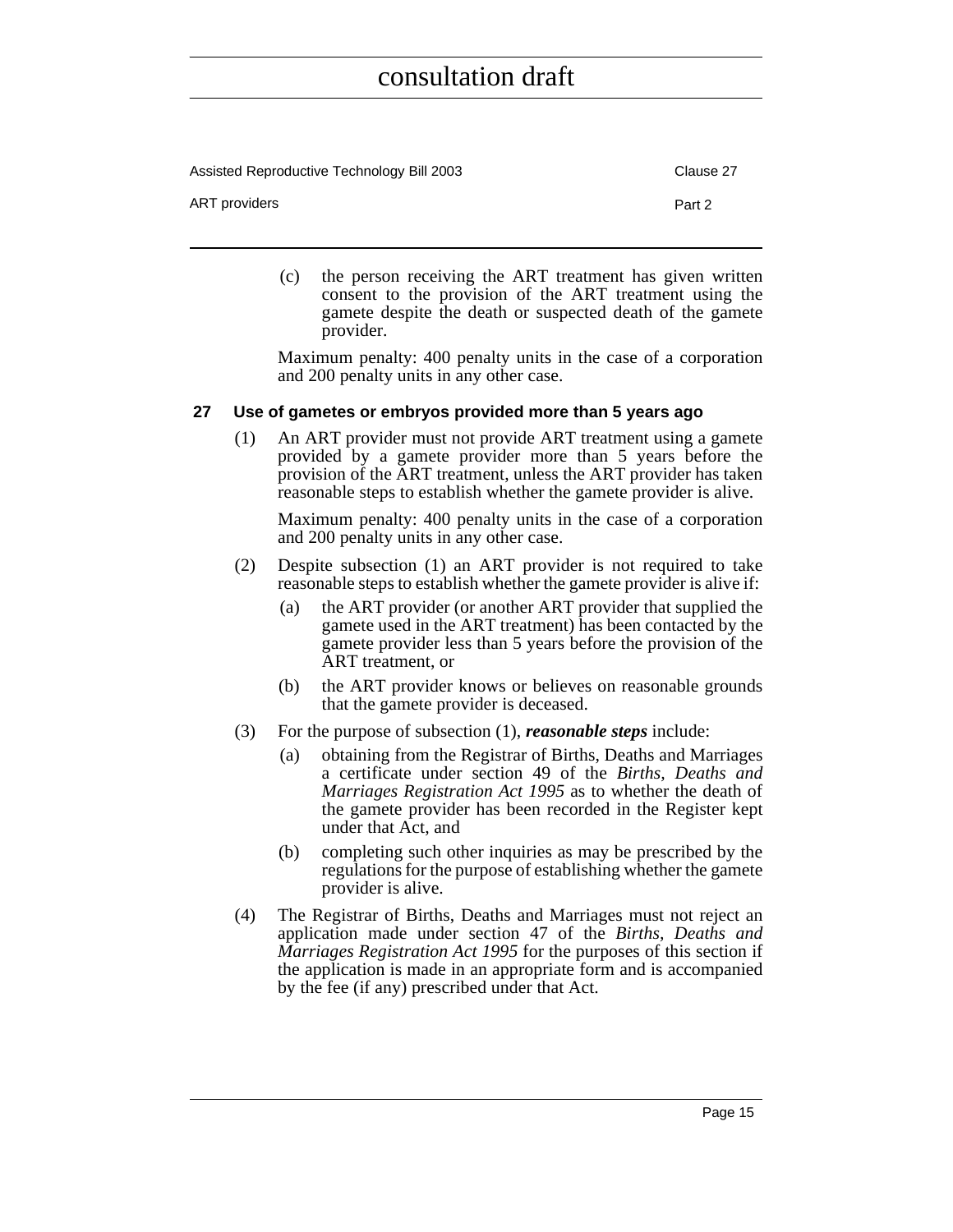Clause 28 Assisted Reproductive Technology Bill 2003

Part 2 **ART** providers

#### <span id="page-31-0"></span>**28 Storage of gametes or embryos**

(1) An ART provider must not store a gamete or an embryo except with the consent of the gamete provider and in a manner that is consistent with the gamete provider's consent.

Maximum penalty: 800 penalty units in the case of a corporation and 400 penalty units in any other case.

- (2) If a gamete provider's consent authorises storage of a gamete or an embryo but does not specify a period for which the gamete or embryo may be stored, the gamete provider's consent is, for the purpose of this section, taken not to authorise storage of the gamete or embryo.
- (3) An ART provider must not store a gamete or an embryo for any longer than the shortest of the following periods:
	- (a) the period (if any) of proposed storage of which the ART provider has given written notice to the gamete provider (whether before or after the gamete was obtained),
	- (b) the period authorised by the gamete provider's consent, or if there is more than one gamete provider, the shorter of the periods authorised by the gamete providers' consents,
	- (c) in the case of a donated gamete or an embryo created using a donated gamete, the period of 10 years from the date the gamete was obtained from the donor or such further period as may be authorised by the Director-General under section 29.

Maximum penalty: 100 penalty units in the case of a corporation and 50 penalty units in any other case.

#### <span id="page-31-1"></span>**29 Donated gametes or embryos—time limit on use**

(1) An ART provider must not provide ART treatment using a donated gamete if the gamete was obtained from the donor more than 10 years before the provision of the ART treatment unless the Director-General has given written authorisation for the provision of the ART treatment.

Maximum penalty: 400 penalty units in the case of a corporation and 200 penalty units in any other case.

(2) The Director-General must not give an authorisation under subsection (1) unless the Director-General is satisfied that there are reasonable grounds for doing so having regard to any relevant guidelines issued by the Director-General from time to time.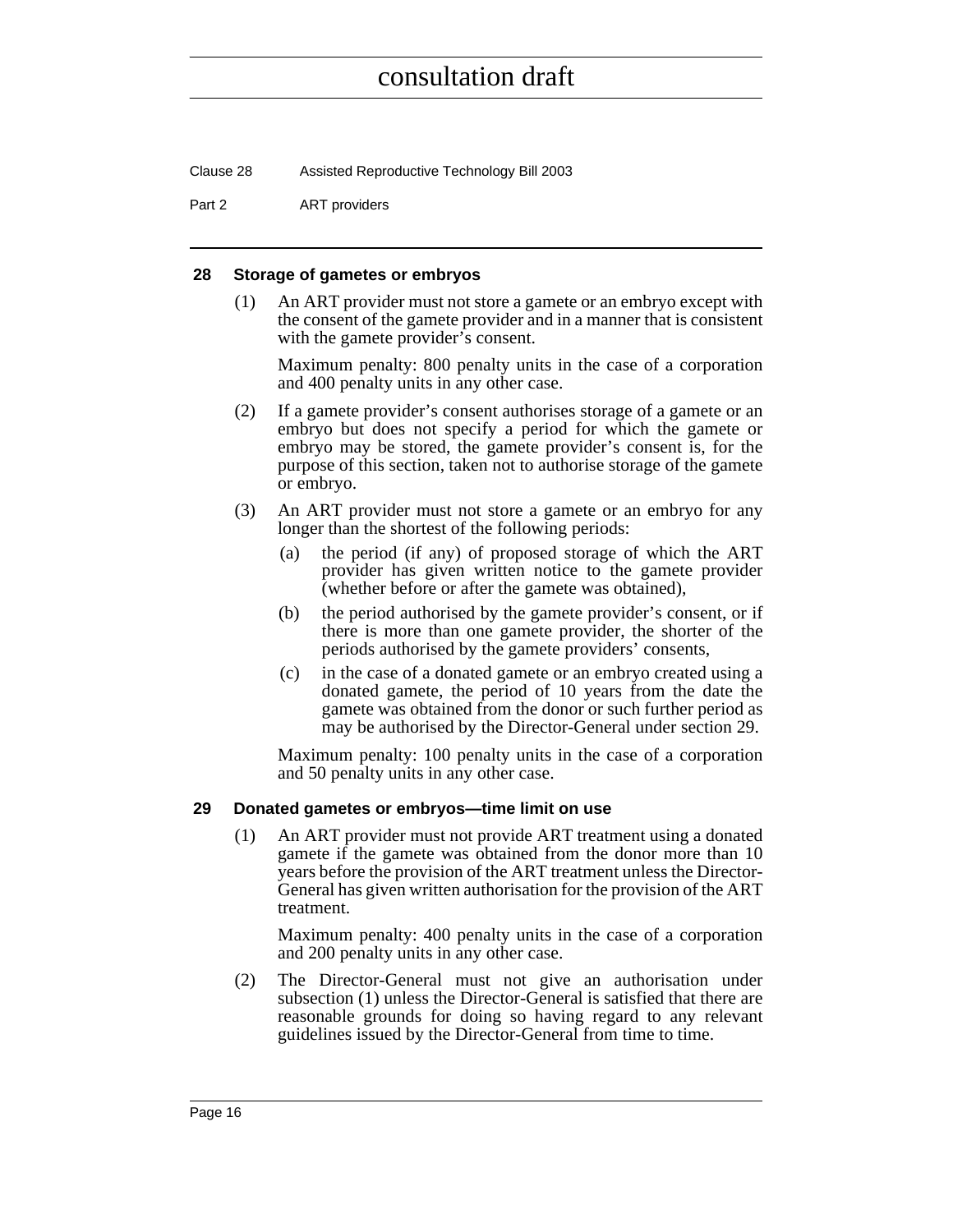| Assisted Reproductive Technology Bill 2003 | Clause 30 |
|--------------------------------------------|-----------|
| ART providers                              | Part 2    |

#### <span id="page-32-0"></span>**30 Donated gametes or embryos—maximum number of families and offspring**

- (1) An ART provider must not provide ART treatment using a donated gamete, that results in:
	- (a) offspring of the donor being born to more than 5 women (or such lesser number as may be specified in the donor's consent), including the donor and any current or previous spouse of the donor, or
	- (b) more than 10 offspring (or such lesser number as may be specified in the donor's consent) of that donor being born as a result of ART treatment using the donor's donated gametes.

Maximum penalty: 800 penalty units in the case of a corporation and 400 penalty units in any other case.

- (2) It is a defence to a prosecution under this section if an ART provider establishes that the ART provider exercised due diligence to prevent the contravention.
- (3) Due diligence is not established if the ART provider failed to take any of the following steps to prevent the contravention:
	- (a) searching records held by the ART provider,
	- (b) making reasonable inquiries of the donor,
	- (c) requesting information from any other ART provider that the first ART provider has reason to believe obtained or has been supplied with a gamete of the donor or an embryo created using a gamete of the donor.
- (4) An ART provider must provide the following information in relation to a donor if requested to do so by a registered ART provider for the purposes of complying with this section:
	- (a) the number of offspring born as a result of ART treatment, provided by the ART provider, using gametes of the donor,
	- (b) the number of women who have given birth to offspring as a result of ART treatment, provided by the ART provider, using gametes of the donor,
	- (c) the details of any other ART providers that have been supplied with a gamete of the donor, or an embryo created using a gamete of the donor,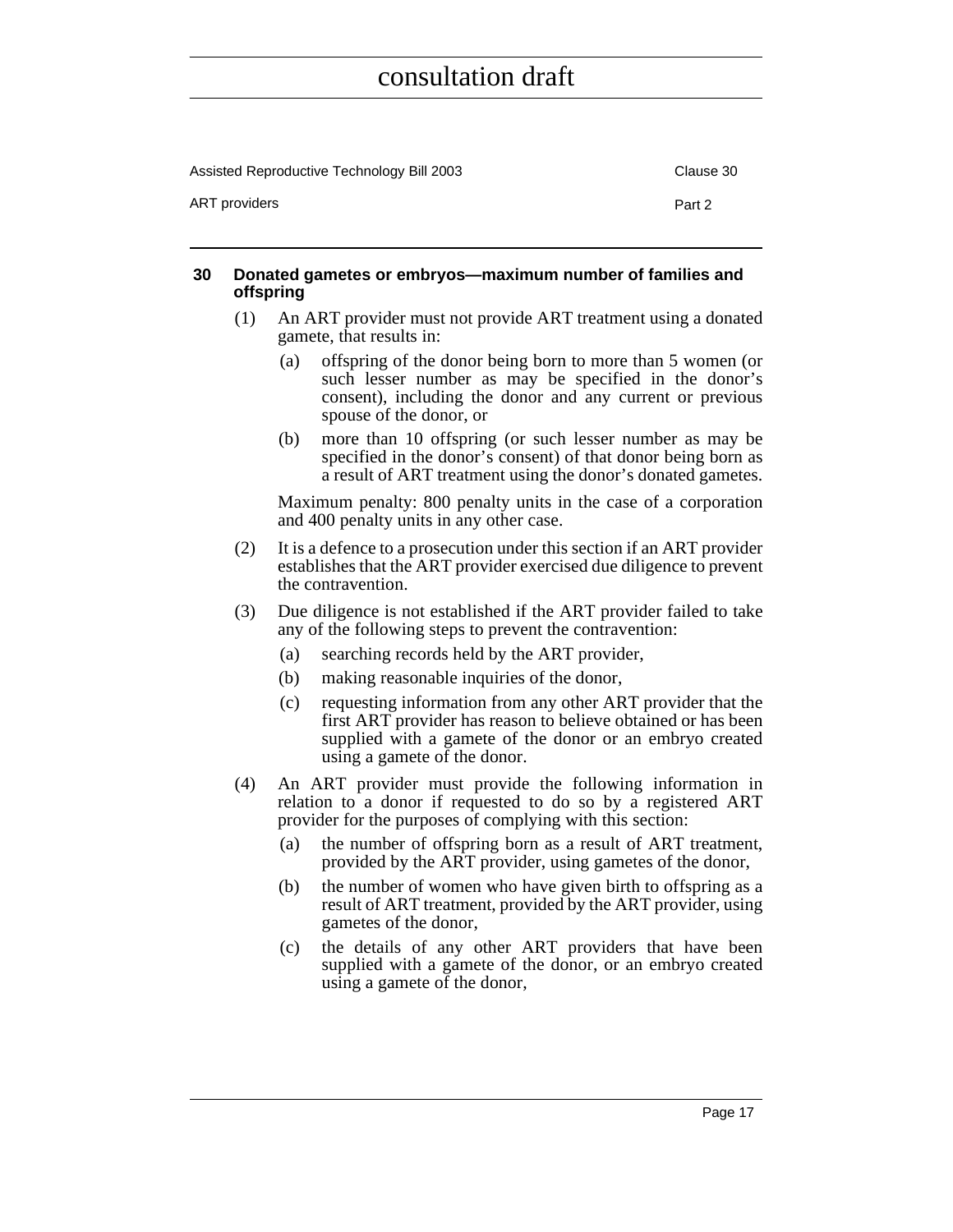| Clause 31 | Assisted Reproductive Technology Bill 2003 |
|-----------|--------------------------------------------|
| Part 2    | ART providers                              |

(d) any other matter as may be prescribed by the regulations.

Maximum penalty: 100 penalty units in the case of a corporation and 50 penalty units in any other case.

#### <span id="page-33-0"></span>**Division 4 Records**

#### <span id="page-33-1"></span>**31 Collection of information**

- (1) An ART provider must not:
	- (a) obtain a gamete from a gamete provider, unless the ART provider has obtained such information about the gamete provider, the gamete provider's spouse (if any) and any offspring of the gamete provider as the regulations may require the ART provider to obtain, or
	- (b) use a gamete or an embryo for any purpose unless the ART provider has obtained the information required under paragraph (a) in relation to the gamete or gametes used to create the embryo, or
	- (c) use a gamete in the provision of ART treatment to a person unless the ART provider has obtained such information about the person, the person's spouse (if any) and any offspring of the person as the regulations may require the ART provider to obtain, or
	- (d) provide treatment to a woman that is intended to assist the woman's chances of achieving pregnancy, if the ART provider knows, or should reasonably suspect, that the woman intends to achieve pregnancy through ART treatment provided by a person other than a registered ART provider, unless the ART provider has obtained the information required:
		- (i) under paragraph (a) in relation to the gamete or gametes used to create the embryo, that the woman will use to achieve pregnancy, and
		- (ii) under paragraph (c) in relation to the woman, the woman's spouse (if any) and any offspring of the woman.

**Note.** The above provision requires an ART provider, that proposes to provide pre-implantation treatment to a woman, to collect the information required under this section in relation to the woman and the gamete provider before commencing such treatment.

Maximum penalty: 200 penalty units in the case of a corporation and 100 penalty units in any other case.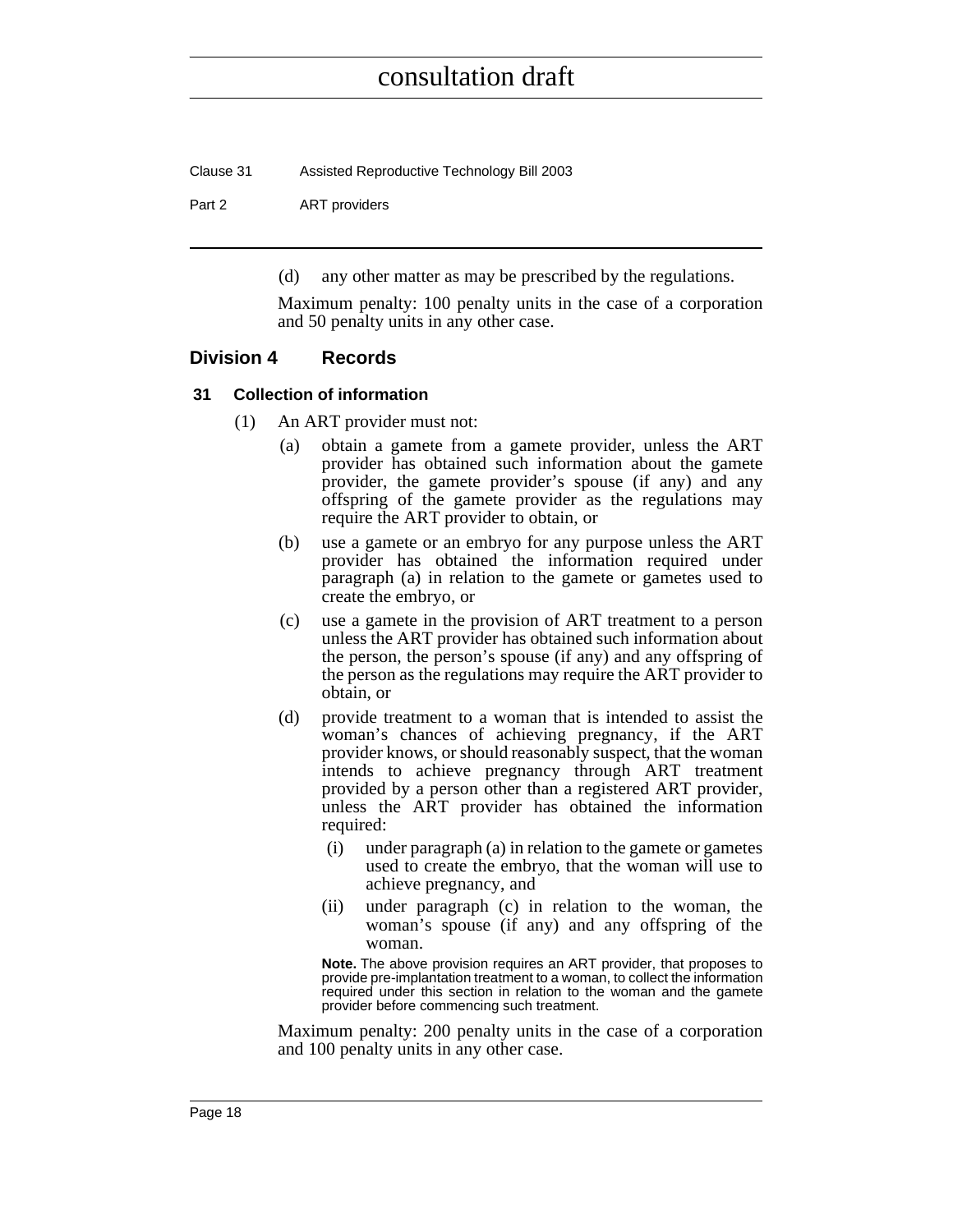| Assisted Reproductive Technology Bill 2003 | Clause 32 |
|--------------------------------------------|-----------|
| ART providers                              | Part 2    |

(2) A person must not, in purported compliance with a request for information under this section as to the name, current residential address or date of birth of a person, or the number of offspring of a person, provide any information or produce any document that is false or misleading in a material particular.

Maximum penalty: 200 penalty units in the case of a corporation and 100 penalty units in any other case.

(3) It is a defence to a prosecution for an offence under subsection (2) if it is proved that at the time of the alleged offence the person did not know and could not reasonably be expected to have known that the information was false or misleading.

#### <span id="page-34-0"></span>**32 Records to be kept by ART provider**

- (1) An ART provider must keep a record in relation to each of the following in an approved form:
	- (a) for any gamete or embryo that is in the ART provider's possession:
		- (i) the identity of each gamete provider and any other prescribed information about the gamete provider, the gamete provider's spouse (if any) and any offspring of the gamete provider, and
		- (ii) the provenance of any such gamete or embryo (including the provenance of the gametes used to create the embryo), and
		- (iii) the gamete provider's consent (within the meaning of Division 3 of Part 2) in relation to any such gamete or embryo, and
		- (iv) the uses that have been made of any such gamete or embryo, including exporting the gamete or embryo from this State or supplying the gamete or embryo to another ART provider, and
		- (v) the period during which any such gamete or embryo has been in storage,
	- (b) the identity of each woman who undergoes ART treatment provided by the ART provider and any other prescribed information about the woman, the woman's spouse (if any) and any offspring of the woman,
	- (c) the identity and any other prescribed information about each offspring born as a result of ART treatment provided by the ART provider,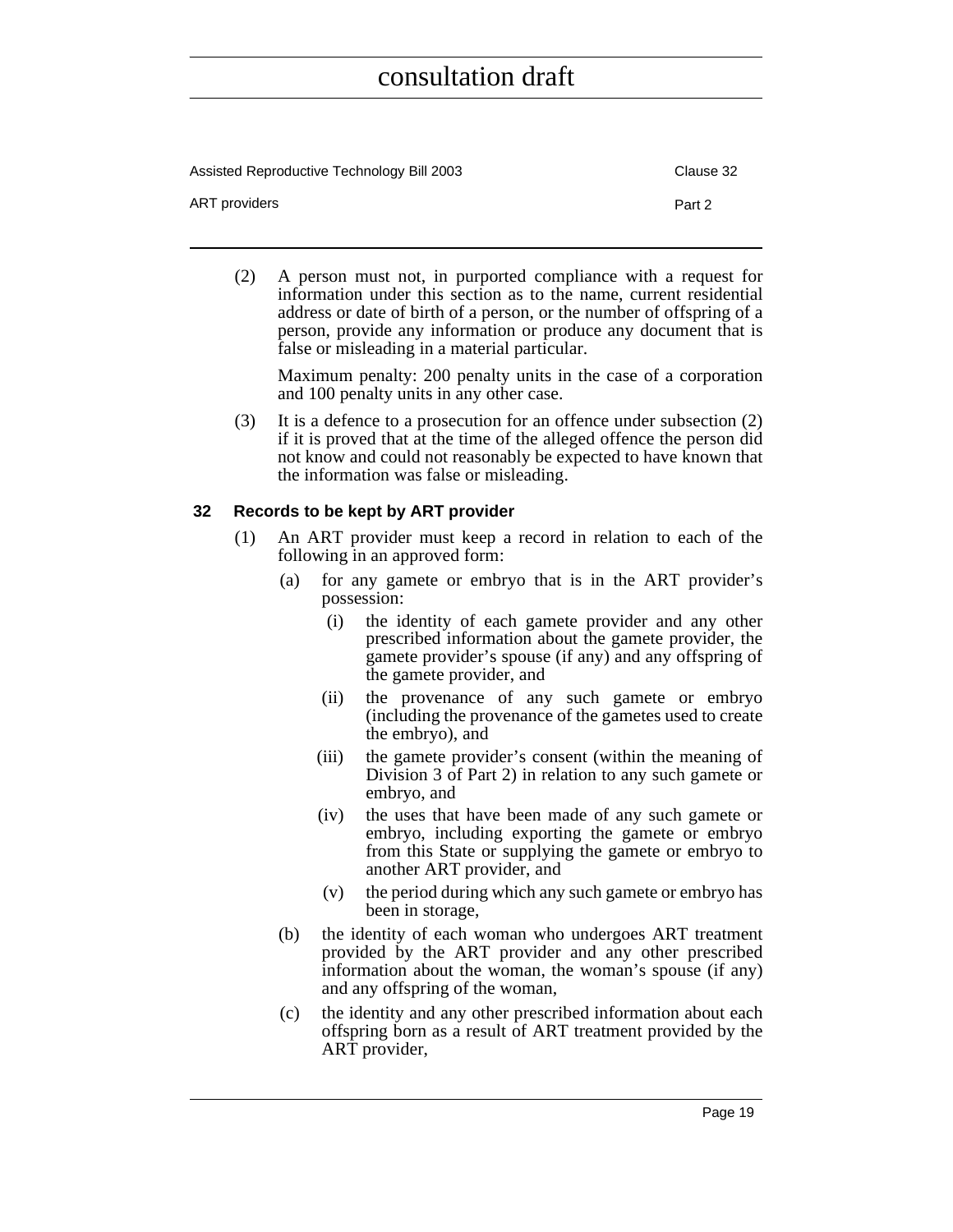Clause 33 Assisted Reproductive Technology Bill 2003

Part 2 **ART** providers

- (d) any information required to be collected by the ART provider under section  $31(1)(d)$ ,
- (e) any other matter as may be prescribed by the regulations.

Maximum penalty: 100 penalty units in the case of a corporation and 50 penalty units in any other case.

(2) The ART provider must retain any records required to be kept under this section for a period of 50 years after the record is made or such other period as may be prescribed by the regulations.

Maximum penalty: 400 penalty units in the case of a corporation and 200 penalty units in any other case.

(3) In this section:

*provenance* of a gamete or an embryo means the particulars of each ART provider who has had possession of the gamete or embryo from the time the gamete was obtained from the gamete provider or from the time the embryo was created.

#### <span id="page-35-0"></span>**33 Records may be given to other ART providers**

If an ART provider supplies a gamete or an embryo to another ART provider, the first ART provider:

- (a) must give the second ART provider a copy of the gamete provider's consent (within the meaning of Division 3 of Part 2), and
- (b) may give the second ART provider a copy of any other information required to be obtained by or under this Act,

in relation to the gamete or embryo.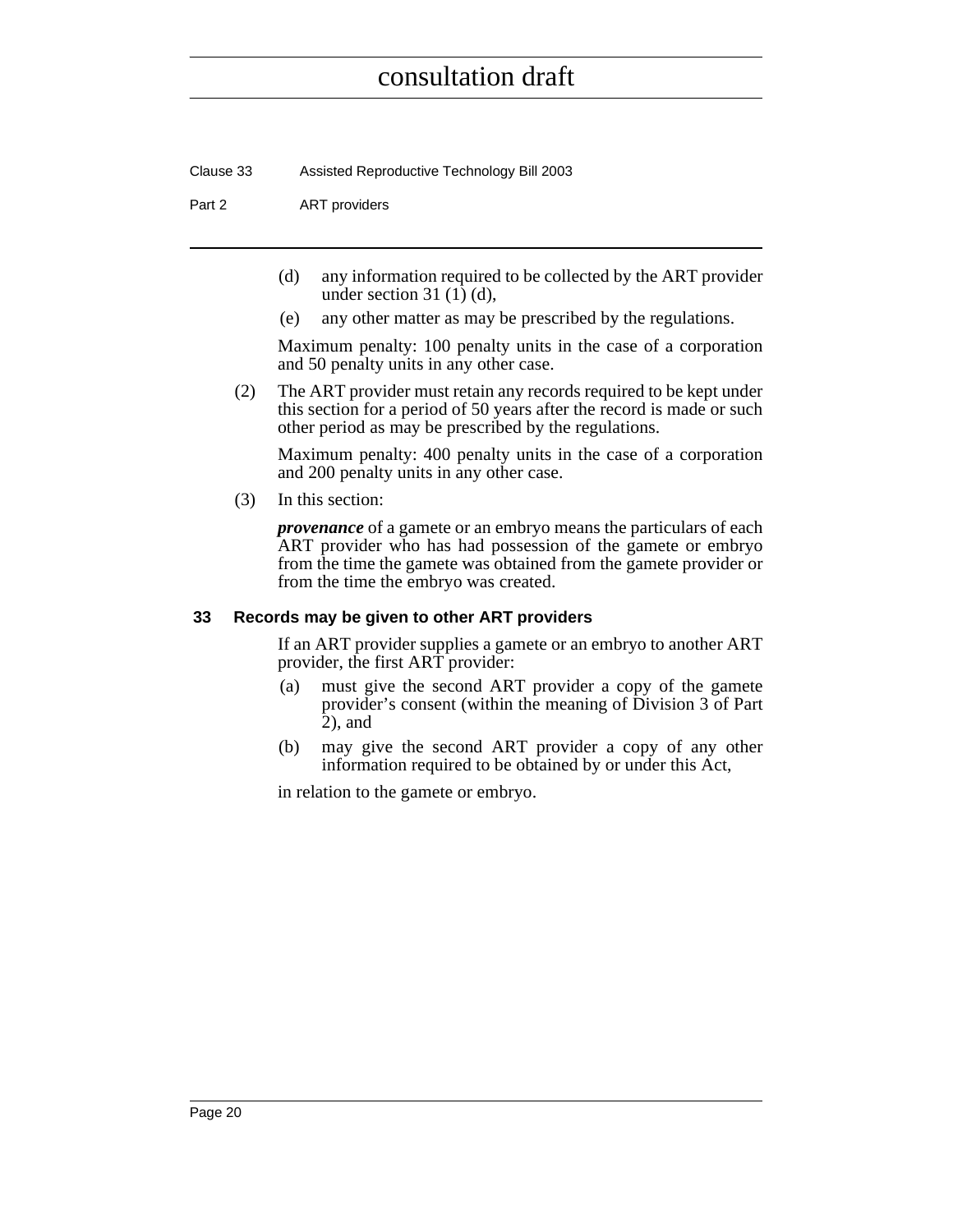| Assisted Reproductive Technology Bill 2003 | Clause 34 |
|--------------------------------------------|-----------|
| Central ART donor register                 | Part 3    |

### <span id="page-36-0"></span>**Part 3 Central ART donor register**

#### <span id="page-36-1"></span>**34 Director-General to establish central ART donor register**

- (1) The Director-General is to establish and maintain a central ART donor register.
- (2) The Director-General is to enter in the register such information relating to the following as may be prescribed by the regulations:
	- (a) donors of gametes,
	- (b) persons undergoing ART treatment using a donated gamete,
	- (c) persons born as a result of ART treatment using a donated gamete,
	- (d) offspring of a donor (other than persons born as a result of ART treatment using the donor's donated gamete) but not information that identifies the offspring unless the offspring gives written notice to the Director-General of his or her consent to the inclusion of such information.
- (3) Consent given under this section may be revoked at any time by giving further written notice to the Director-General.
- (4) Written notice under this section must be given in an approved form and must be accompanied by such proof as the Director-General may require of the person's identity.
- (5) The regulations may require an ART provider to provide to the Director-General, for entry into the register, such information as may be prescribed.

#### <span id="page-36-2"></span>**35 Objectives of central ART donor register**

The objectives of the central ART donor register are as follows:

- (a) to allow access to identifying information and certain nonidentifying information about a donor by an adult offspring of the donor (who was born as a result of ART treatment using the donor's donated gamete),
- (b) to allow access to certain non-identifying information about an adult offspring of a donor by other offspring of the donor and to allow access to identifying information if the adult offspring consents,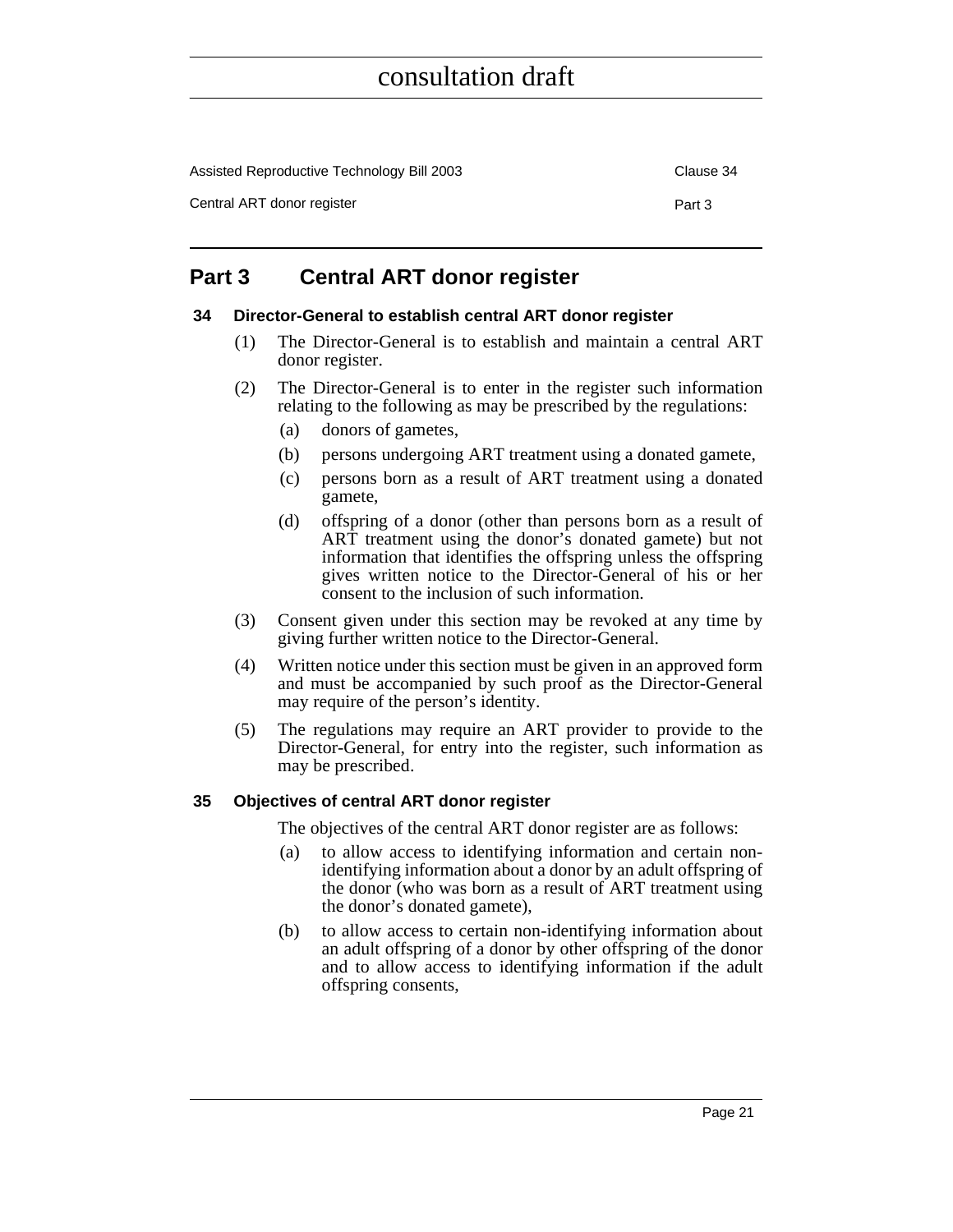Clause 36 Assisted Reproductive Technology Bill 2003

Part 3 Central ART donor register

- (c) to allow access to certain non-identifying information about a donor and other offspring of the donor by a parent or guardian of a child offspring of the donor (who was born as a result of ART treatment using the donor's donated gamete) and to allow access to identifying information about the donor in limited circumstances,
- (d) to allow access to certain non-identifying information about an adult offspring of a donor (who was born as a result of ART treatment using the donor's donated gamete) by the donor and to allow access to identifying information if the adult offspring consents,
- (e) to allow access to certain non-identifying information about a child offspring of a donor (who was born as a result of ART treatment using the donor's donated gamete) by the donor.

#### <span id="page-37-0"></span>**36 Disclosure of information must be in accordance with Part**

The Director-General may disclose information held on the central ART donor register only in accordance with this Part.

#### <span id="page-37-1"></span>**37 Disclosure to subject of information**

- (1) The Director-General must, if an application in an approved form is made by any of the following persons, provide to the person a copy of any information about that person held on the central ART donor register:
	- (a) a donor of a gamete,
	- (b) an adult offspring of a donor,
	- (c) a person who has undergone ART treatment using a donated gamete.
- (2) The Director-General must, if an application in an approved form is made by the parent or guardian of a child who is an offspring of a donor, provide to the parent or guardian a copy of any information about the child held on the central ART donor register.
- (3) This section does not authorise disclosure of information about:
	- (a) a person other than the applicant (or, in the case of an application under subsection (2), a person other than the child), or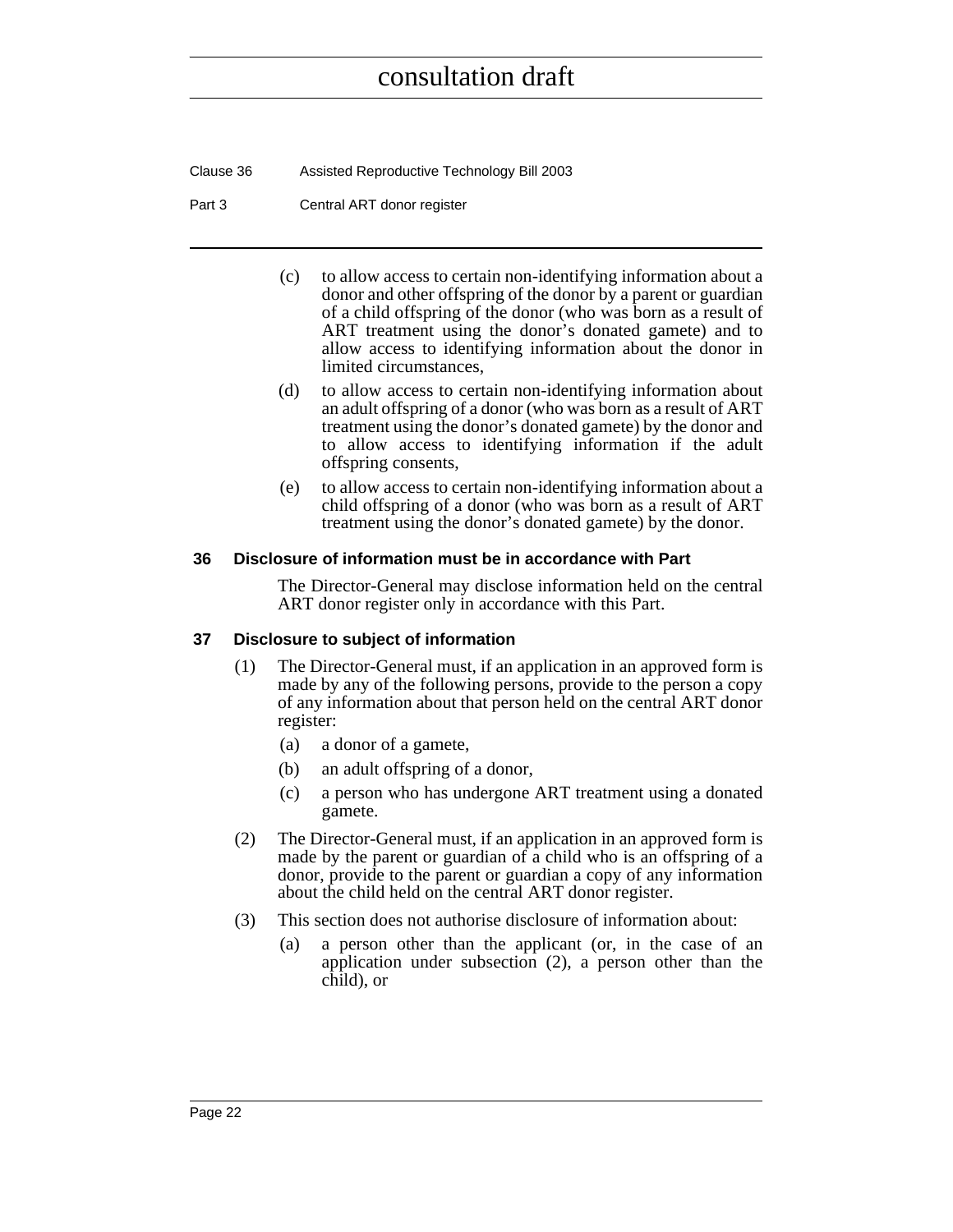| Assisted Reproductive Technology Bill 2003 | Clause 38 |
|--------------------------------------------|-----------|
| Central ART donor register                 | Part 3    |

(b) the applicant's relationship with other persons (or, in the case of an application under subsection (2), the child's relationship with other persons) unless such information was originally provided by the applicant.

#### <span id="page-38-0"></span>**38 Disclosure to offspring**

- (1) The Director-General must, if an application in an approved form is made by a person who is an adult and who was born as a result of ART treatment using a donated gamete, disclose to the person the name of the donor of the gamete and any other information relating to the donor as may be prescribed by the regulations.
- (2) The Director-General must, if an application in an approved form is made by an adult offspring of a donor, disclose to the offspring the following information held on the central ART donor register:
	- (a) such non-identifying information relating to other offspring of that donor as may be prescribed by the regulations,
	- (b) such other information relating to other offspring of that donor, including information that identifies the other offspring, as the offspring has consented to being disclosed under this section, but only in accordance with that consent.
- (3) A person who is an offspring of a donor and who is an adult may consent to the disclosure of information about the person to another offspring of the donor by giving written notice to the Director-General of that consent.
- (4) Consent given under this section may be revoked at any time by giving further written notice to the Director-General.
- (5) Written notice under this section must be given in an approved form and must be accompanied by such proof as the Director-General may require of the person's identity.

#### <span id="page-38-1"></span>**39 Disclosure to parent or guardian of offspring**

- (1) The Director-General must, if an application in an approved form is made by a parent or guardian of a child who was born as a result of ART treatment using a donated gamete, disclose to the parent or guardian the following information held on the central ART donor register:
	- (a) such non-identifying information relating to the donor of the gamete as may be prescribed by the regulations,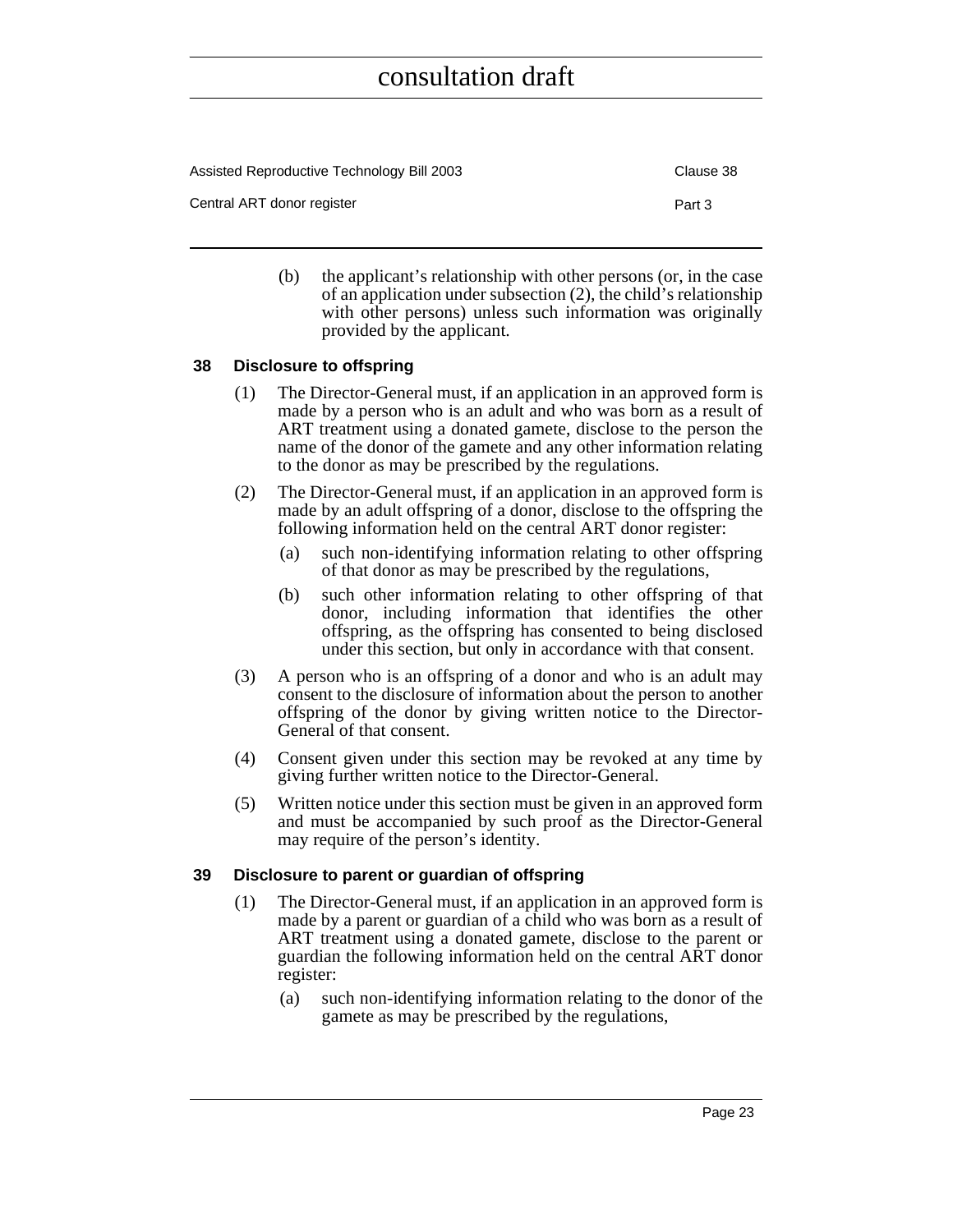Clause 40 Assisted Reproductive Technology Bill 2003

Part 3 Central ART donor register

- (b) such non-identifying information relating to other offspring of the donor as may be prescribed by the regulations,
- (c) information that identifies the donor, but only if the disclosure of that information is reasonably necessary to save the life of the child or to prevent serious damage to the child's physical or psychological health and the information cannot reasonably be obtained by the parent or guardian in any other way.
- (2) The Director-General must, if an application in an approved form is made by an appropriate person, disclose to the appropriate person such information as may be disclosed to the parent or guardian of a child under subsection (1) if:
	- (a) the parent or guardian of the child is unwilling or unable to seek the information on the child's behalf, and
	- (b) disclosure of the information is reasonably necessary to prevent damage to the physical or psychological health of the child.
- (3) In this section, *appropriate person*, in relation to a child, means a person that the Director-General considers to be a representative of the child and to have a genuine interest in the welfare of the child.

#### <span id="page-39-0"></span>**40 Disclosure to donor**

- (1) The Director-General must, if an application in an approved form is made by the donor of a gamete, disclose to the donor the following information held on the central ART donor register:
	- (a) such non-identifying information relating to a person who was born as a result of ART treatment using the donated gamete as may be prescribed by the regulations,
	- (b) such other information relating to a person who was born as a result of ART treatment using the donated gamete, including information that identifies the person, as the person has consented to being disclosed under this section, but only in accordance with that consent.
- (2) A person who was born as a result of ART treatment using a donated gamete, and who is an adult, may consent to the disclosure of information about the person to the donor of the gamete by giving written notice to the Director-General of that consent.
- (3) Consent given under this section may be revoked at any time by giving further written notice to the Director-General.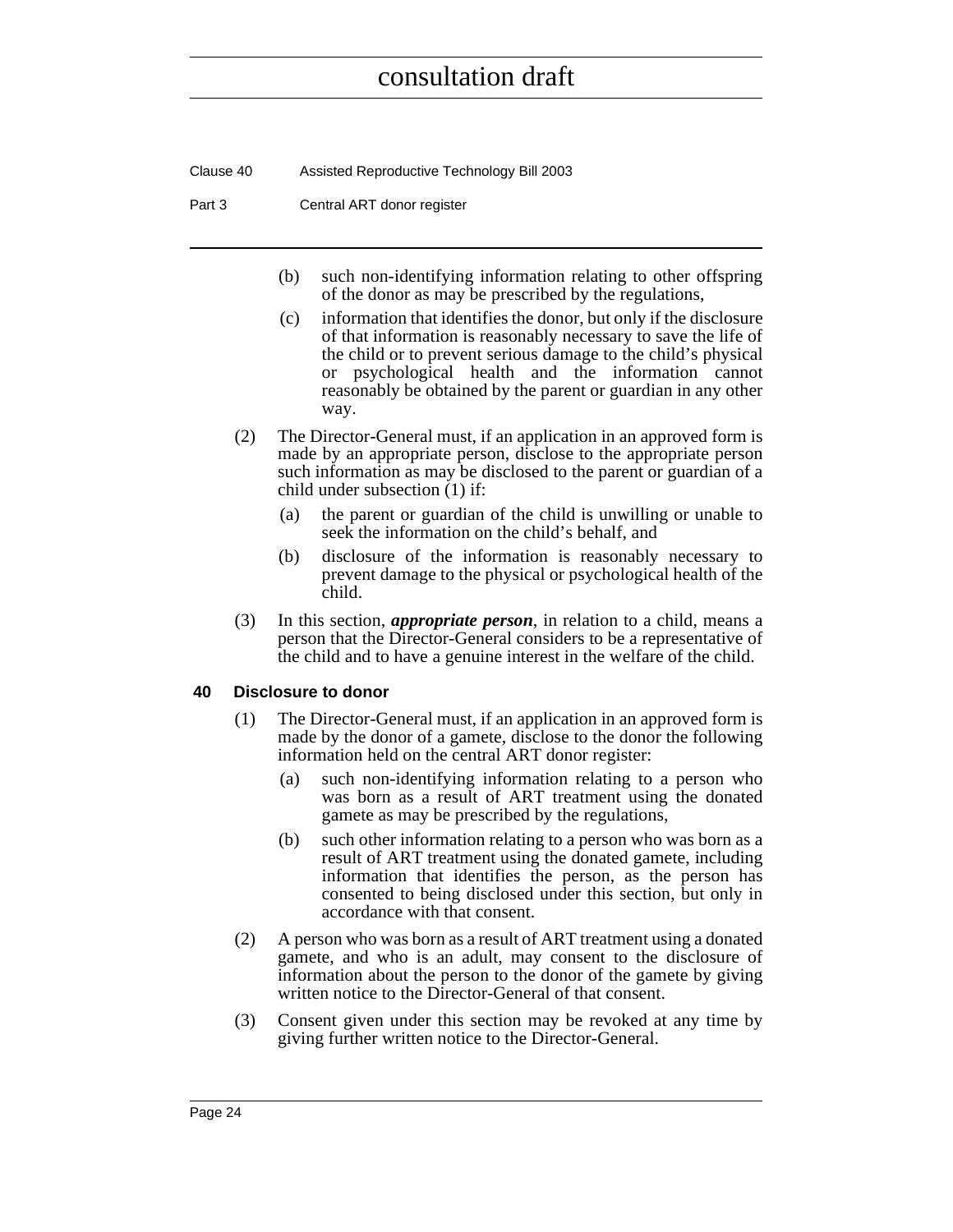| Assisted Reproductive Technology Bill 2003 | Clause 41 |
|--------------------------------------------|-----------|
| Central ART donor register                 | Part 3    |

(4) Written notice under this section must be given in an approved form and must be accompanied by such proof as the Director-General may require of the person's identity.

#### <span id="page-40-0"></span>**41 Seeking consent of offspring to disclosure**

- (1) The Director-General may contact a person who is an offspring of a donor and ask the person whether he or she wishes to consent to disclose information under this Part.
- (2) The Director-General may contact a person under subsection (1):
	- (a) at the request of the donor of the gamete, or
	- (b) at the request of an adult offspring of the donor, or
	- (c) on the Director-General's own initiative.
- (3) The Director-General is not to contact a person under subsection (1) unless the person is an adult and the Director-General is of the opinion that the contact is justified in order to promote the welfare and best interests of one or more of the persons concerned.
- (4) The Director-General may consult any person or body that the Director-General believes may assist the Director-General in the exercise of his or her functions under this section.
- (5) The Director-General may arrange for any one or more of the persons concerned to be provided with such counselling as the Director-General believes is necessary to assist the person and the Director-General in the matter.
- (6) The Director-General must exercise his or her functions under this section in accordance with any guidelines as may be prescribed by the regulations.

#### <span id="page-40-1"></span>**42 Fees**

- (1) The regulations may prescribe fees in relation to any application or notice under this Part.
- (2) An application or notice under this Part is incomplete unless it is accompanied by the prescribed fee.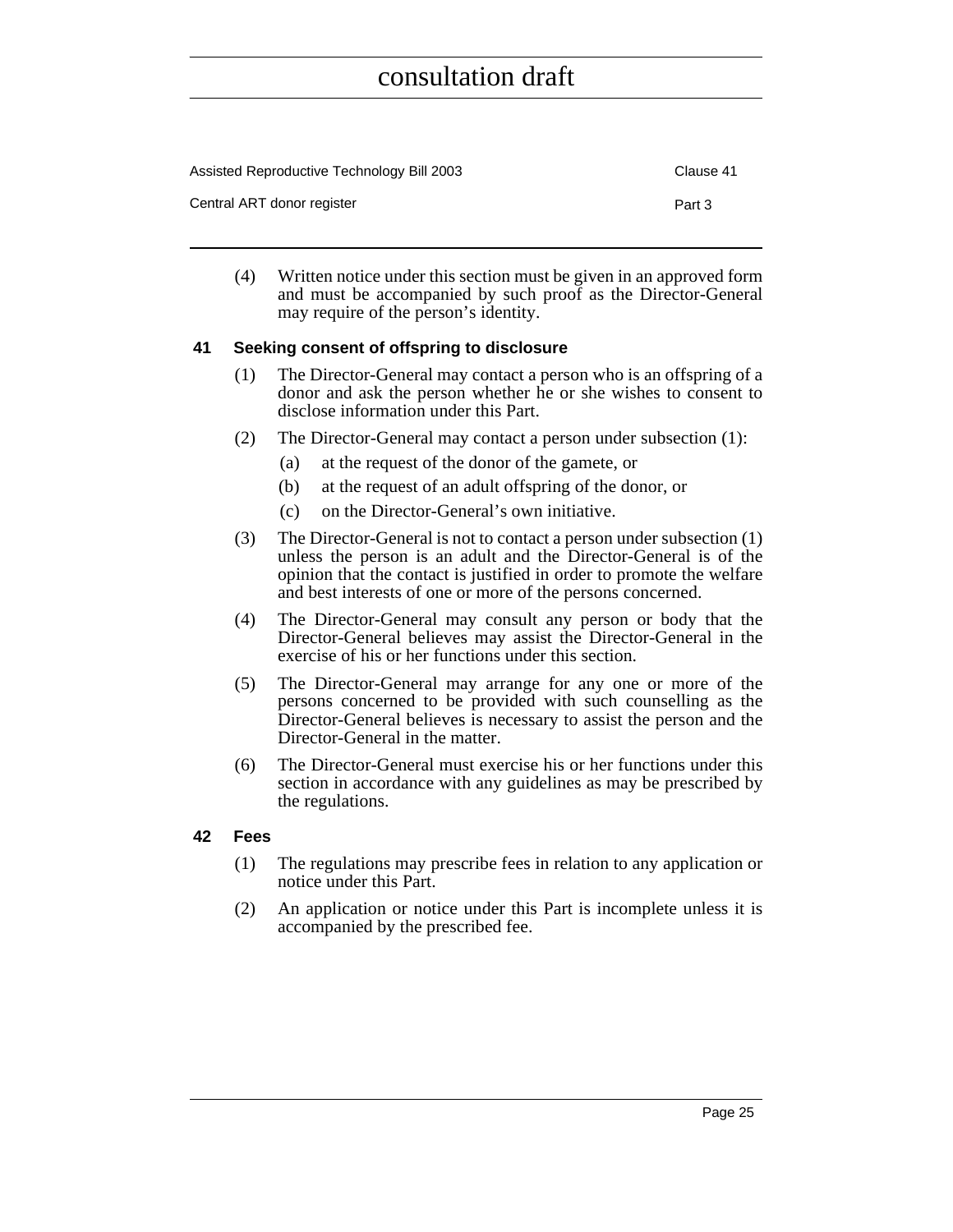Clause 43 Assisted Reproductive Technology Bill 2003

Part 4 **Surrogacy** 

### <span id="page-41-0"></span>**Part 4 Surrogacy**

#### <span id="page-41-1"></span>**43 Definitions**

In this Part:

*commercial surrogacy agreement* means a surrogacy agreement involving fee or reward to the woman who gives birth, or intends to give birth, to the child that is the subject of the agreement.

*surrogacy agreement* means an agreement, whether formal or informal, under which:

- (a) a woman agrees (whether or not for fee or reward) to become, or try to become, pregnant, with the intention:
	- (i) that a child born as a result of the pregnancy is to be treated as the child of another person (whether by adoption, agreement or otherwise), or
	- (ii) of transferring custody or guardianship of a child born as a result of the pregnancy to another person, or
	- (iii) that the right to care for a child born as a result of the pregnancy be permanently surrendered to another person, or
- (b) a pregnant woman agrees (whether or not for fee or reward):
	- (i) that a child born as a result of the pregnancy is to be treated as the child of another person (whether by adoption, agreement or otherwise), or
	- (ii) that custody or guardianship in a child born as a result of the pregnancy is to be transferred to another person, or
	- (iii) that the right to care for a child born as a result of the pregnancy is to be permanently surrendered to another person.

#### <span id="page-41-2"></span>**44 Commercial surrogacy prohibited**

A person must not:

- (a) enter into a commercial surrogacy agreement, or
- (b) arrange a commercial surrogacy agreement, or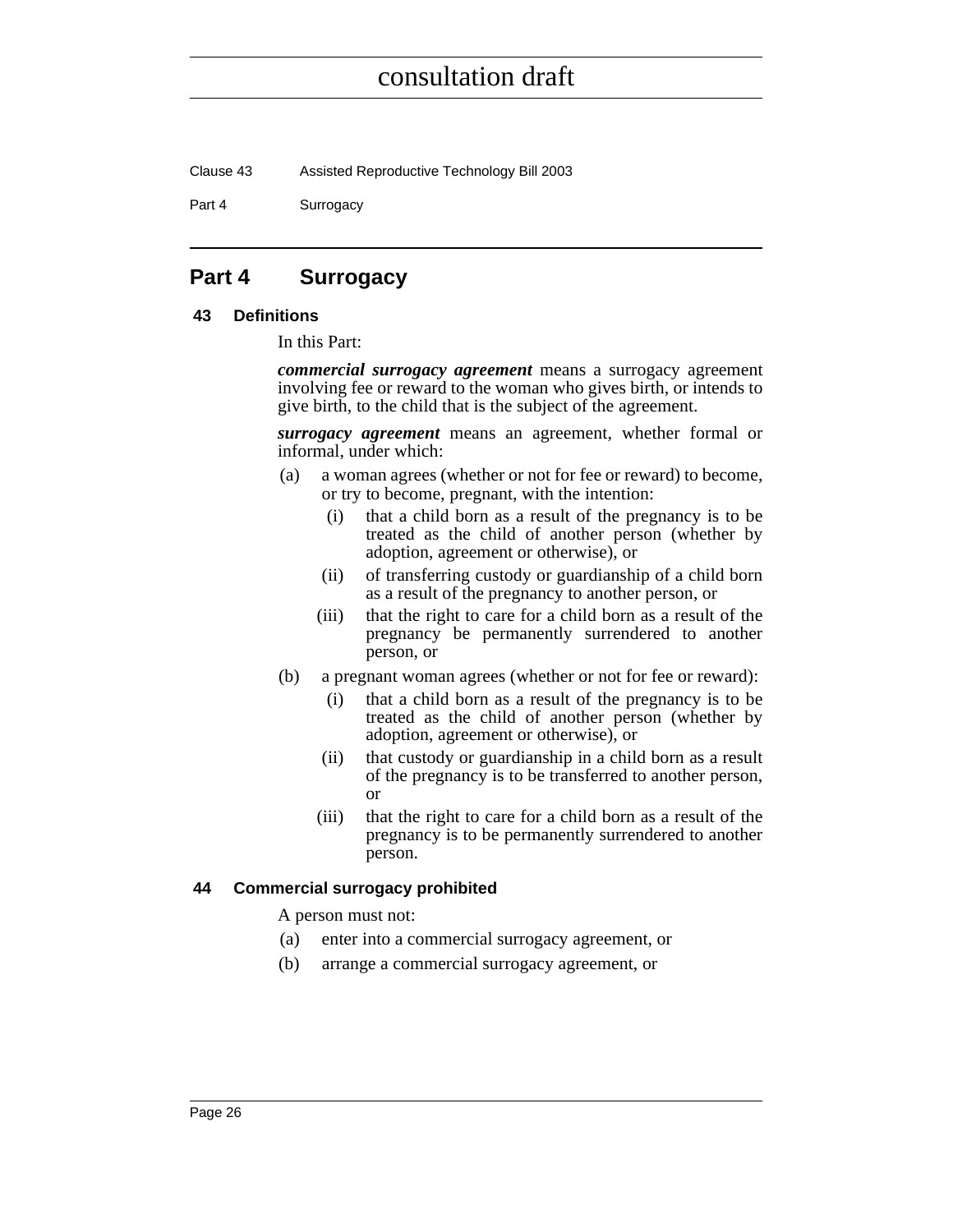| Assisted Reproductive Technology Bill 2003 | Clause 45 |
|--------------------------------------------|-----------|
| Surrogacy                                  | Part 4    |

(c) accept any benefit under a commercial surrogacy agreement, whether for himself or herself or for another person.

Maximum penalty: 2,500 penalty units in the case of a corporation and 1,000 penalty units or imprisonment for 2 years, or both, in any other case.

#### <span id="page-42-0"></span>**45 Commercial surrogacy soliciting prohibited**

A person must not publish, or cause to be published, any publication that is intended to encourage a person to agree to enter into a commercial surrogacy agreement or that states that:

- (a) a person is or may be willing to enter into a commercial surrogacy agreement, or
- (b) a person is seeking another person who is or may be willing to enter into a commercial surrogacy agreement or to arrange a commercial surrogacy agreement, or
- (c) a person is or may be willing to arrange a commercial surrogacy agreement, or
- (d) a person is or may be willing to accept any benefit under a commercial surrogacy agreement, whether for himself or herself or for another person.

Maximum penalty: 2,500 penalty units in the case of a corporation and 1,000 penalty units or imprisonment for 2 years, or both, in any other case.

#### <span id="page-42-1"></span>**46 Surrogacy agreements void**

A surrogacy agreement is void whether made before or after the commencement of this section.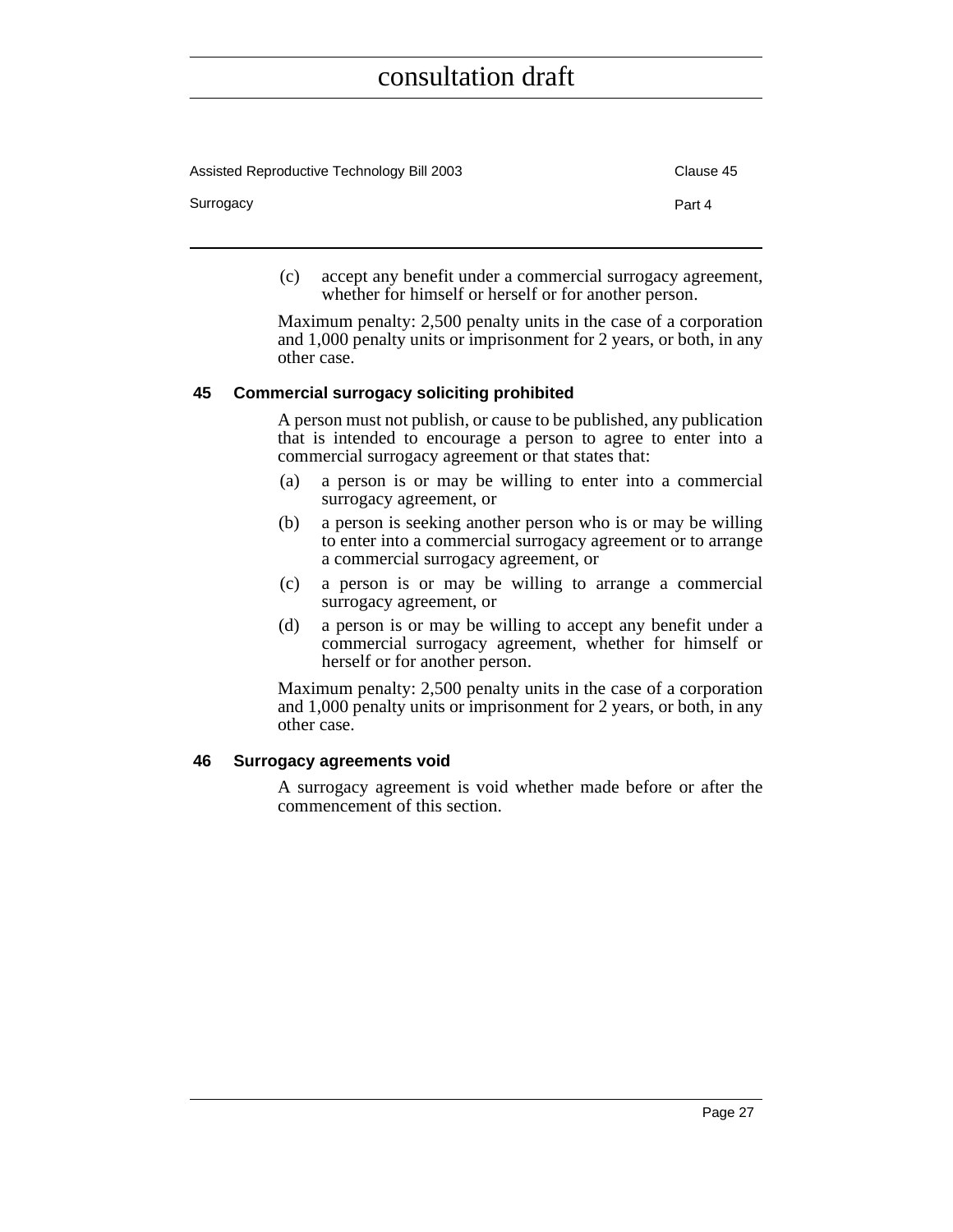Clause 47 Assisted Reproductive Technology Bill 2003

Part 5 **Inspectors and enforcement** 

### <span id="page-43-0"></span>**Part 5 Inspectors and enforcement**

#### <span id="page-43-1"></span>**47 Appointment of inspectors**

- (1) The Director-General may appoint any officer of the Department, or any person whom the Director-General considers is suitably qualified for the purpose, to be an inspector for the purposes of this Act.
- (2) On appointing an inspector under subsection (1), the Director-General must issue to the inspector a certificate of authority that authorises the inspector to exercise the powers conferred on an inspector by this Act.
- (3) A certificate of authority must:
	- (a) state that it is issued under the *Assisted Reproductive Technology Act 2003*, and
	- (b) give the name of the person to whom it is issued, and
	- (c) state the date, if any, on which it expires, and
	- (d) describe the nature of the powers conferred and the source of the powers.

#### <span id="page-43-2"></span>**48 Powers of inspectors**

- (1) An inspector may:
	- (a) at any time, enter and inspect premises that are recorded in the register of ART providers under Division 1 of Part 2 as premises at which an ART provider provides ART services, and
	- (b) at any reasonable time, enter and inspect any other premises,

for the purpose of ascertaining whether or not a provision of this Act, or any regulation made under this Act, is being or has been contravened.

- (2) While on premises entered under this section or under the authority of a search warrant under this Part, an inspector may do one or more of the following:
	- (a) inspect anything that the inspector reasonably believes may provide evidence of an offence against this Act or the regulations,
	- (b) take and remove for analysis or testing a sample of any substance that the inspector reasonably believes may provide evidence of an offence against this Act or the regulations,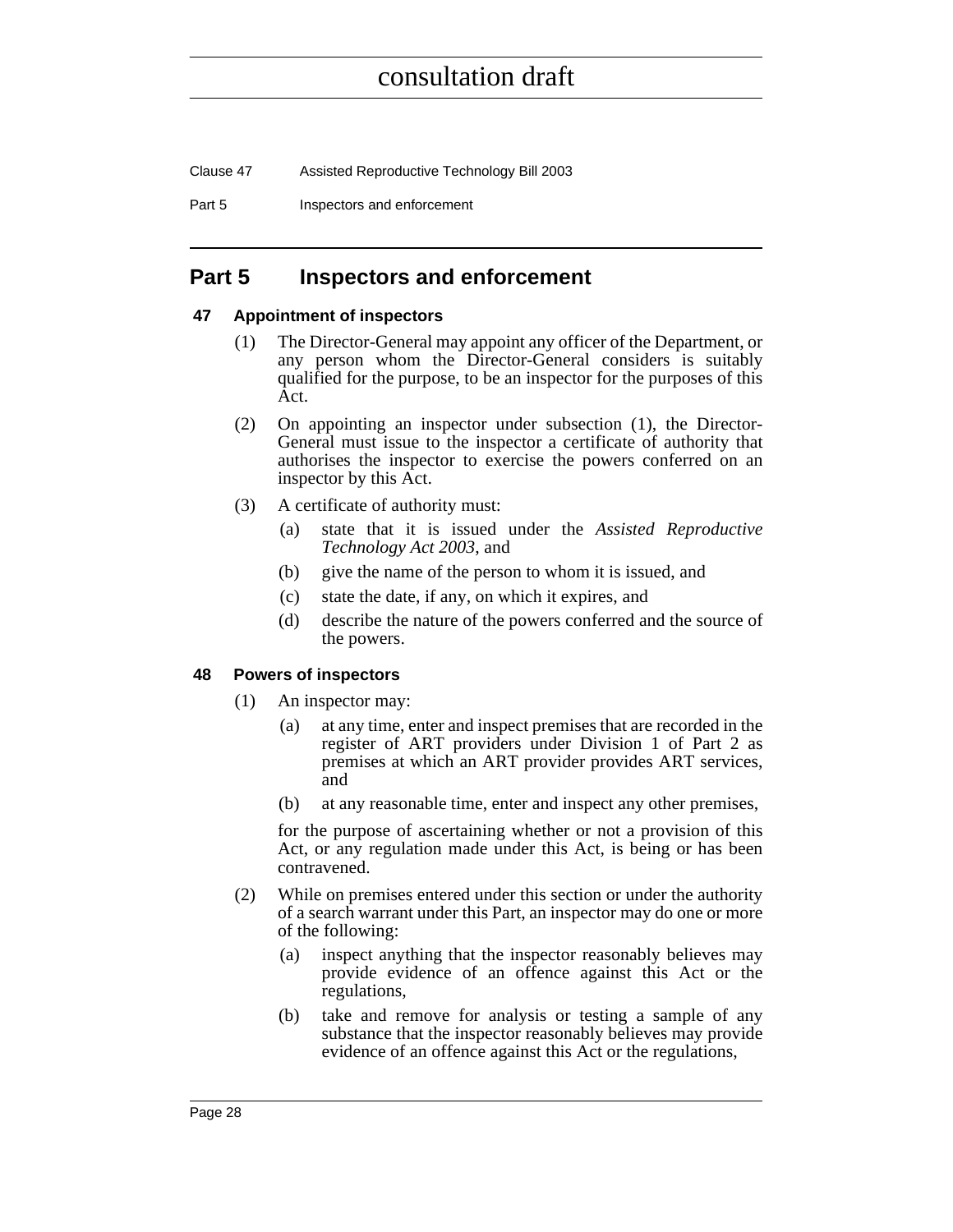| Assisted Reproductive Technology Bill 2003 | Clause 48 |
|--------------------------------------------|-----------|
| Inspectors and enforcement                 | Part 5    |

- (c) inspect any records kept on those premises and require any person whom the inspector reasonably believes to have custody or control of those records to produce them for inspection,
- (d) require any person on those premises to answer questions or otherwise furnish information in relation to a contravention of this Act or the regulations,
- (e) make and take away copies of the whole or any part of any records or other information,
- (f) take away and retain, for such period as may be reasonably necessary, any records or other information, or any part of them, in order to make copies of them,
- (g) take away and retain any records or other information, if the inspector concerned reasonably believes that the records or information are evidence of an offence against this Act or the regulations, until proceedings for the offence have been disposed of,
- (h) seize and detain anything that the inspector reasonably believes may provide evidence of an offence against this Act or the regulations,
- (i) place anything seized, as referred to in paragraph (h), in a container, or in a room, compartment or cabinet located on the premises where it was seized, and mark, fasten and seal that container or, as the case may be, the door or opening providing access to the room, compartment or cabinet,
- (j) take such photographs, films, audio, video and other recordings as the inspector considers necessary.
- (3) Anything seized under this section may, at the option of the inspector who made the seizure or another inspector acting in place of that inspector, be detained on the premises where it was found or be removed to other premises and detained there.
- (4) Before taking away a record or statement or anything seized under this section, an inspector must tender an appropriate receipt to the person from whom it was taken.
- (5) This section does not authorise an inspector to enter any part of premises that is being used for residential purposes except:
	- (a) with the consent of the occupier, or
	- (b) under the authority of a search warrant.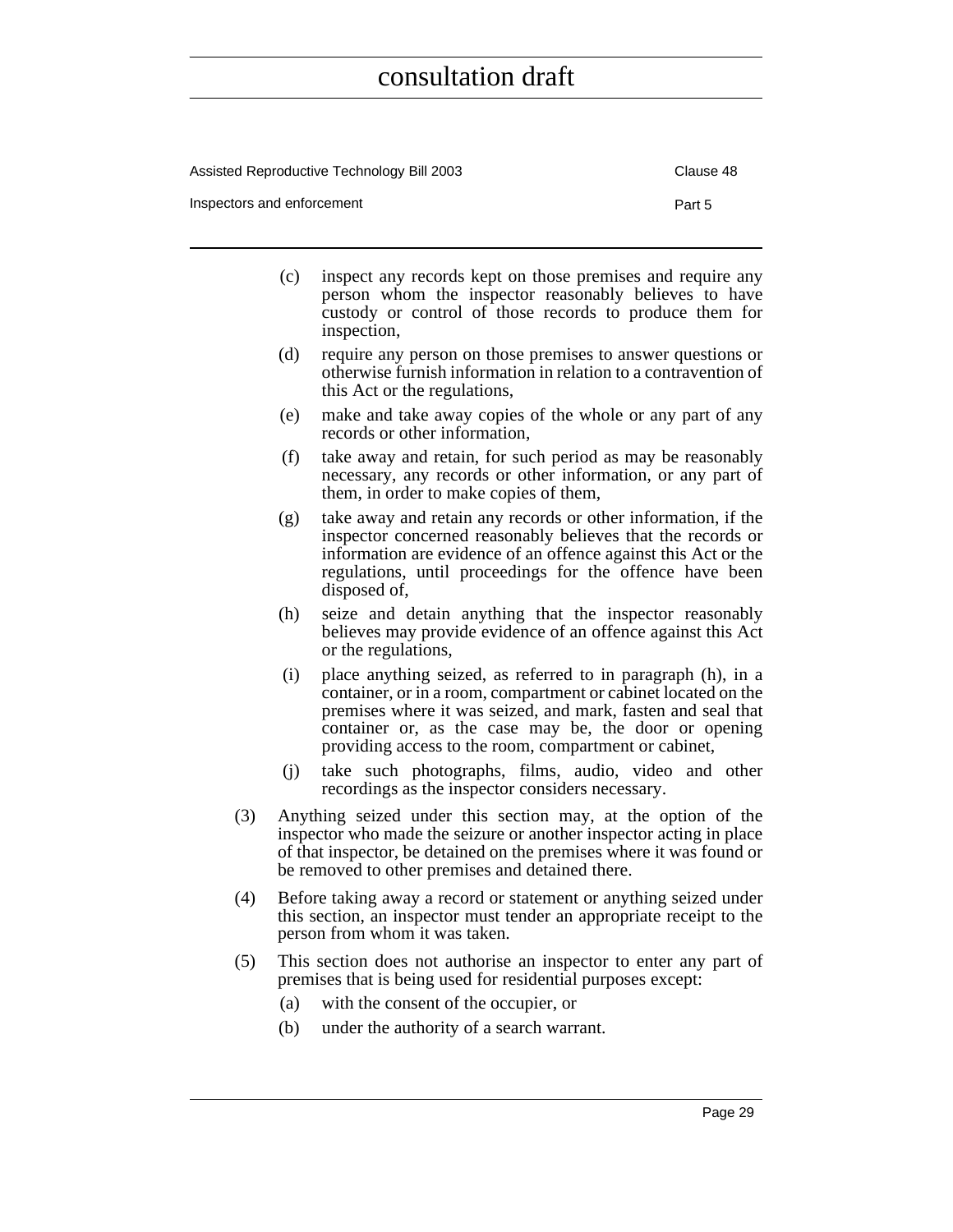| Clause 49 | Assisted Reproductive Technology Bill 2003 |
|-----------|--------------------------------------------|
|-----------|--------------------------------------------|

Part 5 **Inspectors** and enforcement

(6) An inspector must, when exercising on any premises any function of an inspector under this section, produce the inspector's certificate of authority if required to do so by the occupier of the premises.

#### <span id="page-45-0"></span>**49 Provisions relating to exercise of powers**

- (1) A power conferred by this Act to enter premises, or to make an inspection or take other action on premises, may not be exercised unless the inspector proposing to exercise the power:
	- (a) is in possession of the inspector's certificate of authority, and
	- (b) gives reasonable notice to the occupier of the premises of the intention to exercise the power unless the giving of notice would defeat the purpose for which it is intended to exercise the power, and
	- (c) exercises the power at a reasonable time, unless it is being exercised in an emergency or in relation to premises that are recorded in the register of ART providers under Division 1 of Part 2 as premises at which an ART provider provides ART services, and
	- (d) uses no more force than is reasonably necessary to effect the entry or make the inspection or take other action.
- (2) If damage is caused by an inspector exercising a power to enter premises, a reasonable amount of compensation is recoverable as a debt owed by the Crown to the owner of the premises unless the occupier obstructed the exercise of the power.
- (3) This section does not apply to a power conferred by a search warrant issued under the *Search Warrants Act 1985*.

#### <span id="page-45-1"></span>**50 Requirement to provide information and records**

- (1) An inspector may, by written notice given to a person, require the person to furnish to the inspector such information or records (or both) as the inspector requires by the notice, being information that relates to the question of whether or not a provision of this Act or the regulations is being or has been contravened.
- (2) A notice under this section:
	- (a) must specify the manner in which information or records are required to be furnished and a reasonable time by which the information or records are required to be furnished, and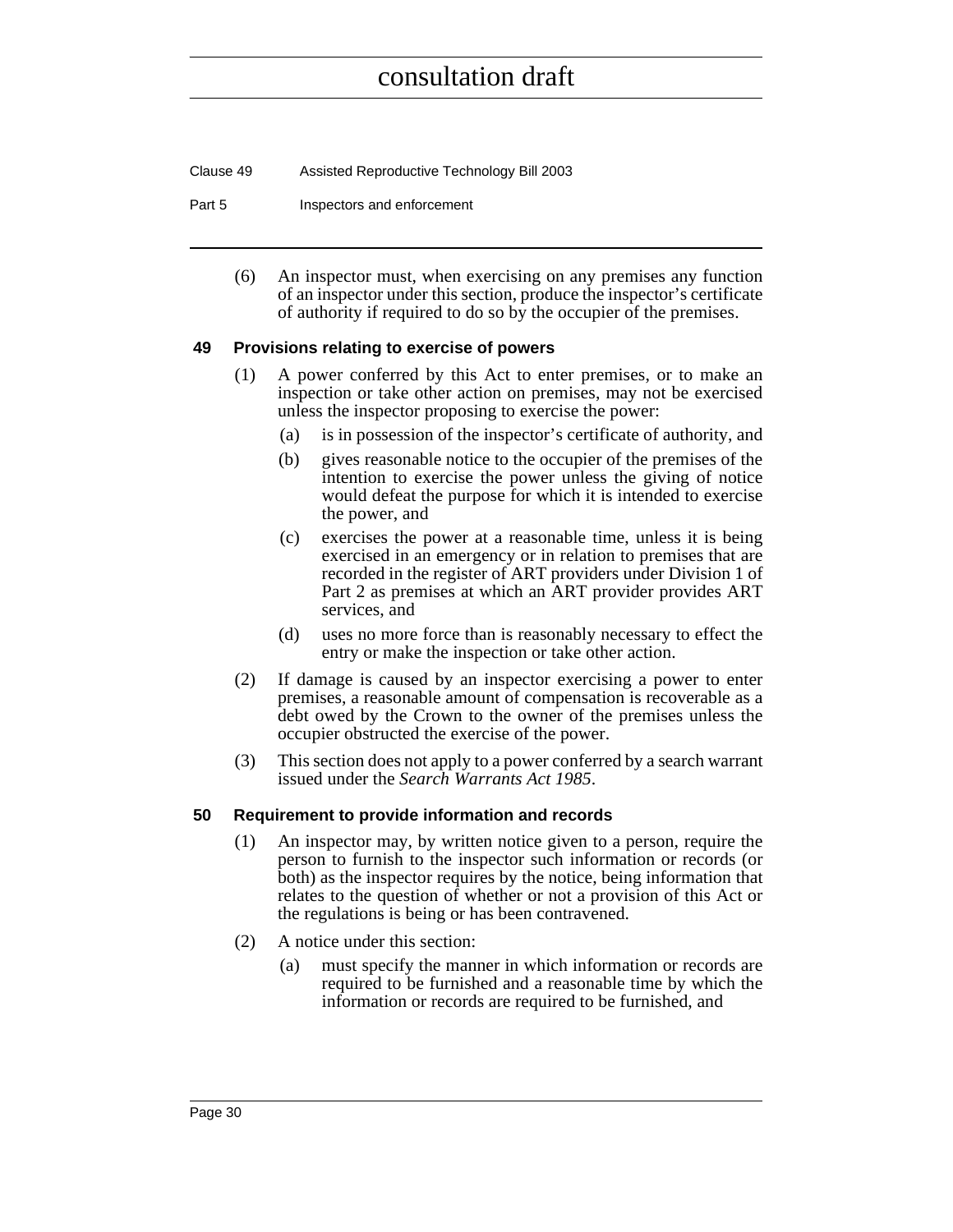| Assisted Reproductive Technology Bill 2003 | Clause 51 |
|--------------------------------------------|-----------|
| Inspectors and enforcement                 | Part 5    |

- (b) may only require a person to furnish existing records that are in the person's possession or that are within the person's power to obtain lawfully.
- (3) The inspector to whom any record is furnished under this Part may take copies of it.
- (4) If any record required to be furnished under this Part is in electronic, mechanical or other form, the notice requires the record to be furnished in written form, unless the notice otherwise provides.
- (5) This section applies whether or not a power of entry under this Act is being or has been exercised.

#### <span id="page-46-0"></span>**51 Requirement to provide answers**

- (1) An inspector may require a person whom the inspector suspects on reasonable grounds to have knowledge of matters in respect of which information is reasonably required for the purposes of this Act to answer questions in relation to those matters.
- (2) An inspector may, by written notice, require a corporation to nominate, in writing within the time specified in the notice, a director or officer of the corporation to be the corporation's representative for the purpose of answering questions under this section.
- (3) Answers given by a person nominated under subsection (2) bind the corporation.

#### <span id="page-46-1"></span>**52 Requirement to provide name and address**

An inspector may require a person whom the inspector suspects on reasonable grounds to have contravened or to be contravening this Act or the regulations to state his or her full name and residential address.

#### <span id="page-46-2"></span>**53 Limitation on self-incrimination**

(1) A person who is required under this Part to answer a question or to produce a thing is not excused from answering the question or producing that thing on the ground that the answer to the question or the production of the thing might tend to incriminate the person or make the person liable to a penalty.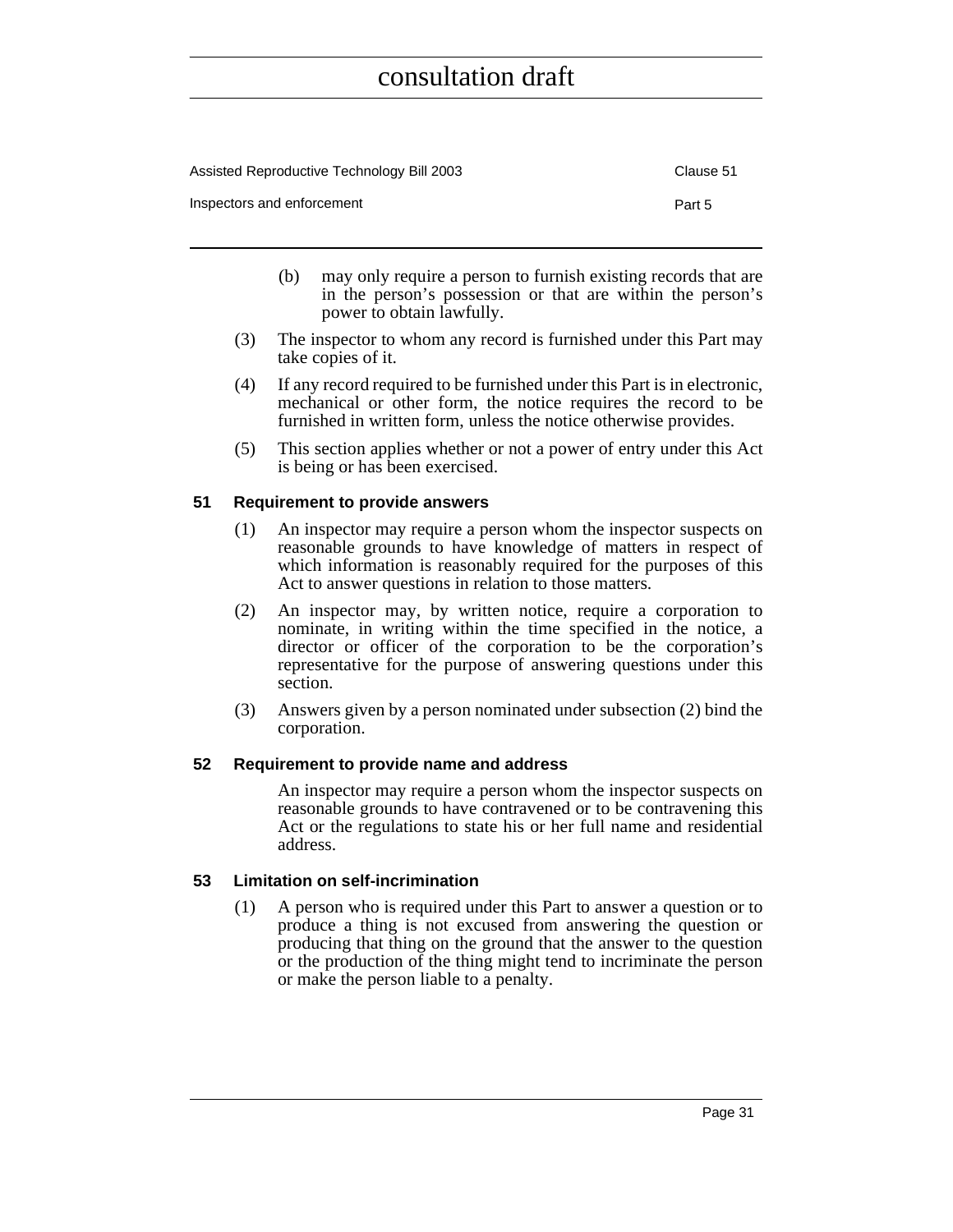Clause 54 Assisted Reproductive Technology Bill 2003

Part 5 **Inspectors** and enforcement

- (2) The answer to the question or production of the thing by an individual is not admissible in evidence against the individual in any criminal proceedings (except proceedings for an offence under this Part) if:
	- (a) the individual objected at the time to answering the question or producing the thing on the ground that it might incriminate the individual, or
	- (b) the individual was not warned on that occasion that the individual may object to answering the question or producing the thing on the ground that it might incriminate the individual.

#### <span id="page-47-0"></span>**54 Search warrants**

- (1) An inspector may apply to an authorised justice for a search warrant for premises if the inspector believes on reasonable grounds:
	- (a) that a provision of this Act or the regulations is being or has been contravened on the premises, or
	- (b) that there is on the premises evidence of a contravention of a provision of this Act or the regulations.
- (2) An authorised justice to whom such an application is made may, if satisfied that there are reasonable grounds for doing so, issue a search warrant authorising an inspector named in the warrant:
	- (a) to enter and inspect any premises, and
	- (b) to exercise the powers, or any specified powers, of an inspector under this Part.
- (3) Part 3 of the *Search Warrants Act 1985* applies to a search warrant issued under this section.
- (4) In this section:

*authorised justice* has the same meaning as in the *Search Warrants Act 1985*.

#### <span id="page-47-1"></span>**55 Offences**

- (1) A person must not:
	- (a) without reasonable excuse, neglect or fail to comply with a requirement made of the person by an inspector under this Act, or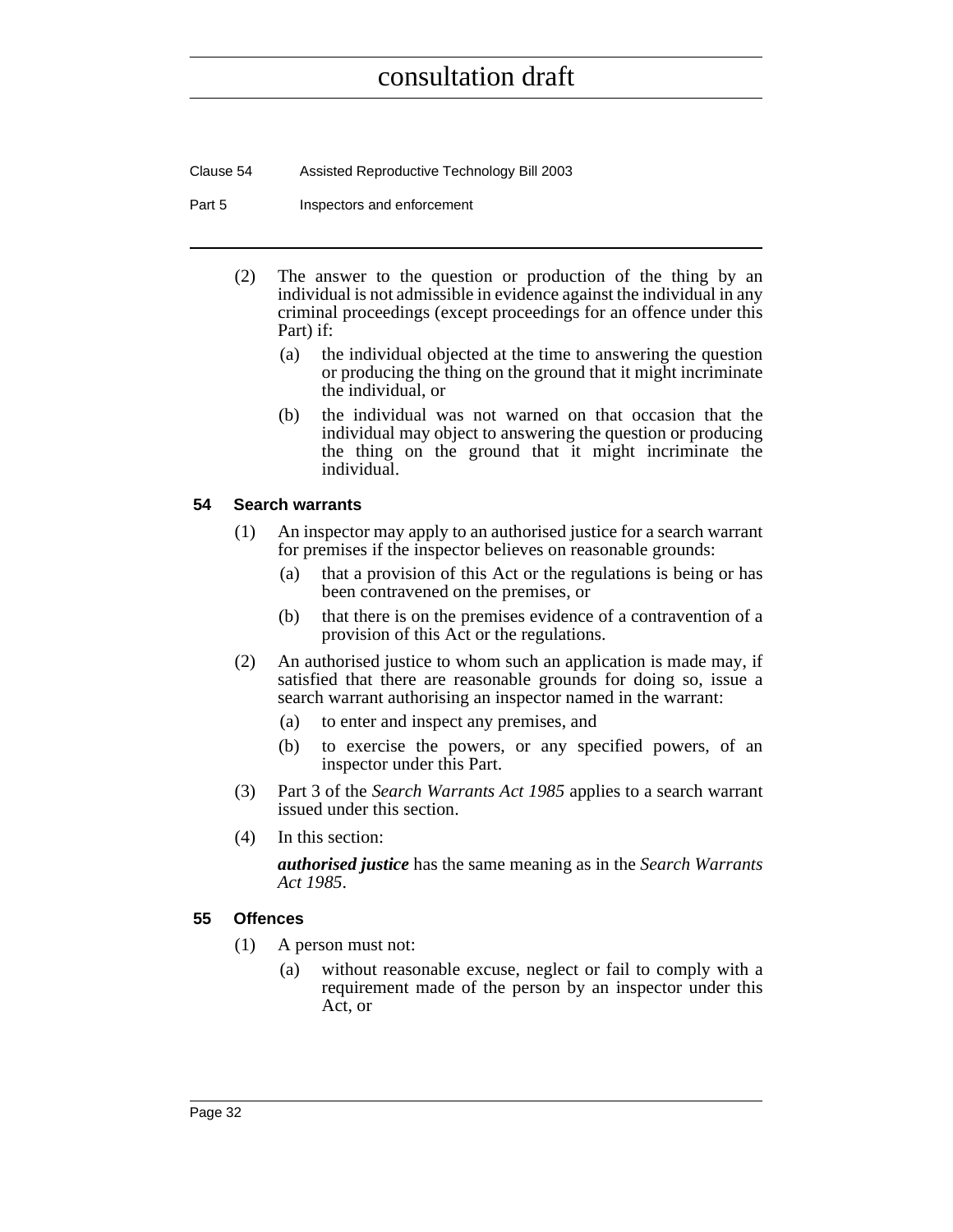| Assisted Reproductive Technology Bill 2003 | Clause 56 |
|--------------------------------------------|-----------|
| Inspectors and enforcement                 | Part 5    |

(b) without reasonable excuse, hinder or obstruct an inspector in the exercise of any of the powers conferred by this Act.

Maximum penalty: 100 penalty units in the case of a corporation and 50 penalty units in any other case.

- (2) A person is not guilty of an offence under subsection (1) (a) unless it is established by the prosecutor that the inspector concerned warned the person that a failure or refusal to comply with the requirement was an offence.
- (3) A person is not guilty of an offence under subsection (1) (b) unless it is established by the prosecutor that:
	- (a) the inspector produced at the relevant time the inspector's certificate of authority, and
	- (b) the person was informed by the inspector, or otherwise knew, that the inspector was empowered to exercise the power to which the offence relates.

#### <span id="page-48-0"></span>**56 Disallowance of seizure**

- (1) Any person claiming to be entitled to any seized item (other than a sample of any substance taken for analysis or testing) may, within 10 days after the date on which the seizure took place, make an application to the District Court for an order disallowing the seizure.
- (2) An application made under this section must not be heard unless the applicant has served a copy of the application on the Director-General.
- (3) The Director-General is entitled to appear as respondent at the hearing of an application made under this section.
- (4) The District Court must, on the hearing of an application made under this section, make an order disallowing the seizure if:
	- (a) the Court is satisfied that:
		- (i) the applicant would, but for the seizure, be entitled to the seized item, and
		- (ii) the respondent has failed to prove beyond all reasonable doubt that, at the time of the seizure, an offence was being or had been committed in relation to the seized item, or
	- (b) the Court is of the opinion that there are exceptional circumstances justifying the making of an order disallowing the seizure.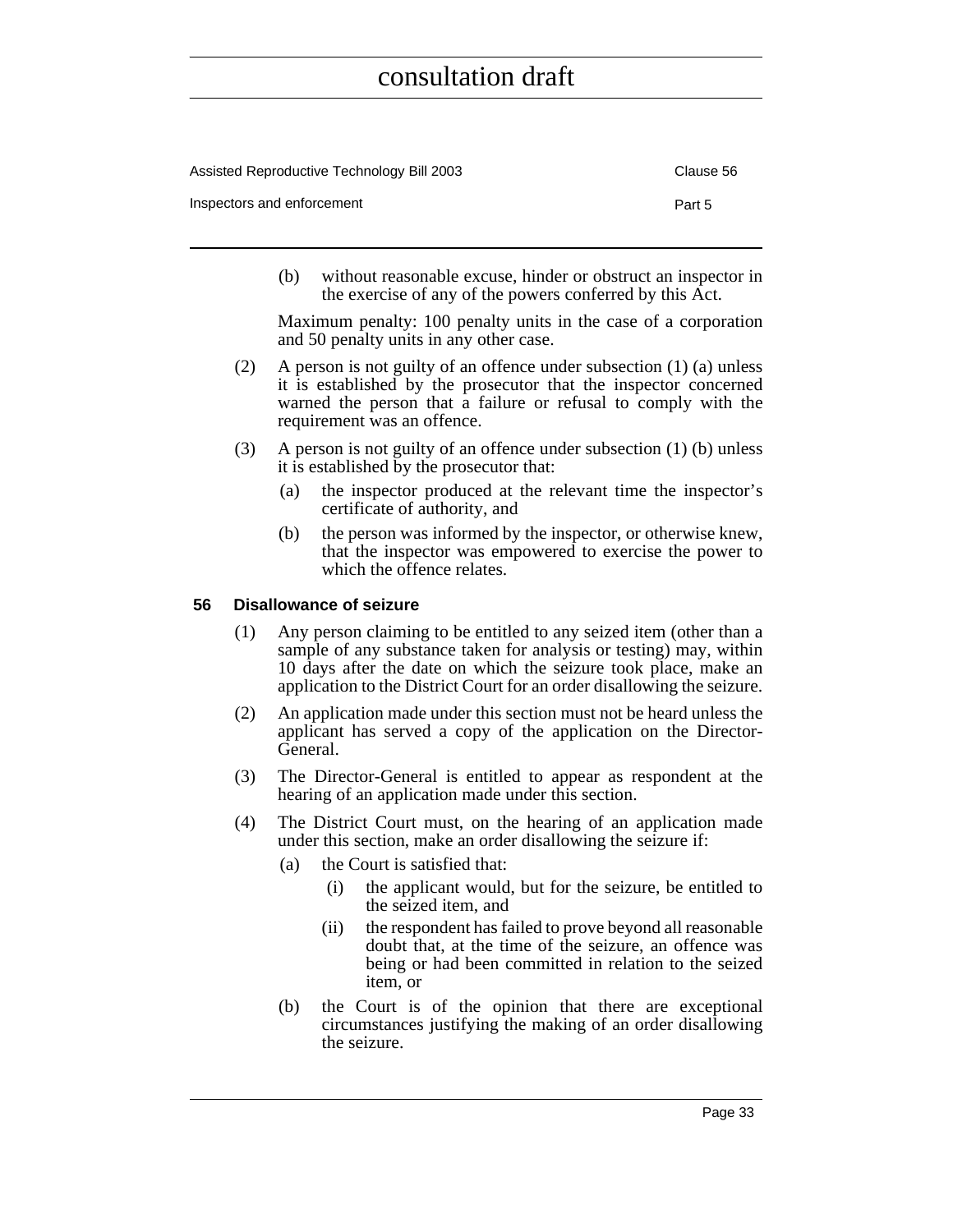Clause 57 Assisted Reproductive Technology Bill 2003

Part 5 **Inspectors and enforcement** 

- (5) In any other case, the District Court must refuse the application.
- (6) If on the hearing of an application made under this section it appears to the District Court that the seized item that is the subject of the application is required to be produced in evidence in any pending proceedings in connection with an offence against this Act or the regulations, the Court may, either on the application of the respondent or on its own motion, adjourn the hearing until the conclusion of those proceedings.
- (7) If the District Court makes an order under subsection (4) disallowing the seizure of any seized item, the Court must also make one or both of the following orders:
	- (a) an order directing the respondent to cause the seized item to be delivered to the applicant or to such other person as appears to the Court to be entitled to it,
	- (b) if the seized item cannot for any reason be so delivered or has in consequence of the seizure depreciated in value, an order directing the Director-General to pay to the applicant such amount by way of compensation as the Court considers to be just and reasonable.
- (8) The award of costs with respect to the hearing of an application made under this section is at the discretion of the District Court.
- (9) If the District Court makes an order for the payment of any amount as compensation under subsection (7) (b) or awards any amount as costs under subsection (8), that order is enforceable as a judgment of the Court.

#### <span id="page-49-0"></span>**57 Disposal of seized items**

- (1) The Director-General must immediately cause a seized item (whether or not the item is forfeited to the Crown) to be delivered to such person as appears to the Director-General to be entitled to it, if:
	- (a) the Director-General becomes satisfied that there has been no contravention of this Act or the regulations in relation to the seized item, and
	- (b) the seized item has not been disposed of or destroyed in a manner that would prevent it from being dealt with in accordance with this subsection.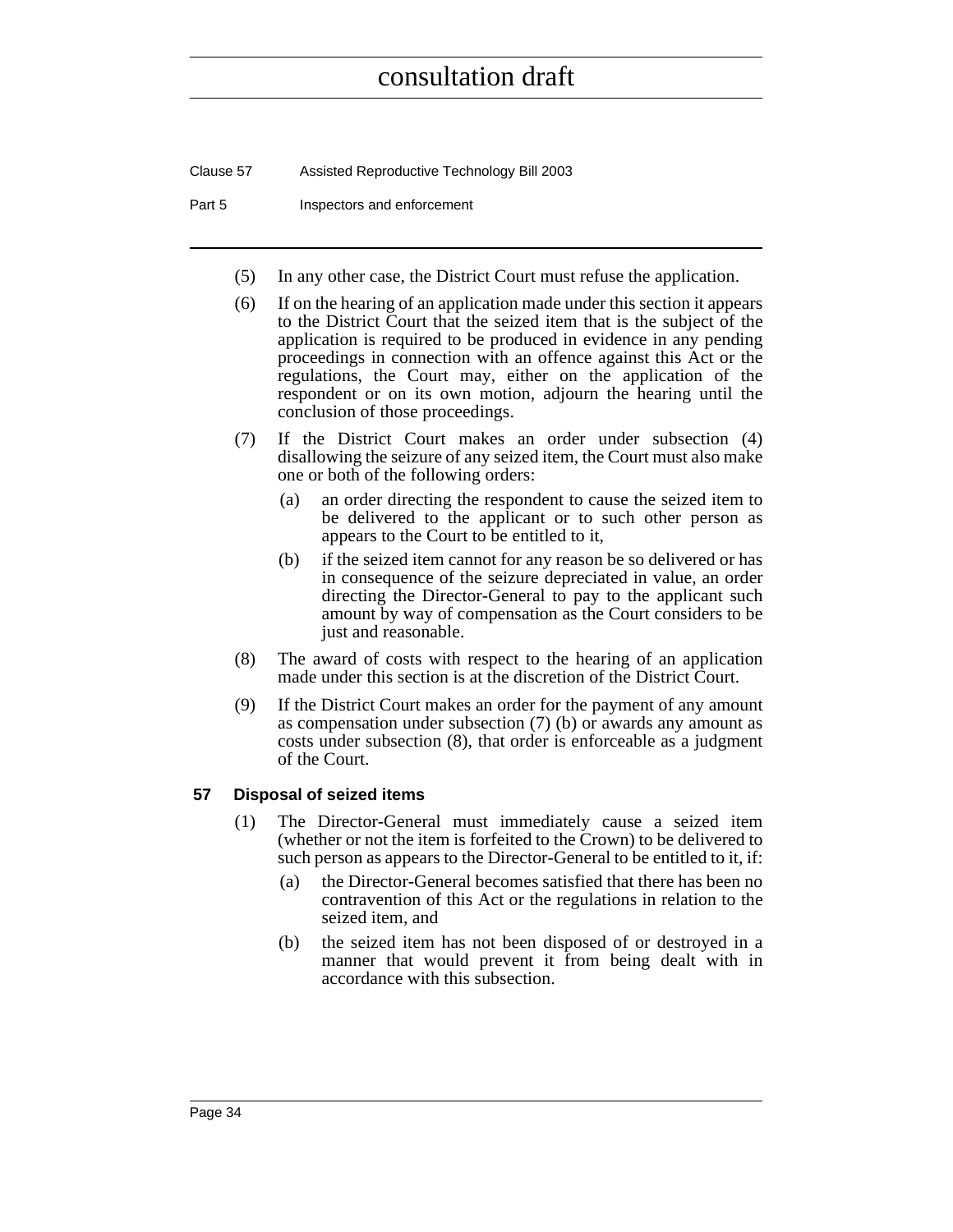| Assisted Reproductive Technology Bill 2003 | Clause 57 |
|--------------------------------------------|-----------|
| Inspectors and enforcement                 | Part 5    |

- (2) A seized item is forfeited to the Crown and may be destroyed or disposed of in such manner as the Director-General directs if:
	- (a) no application for disallowance of the seizure of a seized item has been made within the period allowed by this Part, or
	- (b) any such application has been made within that period and the application has been refused or withdrawn before a decision in respect of the application has been made, or
	- (c) the item is a sample of a substance taken for analysis or testing and the analysis or testing will damage or destroy the item.
- (3) If any seized item is delivered to a person in accordance with subsection (1), such proprietary and other interests as existed immediately before the forfeiture are revived.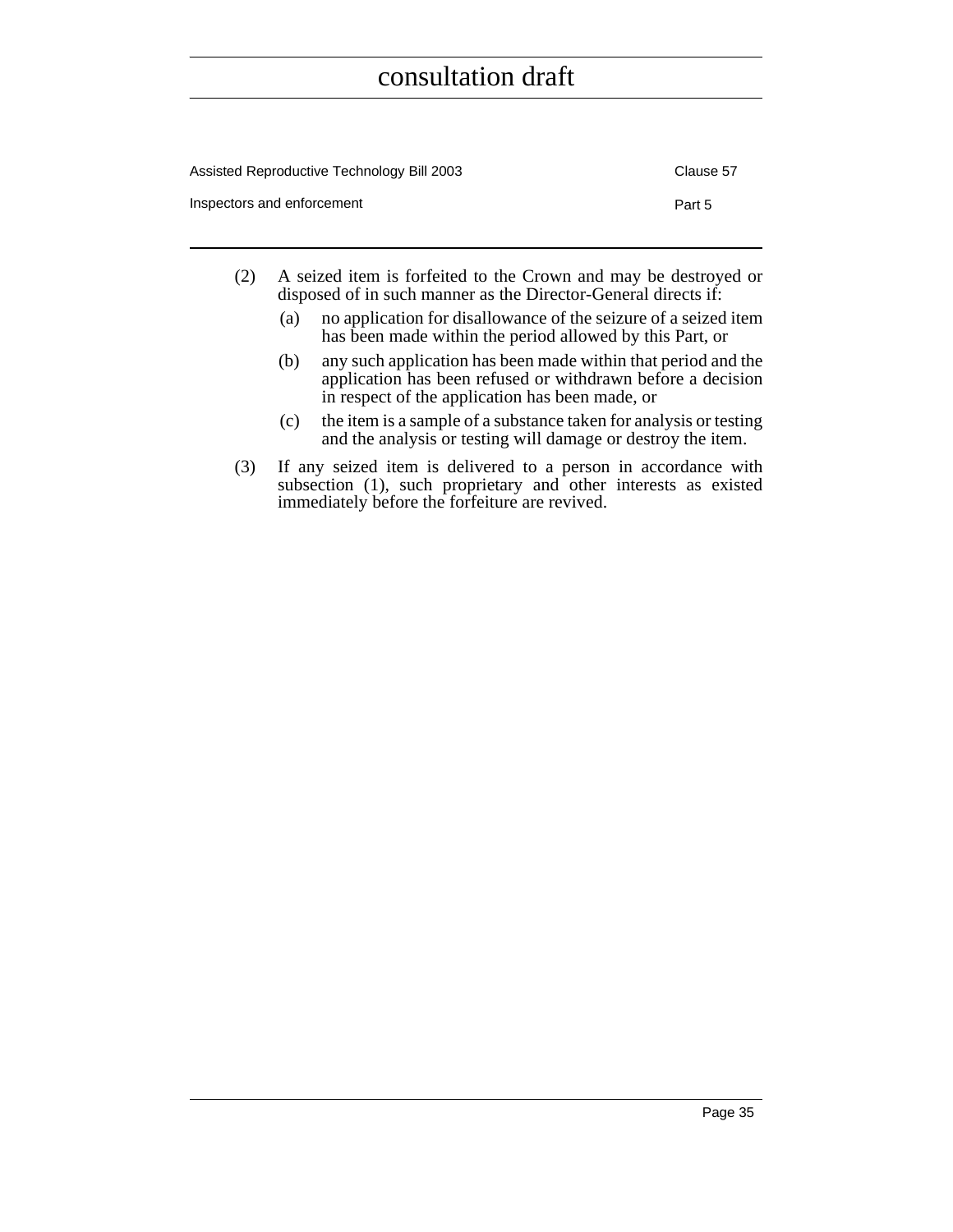Clause 58 Assisted Reproductive Technology Bill 2003 Part 6 **ART** provider—enforcement provisions

### <span id="page-51-0"></span>**Part 6 ART provider—enforcement provisions**

#### <span id="page-51-1"></span>**58 Interpretation**

- (1) For the purposes of this Part, a person is taken to be carrying on a business that provides ART services if the person provides ART services in the course of the carrying on of a business operated by the person.
- (2) If ART services are provided on premises on which a business is carried on, it is to be presumed for the purposes of this Part, unless the contrary is established, that the ART services are provided in the course of the carrying on of that business.
- (3) For the purposes of this Part:
	- (a) a person is considered to carry on a business if the person:
		- (i) owns, manages, controls, conducts or operates the business, or
		- (ii) has a management role or substantial interest in a corporation that operates the business or a substantial interest in a trust under which the business is operated, and
	- (b) a person is considered to have a management role or substantial interest in a corporation if:
		- (i) the person is a director, secretary or executive officer (within the meaning of the *Corporations Act 2001* of the Commonwealth) of the corporation, or
		- (ii) the person is entitled to more than 10% of the issued share capital of the corporation (with the shares to which a person is entitled, including shares to which the person has a relevant interest within the meaning of the *Corporations Act 2001* of the Commonwealth), and
	- (c) a person is considered to have a substantial interest in a trust if the person (whether or not as the trustee of another trust) is the beneficiary in respect of more than 10% of the value of the interests in the trust.

#### <span id="page-51-2"></span>**59 Persons may be prohibited from carrying on business**

(1) The Director-General may by notice in writing given to a person prohibit the person from carrying on a business that provides ART services.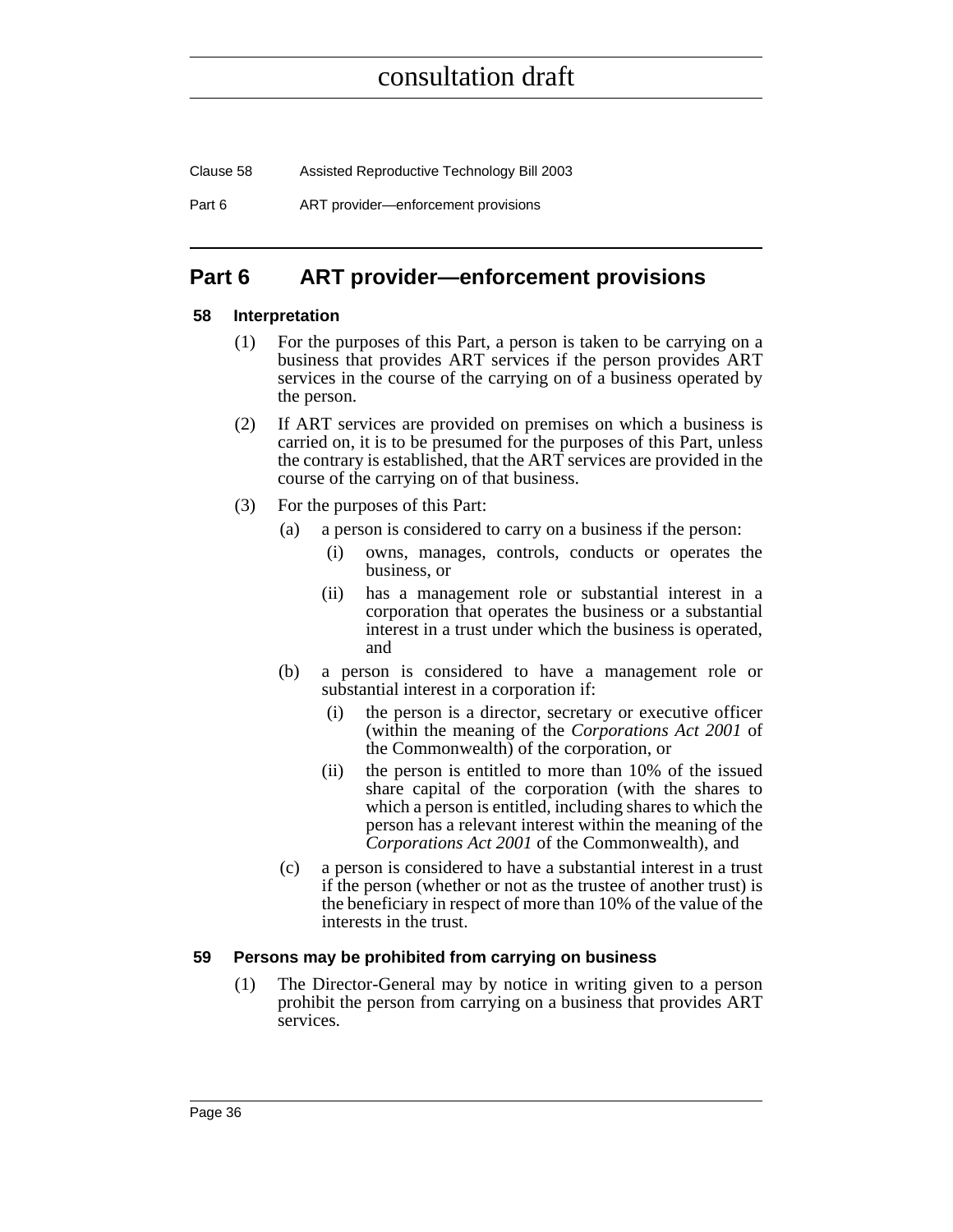| Assisted Reproductive Technology Bill 2003 | Clause 59 |
|--------------------------------------------|-----------|
| ART provider—enforcement provisions        | Part 6    |

- (2) A prohibition may only be imposed under subsection (1) if the Director-General is satisfied that there are reasonable grounds to do so.
- (3) Without limiting subsection (2), there may be reasonable grounds for imposing a prohibition on a person under subsection (1), if the Director-General believes on reasonable grounds that the person has contravened any one or more of the following Acts or regulations made under those Acts:
	- (a) this Act,
	- (b) the *Human Cloning and Other Prohibited Practices Act 2003*,
	- (c) the *Research Involving Human Embryos (New South Wales) Act 2003*,
	- (d) the *Research Involving Human Embryos Act 2002* of the Commonwealth,
	- (e) the *Prohibition of Human Cloning Act 2002* of the Commonwealth.
- (4) If a corporation or the trustee of a trust is the subject of a prohibition under this section, the Director-General may prohibit any of the following persons from carrying on a business that provides ART services by notice in writing given to the person:
	- (a) each person who has a management role or substantial interest in the corporation or a substantial interest in the trust,
	- (b) each corporation in which a person referred to in paragraph (a) has a management role or substantial interest (whether or not the corporation was in existence at the date of the prohibition),
	- (c) the trustee and any manager of a trust in which a person referred to in paragraph (a) has a substantial interest (whether or not the trust was in existence at the date of the prohibition).
- (5) A prohibition under this section may be expressed to be:
	- (a) for a fixed period (in which case the prohibition remains in force only for that fixed period), or
	- (b) for an unlimited period subject to an entitlement to apply after a specified time for the lifting of the prohibition (in which case the prohibition remains in force until it is lifted).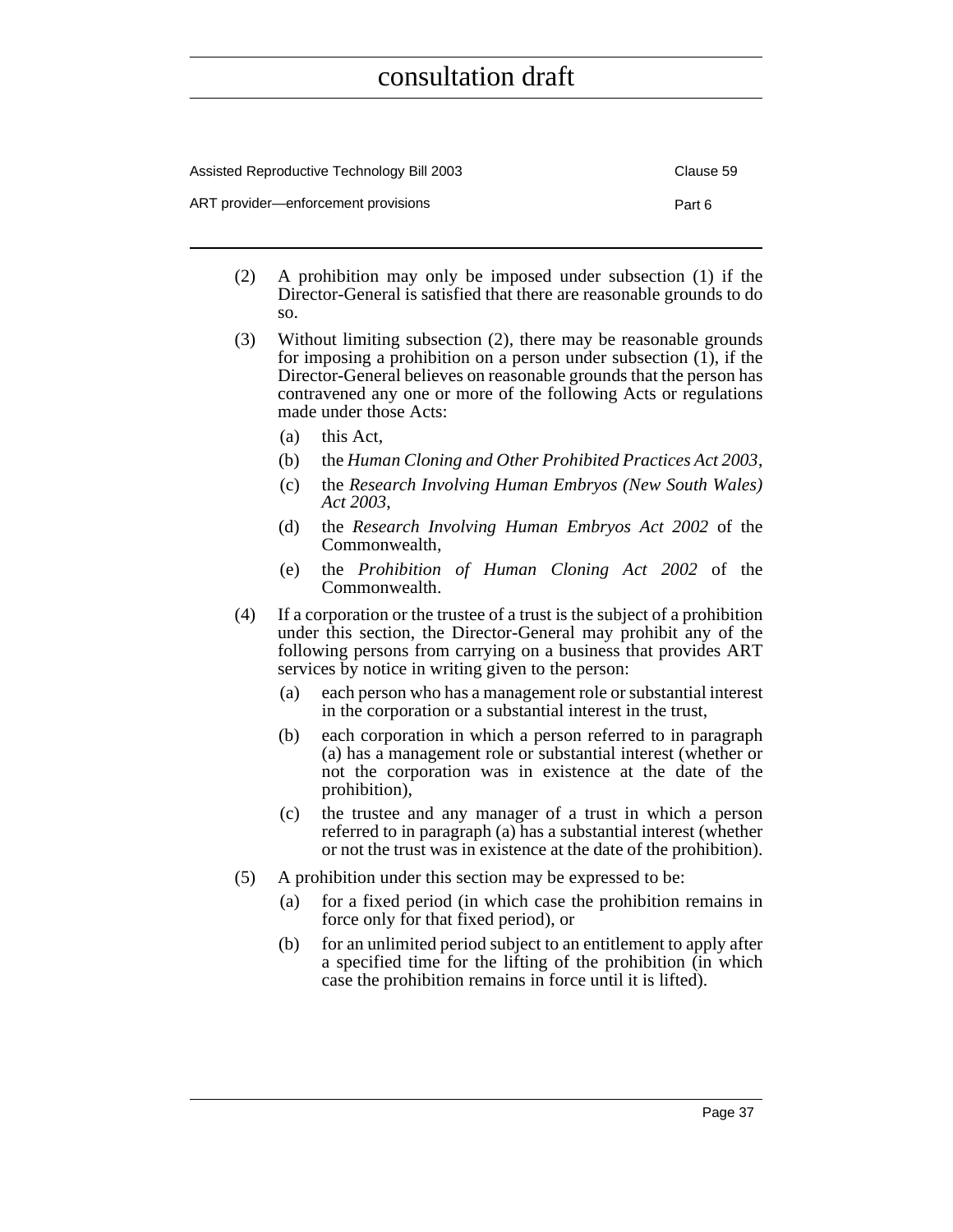Clause 60 Assisted Reproductive Technology Bill 2003

Part 6 **ART** provider—enforcement provisions

- (6) A prohibition under this section may be limited in its operation in either or both of the following ways:
	- (a) to specified premises, but only if the person concerned carries on a business that provides ART services at those premises and at other premises,
	- (b) to premises within a specified area.
- (7) If a prohibition under this section is subject to an entitlement to apply after a specified time for the prohibition to be lifted, such an application may be made to the Director-General after that time. The Director-General may, by notice in writing to the applicant, lift the prohibition or confirm the prohibition and set a further period after which an application for the prohibition to be lifted can be made under this subsection.

#### <span id="page-53-0"></span>**60 Offence of carrying on business while prohibited**

- (1) A person who is prohibited under this Part from carrying on a business that provides ART services for any period is guilty of an offence if the person:
	- (a) carries on a business that provides ART services during that period in contravention of the prohibition, or
	- (b) offers to provide ART services at any premises to which the prohibition applies during that period.

Maximum penalty:

- (a) in the case of a corporation, 800 penalty units for a first offence or 1,600 penalty units for a second or subsequent offence, or
- (b) in any other case, 400 penalty units for a first offence or 800 penalty units for a second or subsequent offence.
- (2) If a continuing state of affairs is created by an offence under this section the offender is liable to a penalty of not more than:
	- (a) 100 penalty units in the case of a corporation, or
	- (b) 50 penalty units in any other case.

in respect of each day on which that offence continues, in addition to the penalty specified in subsection (1),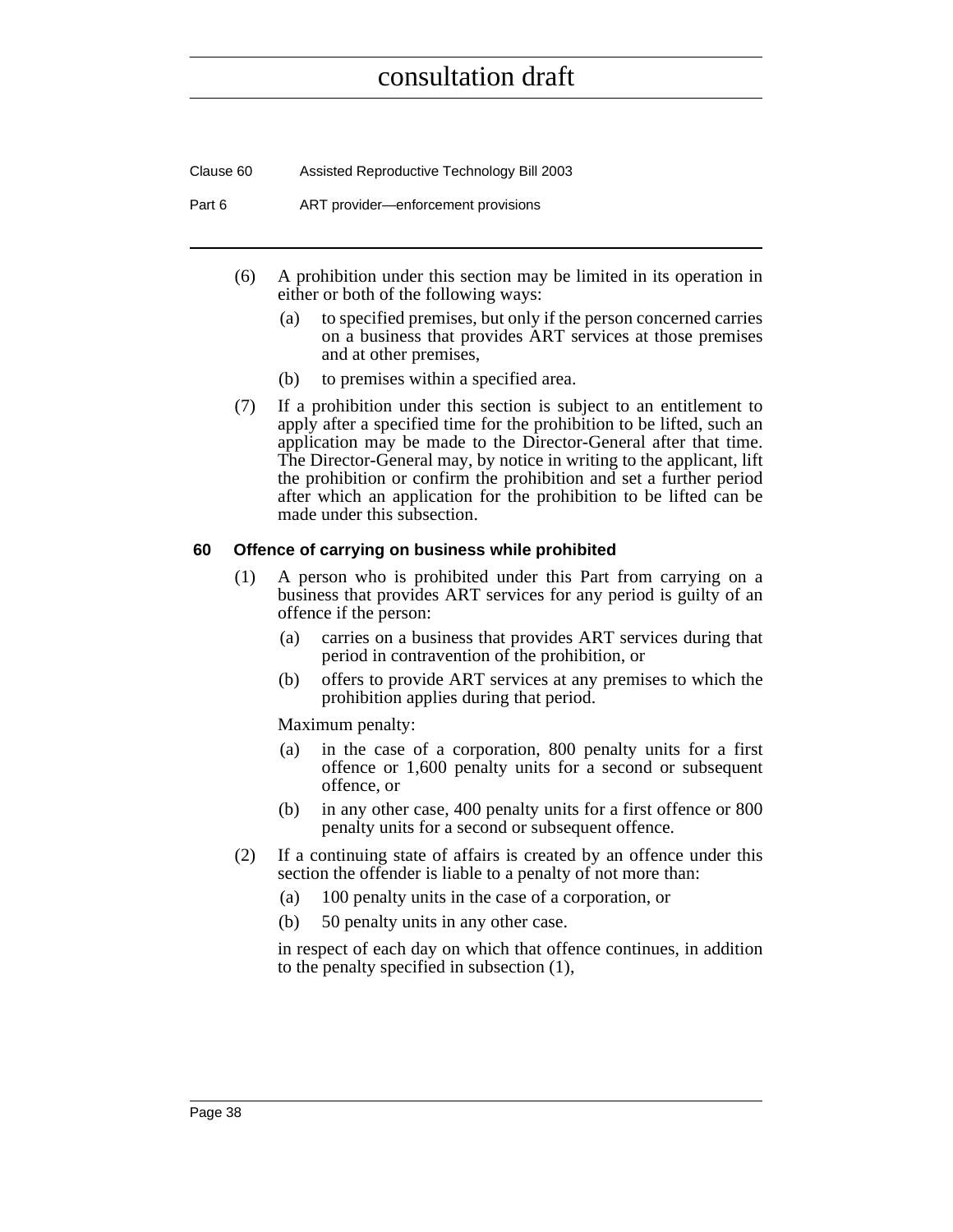| Assisted Reproductive Technology Bill 2003 | Clause 61 |
|--------------------------------------------|-----------|
| ART provider—enforcement provisions        | Part 6    |

#### <span id="page-54-0"></span>**61 Requirement to provide information**

- (1) If a corporation or the trustee of a trust is the subject of a prohibition under this Part, the Director-General may require certain persons to provide specified information to the Director-General, as provided by this section.
- (2) The corporation or trustee may be required to provide such information that the Director-General may reasonably require to ascertain the identity of each person who has a management role or substantial interest in the corporation or a substantial interest in the trust.
- (3) A person whom the Director-General reasonably believes has a management role or substantial interest in the corporation or a substantial interest in the trust may be required to provide information that the Director-General may reasonably require to ascertain:
	- (a) the identity of each corporation in which that person has a management role or substantial interest, or
	- (b) the identity of the trustee and any manager of a trust in which that person has a substantial interest.
- (4) A requirement to provide information is to be imposed by written direction served on the person, corporation or trustee concerned. The direction must specify a period of not less than 7 days as the period within which the required information must be provided.
- (5) A person who fails without reasonable excuse to comply with a requirement of a direction under this section is guilty of an offence.

Maximum penalty:

- (a) in the case of a corporation, 400 penalty units for a first offence or 800 penalty units for a second or subsequent offence, or
- (b) in any other case, 200 penalty units for a first offence or 400 penalty units for a second or subsequent offence.

#### <span id="page-54-1"></span>**62 Court to notify Director-General of conviction**

When a court convicts a person for an offence under this Act or the *Human Cloning and Other Prohibited Practices Act 2003*, the registrar or other proper officer of the court must give the Director-General written notice of the conviction.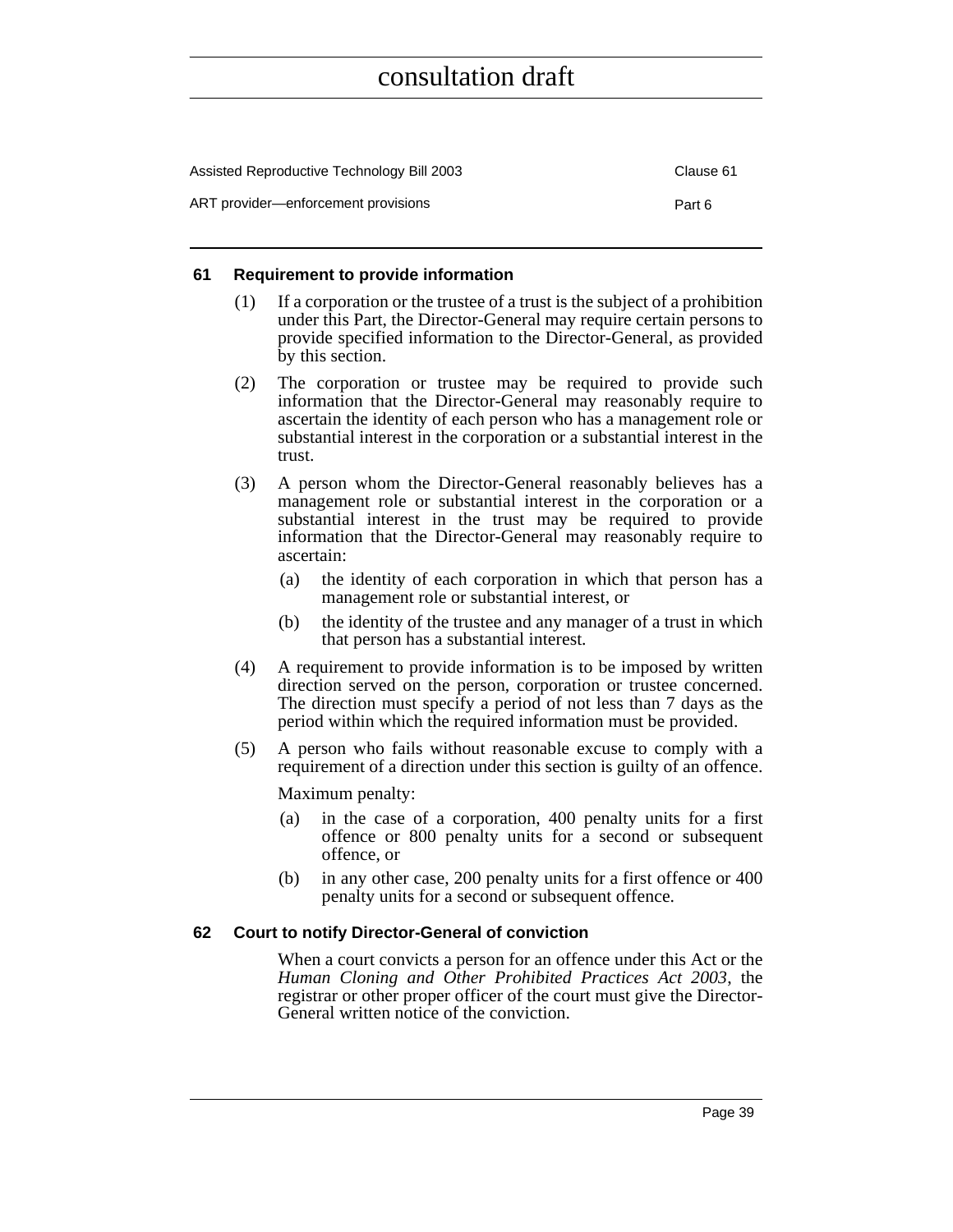Clause 63 Assisted Reproductive Technology Bill 2003

Part 6 ART provider—enforcement provisions

#### <span id="page-55-0"></span>**63 Order under section 10 of the Crimes (Sentencing Procedure) Act 1999 treated as conviction**

For the purposes of this Part, the making of an order under section 10 of the *Crimes (Sentencing Procedure) Act 1999* in respect of an offence is taken to be a conviction for the offence.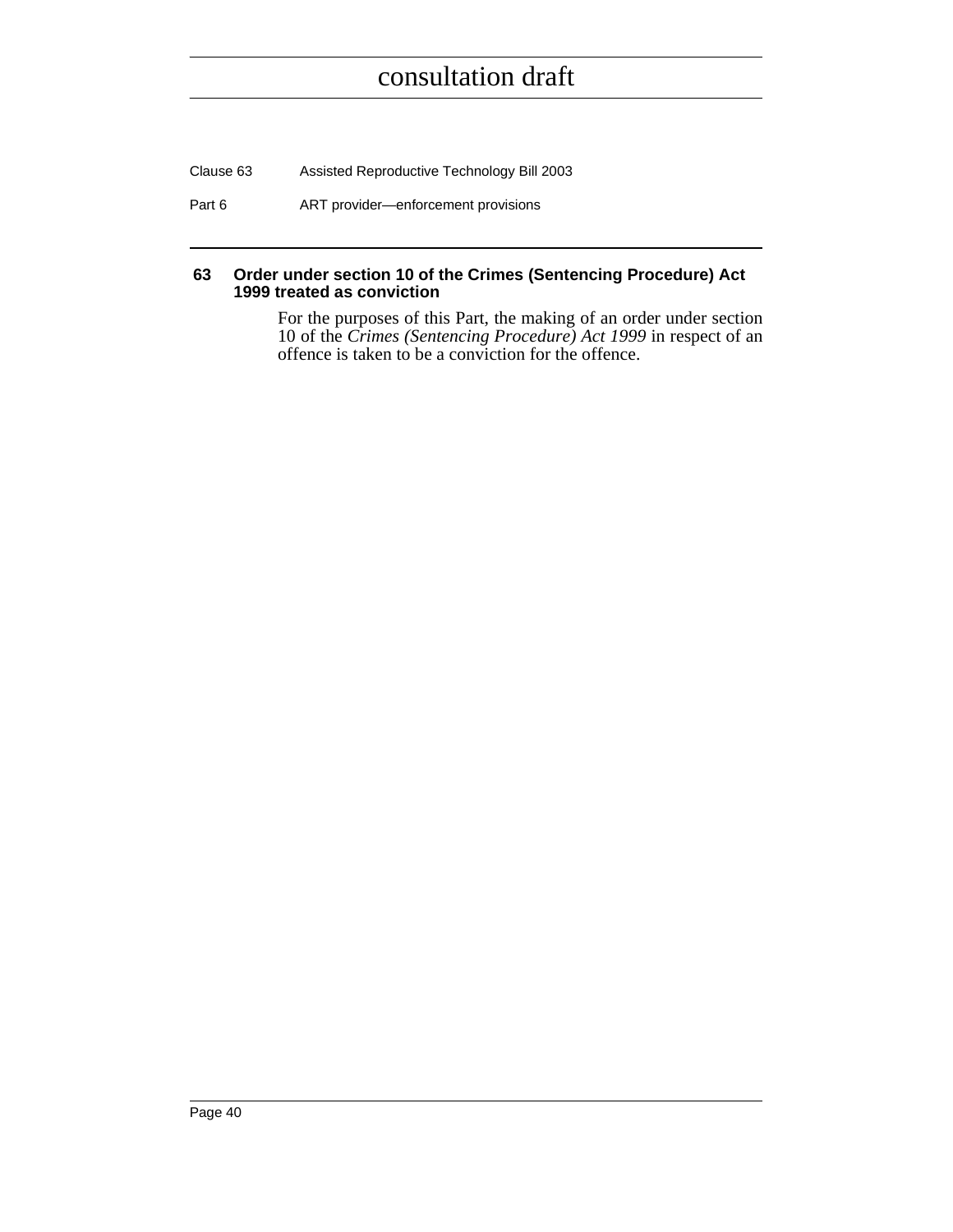Assisted Reproductive Technology Bill 2003 Clause 64

Miscellaneous **Part 7** 

### <span id="page-56-0"></span>**Part 7 Miscellaneous**

#### <span id="page-56-1"></span>**64 Summary proceedings for offences**

- (1) Proceedings for an offence against this Act or the regulations may be dealt with:
	- (a) summarily before a Local Court, or
	- (b) summarily before the Supreme Court in its summary jurisdiction.
- (2) If proceedings are brought in a Local Court, the maximum monetary penalty that the Local Court may impose for the offence is 100 penalty units or such other amount as may be prescribed by the regulations, despite any higher maximum monetary penalty provided in respect of the offence.

#### <span id="page-56-2"></span>**65 Penalty notices for certain offences**

- (1) An authorised officer may serve a penalty notice on a person if it appears to the officer that the person has committed an offence under this Act or the regulations, being an offence prescribed by the regulations.
- (2) A penalty notice is a notice to the effect that, if the person served does not wish to have the matter dealt with by a court, the person may pay, within the time and to the person specified in the notice, the amount of penalty prescribed by the regulations for the offence if dealt with under this section.
- (3) A penalty notice may be served personally or by post.
- (4) If the amount of penalty prescribed for an alleged offence is paid under this section, no person is liable to any further proceedings for the alleged offence.
- (5) Payment under this section is not to be regarded as an admission of liability for the purpose of, nor in any way as affecting or prejudicing, any civil claim, action or proceedings arising out of the same occurrence.
- (6) The regulations may:
	- (a) prescribe an offence for the purposes of this section by specifying the offence or by referring to the provision creating the offence, and
	- (b) prescribe the amount of penalty payable for the offence if dealt with under this section, and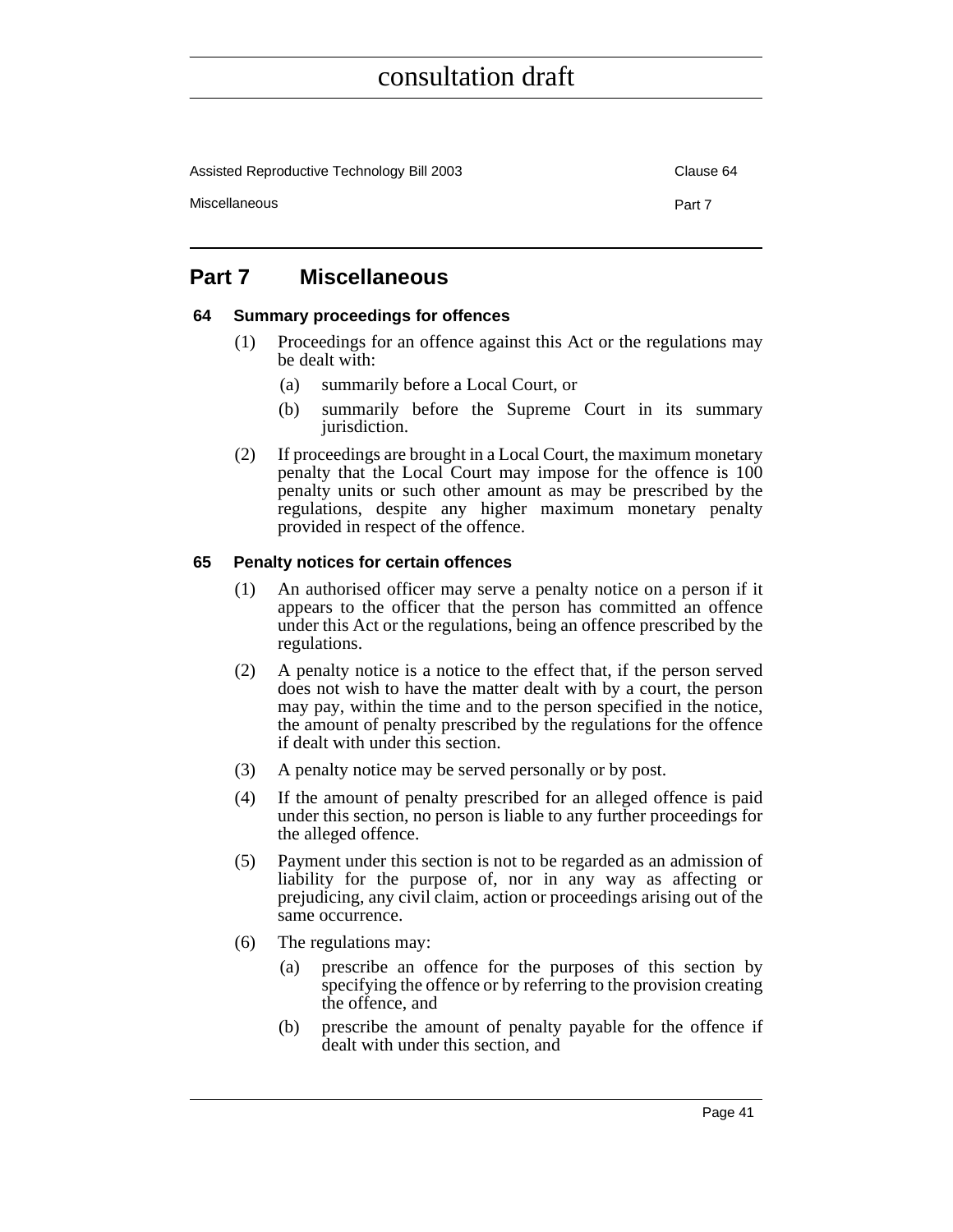Clause 66 Assisted Reproductive Technology Bill 2003

#### Part 7 Miscellaneous

- (c) prescribe different amounts of penalties for different offences or classes of offences.
- (7) The amount of a penalty prescribed under this section for an offence must not exceed the maximum amount of penalty that could be imposed for the offence by a court.
- (8) This section does not limit the operation of any other provision of, or made under, this or any other Act relating to proceedings which may be taken in respect of offences.
- (9) In this section:

#### *authorised officer* means:

- (a) an inspector, or
- (b) a person declared by the regulations to be an authorised officer for the purposes of this section.

#### <span id="page-57-0"></span>**66 Offences by corporations**

- (1) If a corporation contravenes, whether by act or omission, any provision of this Act or the regulations, each executive officer of the corporation is taken to have contravened the same provision if the person knowingly authorised or permitted the act or omission constituting the offence.
- (2) A person may be proceeded against and convicted under a provision pursuant to subsection (1), whether or not the corporation has been proceeded against or been convicted under that provision.
- (3) Nothing in subsection (1) prejudices or affects any liability imposed by a provision of this Act or the regulations on any corporation by which an offence against the provision is actually committed.

#### <span id="page-57-1"></span>**67 Evidentiary statements**

In a prosecution for an offence against this Act or the regulations, a statement, purporting to be signed by the Director-General or other prescribed person, relating to:

- (a) the registration of an ART provider under Division 1 of Part 2, or
- (b) the prohibition of a person from carrying on a business that provides ART services under Part 6, or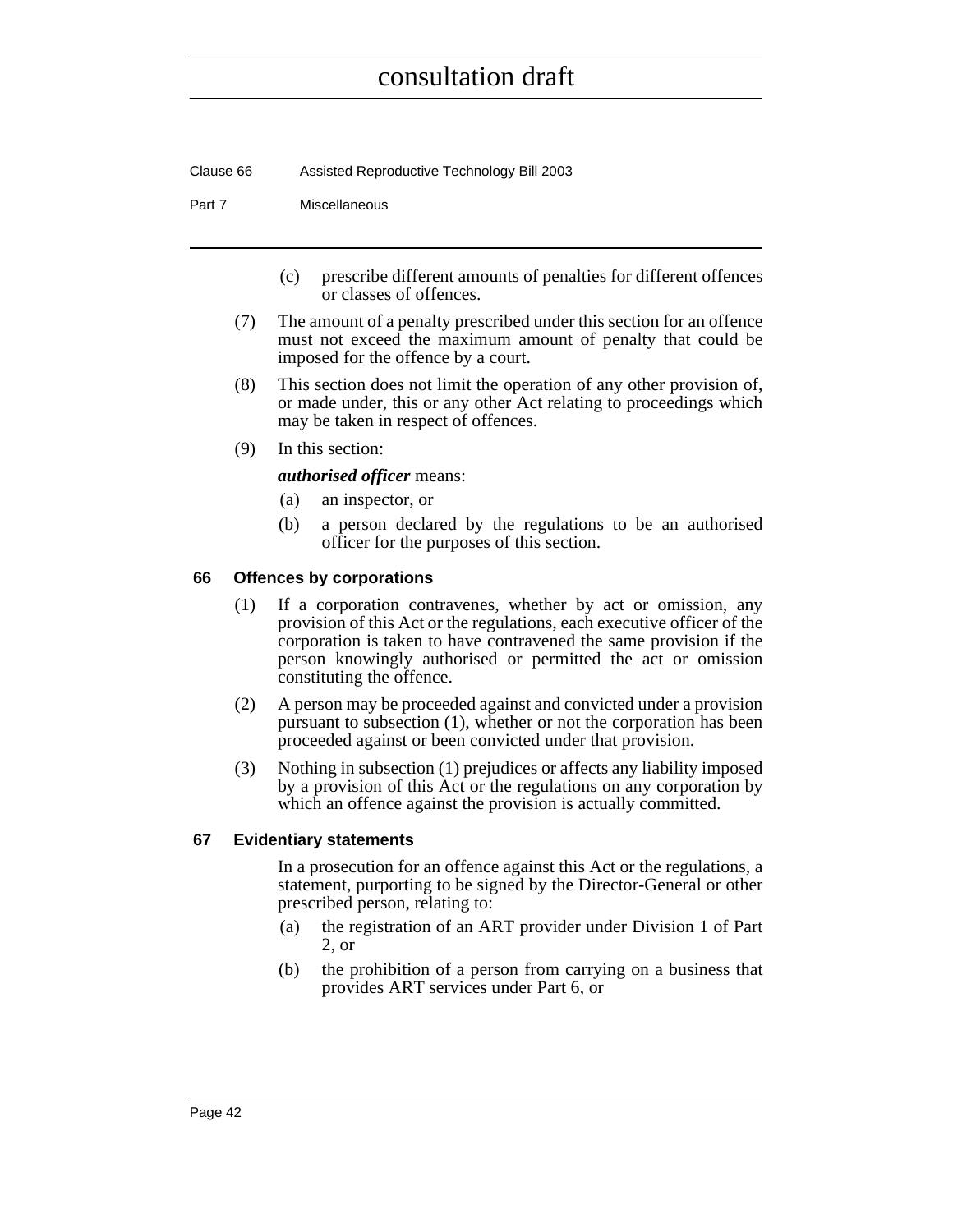| Assisted Reproductive Technology Bill 2003 | Clause 68 |
|--------------------------------------------|-----------|
| Miscellaneous                              | Part 7    |

(c) any other prescribed matter relating to the administration of this Act,

and certifying that the contents of the statement are in accordance with the particulars contained in the document, is admissible in any proceedings and is evidence of the matters contained in the statement without proof of the signature of the person by whom the statement purports to have been signed.

#### <span id="page-58-0"></span>**68 How notice is to be given**

- (1) A requirement of this Act that a person be given notice is a requirement that the person be given notice either personally or by post.
- (2) For the purposes of section 76 of the *Interpretation Act 1987*, a notice from the Director-General served by post on a person for the purposes of this Act is to be treated as being properly addressed if it is addressed:
	- (a) to the address of the person last known to the Director-General, or
	- (b) if the person is a registered ART provider, to any address of the ART provider recorded in the register of ART providers kept under Division 1 of Part 2, including the address of any premises at which the ART provider provides ART services.

#### <span id="page-58-1"></span>**69 Onus of proof concerning reasonable excuse**

In any proceedings for an offence against a provision of this Act or the regulations, the onus of proving that a person had a reasonable excuse (as referred to in the provision) lies with the defendant.

#### <span id="page-58-2"></span>**70 Disclosure of information by ART provider**

A requirement made by or under this Act has effect despite any duty of confidentiality or other restriction on disclosure and a disclosure made in accordance with this Act or the regulations by or on behalf of an ART provider does not constitute a breach of professional etiquette or ethics or a departure from accepted standards of professional conduct.

#### <span id="page-58-3"></span>**71 Delegation**

(1) The Director-General may delegate to an authorised person the exercise of any of the functions of the Director-General under this Act or the regulations, other than this power of delegation.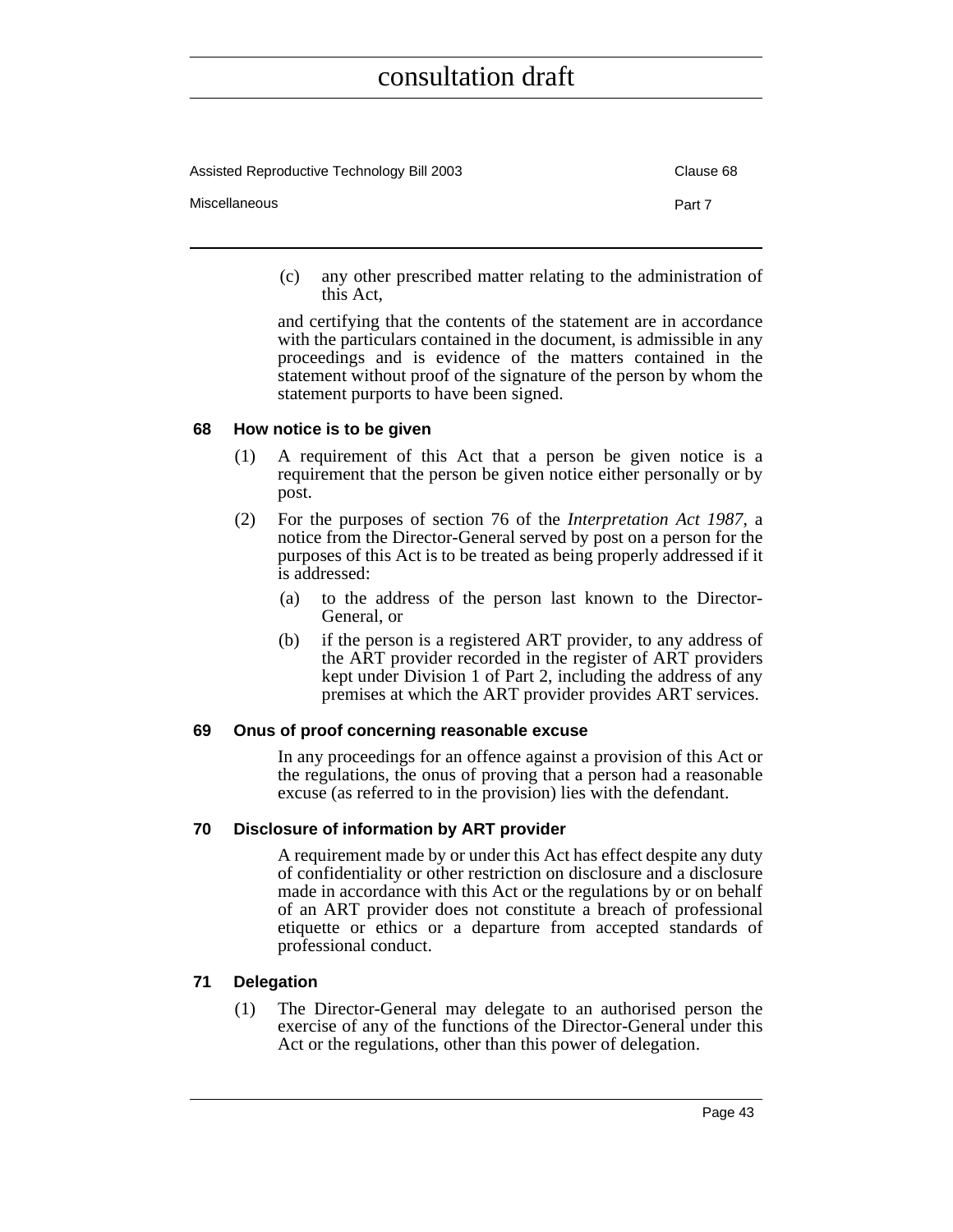Clause 72 Assisted Reproductive Technology Bill 2003

#### Part 7 Miscellaneous

- (2) In this section, *authorised person* means:
	- (a) a member of staff of the Department, or
	- (b) any person or persons of a class as may be prescribed by the regulations.

#### <span id="page-59-0"></span>**72 Regulations**

- (1) The Governor may make regulations, not inconsistent with this Act, for or with respect to any matter that by this Act is required or permitted to be prescribed or that is necessary or convenient to be prescribed for carrying out or giving effect to this Act.
- (2) The regulations may apply, adopt or incorporate any publication as in force at a particular time or from time to time.
- (3) The regulations may create offences punishable by a penalty not exceeding 10 penalty units.
- (4) In particular, the regulations may make provision with respect to the manner and form in which consent or modification or revocation of any such consent is to be given for the purposes of this Act.

#### <span id="page-59-1"></span>**73 Savings, transitional and other provisions**

Schedule 1 has effect.

#### <span id="page-59-2"></span>**74 Amendment of other Acts**

The Acts specified in Schedule 2 are amended as set out in that Schedule.

#### <span id="page-59-3"></span>**75 Review of Act**

- (1) The Minister is to review this Act to determine whether the policy objectives of the Act remain valid and whether the terms of the Act remain appropriate for securing those objectives.
- (2) The review is to be undertaken as soon as possible after the period of 5 years from the date of assent to this Act.
- (3) A report on the outcome of the review is to be tabled in each House of Parliament within 12 months after the end of the period of 5 years.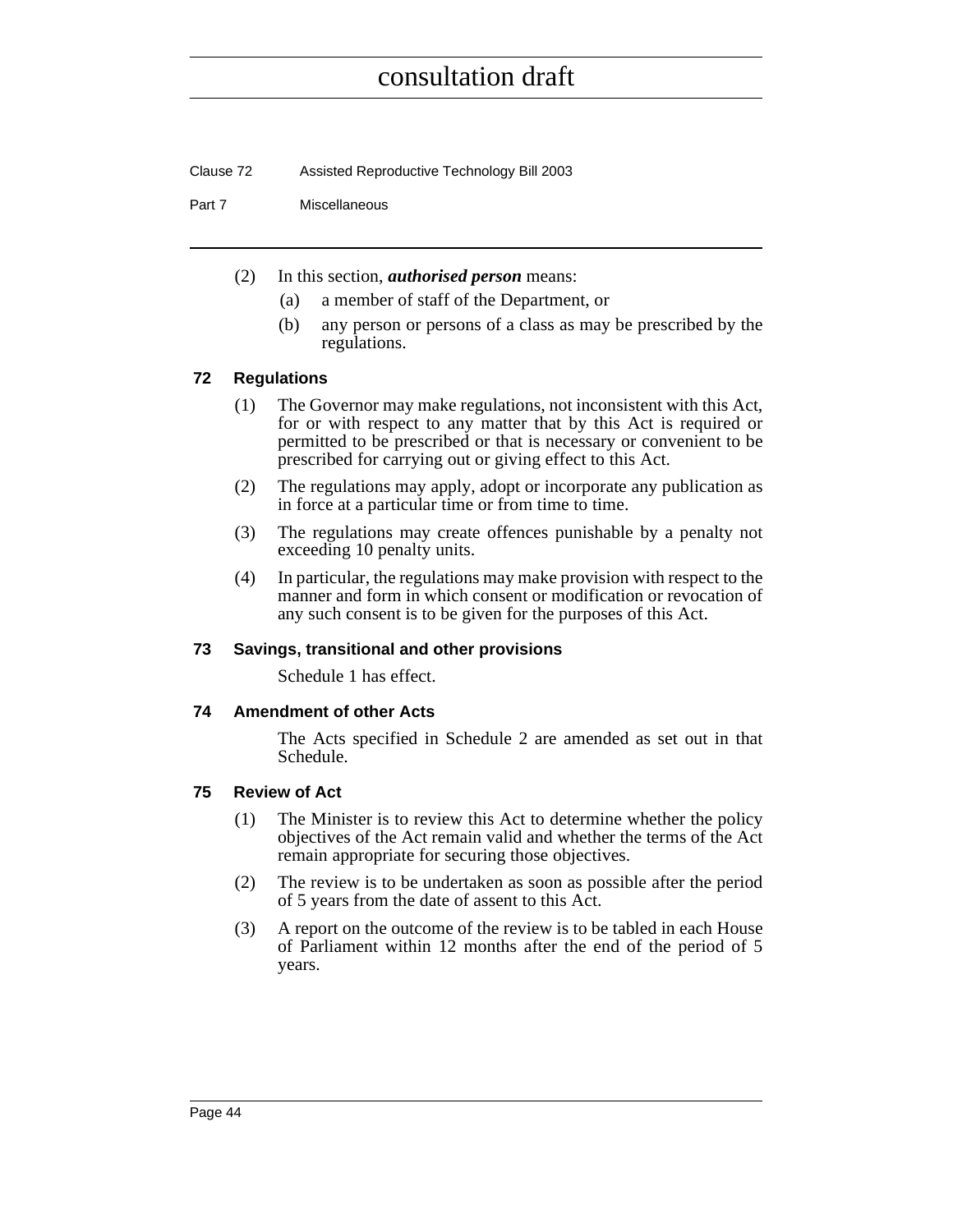Assisted Reproductive Technology Bill 2003

Savings, transitional and other provisions Schedule 1 and the state of the state of the Schedule 1

# <span id="page-60-0"></span>**Schedule 1 Savings, transitional and other provisions**

(Section 73)

### **Part 1 General**

#### **1 Regulations**

- (1) The regulations may contain provisions of a savings or transitional nature consequent on the enactment of the following Acts: this Act
- (2) Any such provision may, if the regulations so provide, take effect from the date of assent to the Act concerned or a later date.
- (3) To the extent to which any such provision takes effect from a date that is earlier than the date of its publication in the Gazette, the provision does not operate so as:
	- (a) to affect, in a manner prejudicial to any person (other than the State or an authority of the State), the rights of that person existing before the date of its publication, or
	- (b) to impose liabilities on any person (other than the State or an authority of the State) in respect of anything done or omitted to be done before the date of its publication.

### **Part 2 Provisions consequent on enactment of this Act**

#### **2 Use of gametes**

Division 3 of Part 2 extends to a gamete obtained before the commencement of section 17, except as otherwise provided by this Part.

#### **3 Storage of gametes**

- (1) Section 28 does not apply to a gamete obtained by an ART provider before the commencement of that section.
- (2) The regulations may make provision in relation to the storage or disposal of gametes referred to in subclause (1).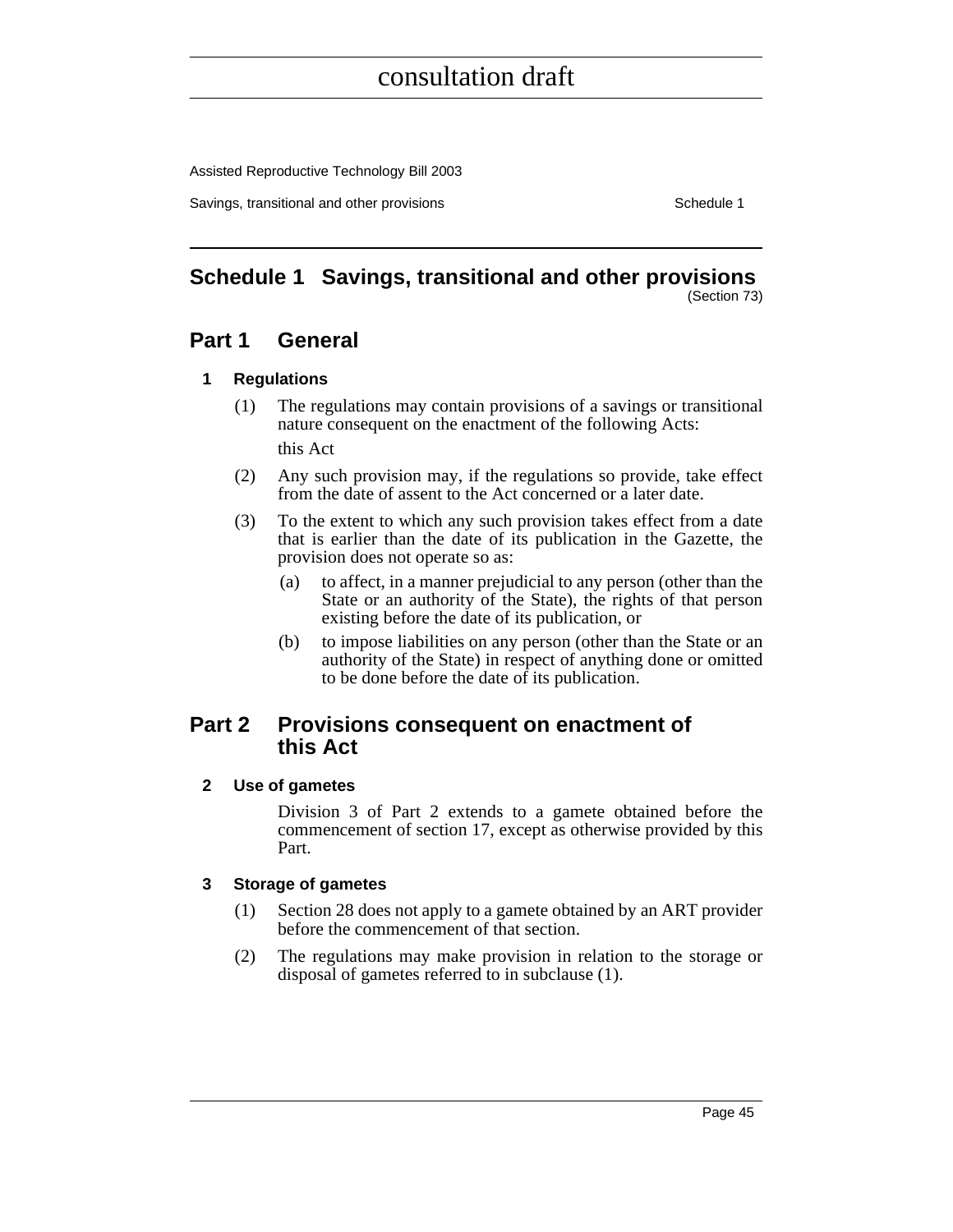Assisted Reproductive Technology Bill 2003

Schedule 1 Savings, transitional and other provisions

#### **4 Central ART donor register**

Part 3 does not apply to or in relation to ART treatment provided before the commencement of section 34.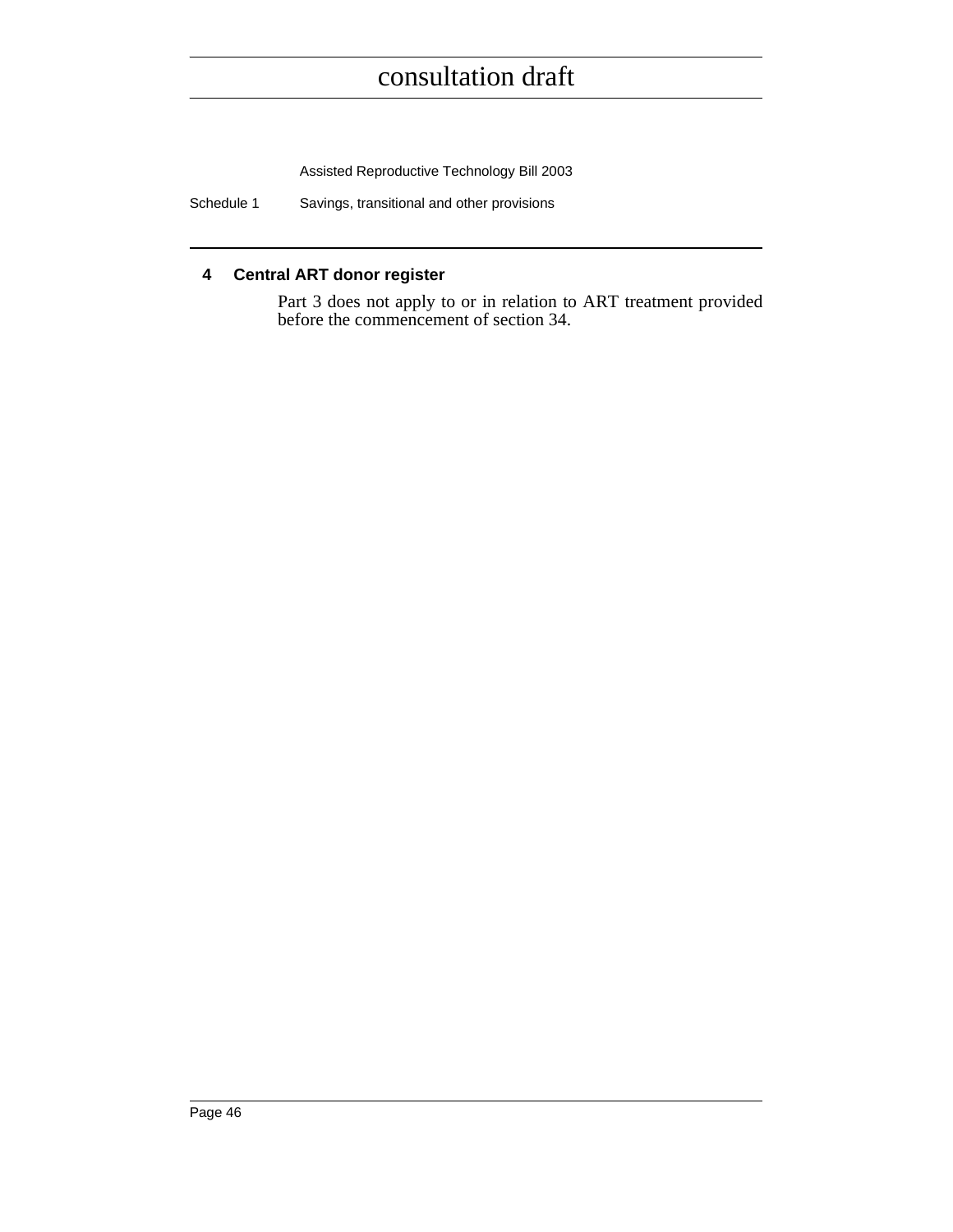Assisted Reproductive Technology Bill 2003

Amendment of other Acts **Schedule 2** and  $\overline{a}$  3 and  $\overline{b}$  3 and  $\overline{b}$  3 and  $\overline{b}$  3 and  $\overline{b}$  3 and  $\overline{a}$  3 and  $\overline{a}$  3 and  $\overline{a}$  3 and  $\overline{a}$  3 and  $\overline{a}$  3 and  $\overline{a}$  3 and  $\overline{a}$  3 and

(Section 74)

### <span id="page-62-0"></span>**Schedule 2 Amendment of other Acts**

**2.1 Fines Act 1996 No 99**

**Schedule 1 Statutory provisions under which penalty notices issued**

Insert in alphabetical order:

*Assisted Reproductive Technology Act 2003*, section 65

#### **2.2 Human Tissue Act 1983 No 164**

**Note.** This Act will be amended so that it no longer regulates donations of semen or businesses that supply semen.

#### **2.3 Law Enforcement (Powers and Responsibilities) Act 2002 No 103**

#### **[1] Schedule 2 Search warrants under other Acts**

Insert in alphabetical order:

*Assisted Reproductive Technology Act 2003*, section 54

#### **[2] Schedule 4 Amendment of other Acts and instrument**

Insert after Schedule 4.3:

#### **4.3A Assisted Reproductive Technology Act 2003**

#### **[1] Section 49 Provisions relating to exercise of powers**

Omit "*Search Warrants Act 1985*" from section 49 (3).

Insert instead "*Law Enforcement (Powers and Responsibilities) Act 2002*".

#### **[2] Section 54 Search warrants**

Omit "authorised justice" wherever occurring from section 54 (1) and (2).

Insert instead "authorised officer".